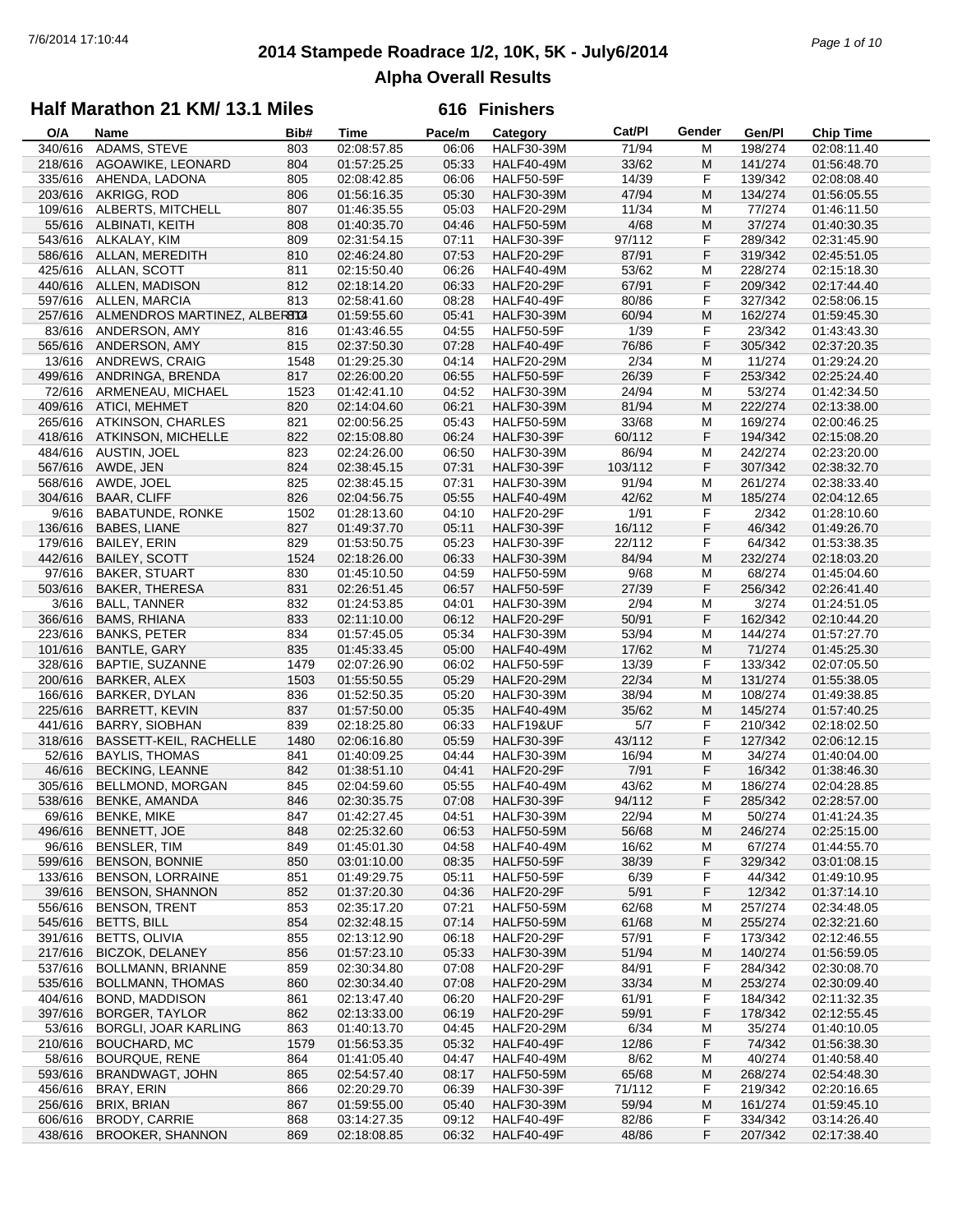## **2014 Stampede Roadrace 1/2, 10K, 5K - July6/2014** 7/6/2014 17:10:45 *Page 2 of 10* **Alpha Overall Results**

### **Half Marathon 21 KM/ 13.1 Miles**

| O/A     | Name                         | Bib# | <b>Time</b> | Pace/m | Category          | Cat/PI  | Gender | Gen/Pl  | <b>Chip Time</b> |
|---------|------------------------------|------|-------------|--------|-------------------|---------|--------|---------|------------------|
| 403/616 | BROWN, MEGHAN                | 870  | 02:13:45.65 | 06:20  | <b>HALF20-29F</b> | 60/91   | F      | 183/342 | 02:11:30.45      |
| 480/616 | BRYAN, TAMMY                 | 873  | 02:23:29.45 | 06:48  | <b>HALF30-39F</b> | 78/112  | F      | 239/342 | 02:23:02.70      |
| 344/616 | BRYDLE, GRANT                | 874  | 02:09:15.60 | 06:07  | <b>HALF60-69M</b> | 9/12    | M      | 200/274 | 02:08:32.95      |
| 572/616 | <b>BRYSON, MIKE</b>          | 875  | 02:39:20.40 | 07:33  | <b>HALF50-59M</b> | 64/68   | M      | 263/274 | 02:38:49.20      |
|         |                              |      |             |        |                   |         |        |         |                  |
| 287/616 | <b>BUCHANAN, KATHY</b>       | 876  | 02:03:41.20 | 05:51  | <b>HALF40-49F</b> | 25/86   | F      | 112/342 | 02:03:20.25      |
| 365/616 | <b>BUCKLEY, COLLEEN</b>      | 877  | 02:11:05.50 | 06:12  | <b>HALF40-49F</b> | 36/86   | F      | 161/342 | 02:10:30.70      |
| 108/616 | <b>BUDGELL, TREVOR</b>       | 878  | 01:46:34.95 | 05:03  | <b>HALF40-49M</b> | 19/62   | M      | 76/274  | 01:46:25.50      |
| 559/616 | <b>BURAK, RACHEL ANN</b>     | 879  | 02:35:59.15 | 07:23  | <b>HALF30-39F</b> | 100/112 | F      | 301/342 | 02:27:39.15      |
| 426/616 | <b>BUSHELL, BRENT</b>        | 880  | 02:15:53.20 | 06:26  | <b>HALF50-59M</b> | 51/68   | M      | 229/274 | 02:15:25.15      |
| 56/616  | <b>BUSTAMANTE, GIOVANNI</b>  | 1569 | 01:40:51.10 | 04:46  | <b>HALF40-49M</b> | 7/62    | M      | 38/274  | 01:40:44.55      |
| 271/616 | <b>BUTLER GRETTON, MARY</b>  | 882  | 02:01:36.35 | 05:45  | <b>HALF50-59F</b> | 10/39   | F      | 101/342 | 02:01:18.50      |
| 24/616  | <b>BYERS, LINDSAY</b>        | 883  | 01:32:56.10 | 04:24  | <b>HALF30-39F</b> | 4/112   | F      | 6/342   | 01:32:53.95      |
| 253/616 | <b>BYROM, MICHAEL</b>        | 884  | 01:59:43.20 | 05:40  | <b>HALF30-39M</b> | 57/94   | M      | 159/274 | 01:59:22.75      |
|         |                              |      |             |        |                   |         |        |         |                  |
| 199/616 | CAHILL, GEMMA                | 1504 | 01:55:50.30 | 05:29  | <b>HALF20-29F</b> | 23/91   | F      | 69/342  | 01:55:37.90      |
| 106/616 | CAMERON, JULIE               | 885  | 01:46:19.05 | 05:02  | <b>HALF20-29F</b> | 13/91   | F      | 32/342  | 01:46:07.95      |
| 604/616 | CAMPBELL, BRUCE              | 886  | 03:10:11.35 | 09:00  | <b>HALF60-69M</b> | 12/12   | M      | 272/274 | 03:09:59.10      |
| 149/616 | CAPUTO, CONNIE               | 1525 | 01:51:04.70 | 05:15  | <b>HALF40-49F</b> | 9/86    | F      | 50/342  | 01:50:53.40      |
| 527/616 | CARLETON, NATALIE            | 887  | 02:29:24.15 | 07:04  | <b>HALF30-39F</b> | 89/112  | F      | 277/342 | 02:28:50.70      |
| 505/616 | CARLISLE, LAURA              | 888  | 02:26:53.80 | 06:57  | <b>HALF50-59F</b> | 28/39   | F      | 258/342 | 02:26:43.55      |
| 522/616 | <b>CARLSON, GISELLE</b>      | 890  | 02:28:35.45 | 07:02  | <b>HALF40-49F</b> | 66/86   | F      | 272/342 | 02:28:31.90      |
| 371/616 | <b>CARPENTER, EMILY</b>      | 891  | 02:11:24.90 | 06:13  | <b>HALF20-29F</b> | 52/91   | F      | 164/342 | 02:10:57.45      |
| 550/616 | CARPENTIER, JOSEE            | 893  | 02:33:17.15 | 07:15  | <b>HALF40-49F</b> | 69/86   | F      | 295/342 | 02:33:13.30      |
| 338/616 |                              |      |             |        |                   |         |        |         |                  |
|         | CARR, GILLIAN                | 894  | 02:08:51.05 | 06:06  | HALF30-39F        | 47/112  | F      | 141/342 | 02:08:19.45      |
| 306/616 | CASSIDY, JOEL                | 895  | 02:05:06.70 | 05:55  | <b>HALF30-39M</b> | 68/94   | M      | 187/274 | 02:04:50.95      |
| 579/616 | CAYER BOUCHARD, DANIELLE 897 |      | 02:42:40.65 | 07:42  | <b>HALF50-59F</b> | 36/39   | F      | 315/342 | 02:42:04.40      |
| 125/616 | CHATTEN, KARI                | 900  | 01:48:43.55 | 05:09  | <b>HALF40-49F</b> | 6/86    | F      | 41/342  | 01:48:33.35      |
| 110/616 | CHEHOWY, KATIE               | 901  | 01:46:44.00 | 05:03  | HALF19&UF         | 1/7     | F      | 33/342  | 01:46:44.00      |
| 34/616  | CHERAK, STEPHANA             | 902  | 01:36:27.70 | 04:34  | <b>HALF20-29F</b> | 3/91    | F      | 9/342   | 01:36:22.70      |
| 459/616 | CHIKARA, HONOUR              | 1573 | 02:20:50.25 | 06:40  | <b>HALF40-49M</b> | 56/62   | M      | 238/274 | 02:20:32.70      |
| 119/616 | CHOWDHURY, TAREQ             | 903  | 01:48:14.70 | 05:07  | <b>HALF40-49M</b> | 21/62   | M      | 80/274  | 01:48:06.30      |
| 118/616 | <b>CHRISTENSEN, GREG</b>     | 904  | 01:48:00.30 | 05:07  | <b>HALF40-49M</b> | 20/62   | M      | 79/274  | 01:47:37.50      |
|         |                              |      |             |        |                   |         | F      | 244/342 |                  |
| 487/616 | CHRISTOFFERSEN, MICHELLE 905 |      | 02:24:38.00 | 06:51  | <b>HALF40-49F</b> | 58/86   |        |         | 02:23:57.45      |
| 183/616 | CHYZ, BRADLEY                | 907  | 01:54:08.50 | 05:24  | <b>HALF20-29M</b> | 19/34   | M      | 118/274 | 01:53:59.35      |
| 8/616   | CIEPLAK, ZIBI                | 1541 | 01:27:31.30 | 04:08  | <b>HALF50-59M</b> | 2/68    | M      | 7/274   | 01:27:28.35      |
| 611/616 | CLARK, LENA                  | 1526 | 03:26:36.15 | 09:47  | <b>HALF40-49F</b> | 83/86   | F      | 338/342 | 03:26:30.60      |
| 460/616 | <b>COLWELL, TENNILLE</b>     | 912  | 02:20:51.00 | 06:40  | <b>HALF30-39F</b> | 74/112  | F      | 222/342 | 02:20:22.25      |
| 49/616  | <b>CONSTABLE, BRUCE</b>      | 914  | 01:39:42.00 | 04:43  | <b>HALF50-59M</b> | 3/68    | M      | 32/274  | 01:39:33.10      |
| 389/616 | CORBEIL, PHIL                | 1481 | 02:13:10.65 | 06:18  | <b>HALF50-59M</b> | 45/68   | M      | 217/274 | 02:12:31.45      |
| 289/616 | COSENTINO, LEITHA            | 916  | 02:03:43.40 | 05:51  | HALF40-49F        | 27/86   | F      | 114/342 | 02:03:18.70      |
| 437/616 | COTE MCKENNA, RACHEL         | 917  | 02:17:21.35 | 06:30  | <b>HALF30-39F</b> | 66/112  | F      | 206/342 | 02:17:06.55      |
| 428/616 | <b>COWEN, TRACEY</b>         | 919  | 02:16:10.00 | 06:27  | <b>HALF40-49F</b> | 47/86   | F      | 199/342 | 02:15:38.40      |
| 94/616  | <b>CRANSTONE, DAVID</b>      | 921  | 01:44:54.50 | 04:58  | <b>HALF50-59M</b> | 8/68    | M      | 66/274  | 01:44:44.05      |
|         |                              |      | 02:19:16.60 |        |                   |         |        |         | 02:16:51.80      |
| 451/616 | <b>CRAYNE, TAMMY</b>         | 922  |             | 06:36  | <b>HALF30-39F</b> | 69/112  | F      | 216/342 |                  |
| 422/616 | <b>CROCKER, MARK</b>         | 923  | 02:15:40.25 | 06:25  | <b>HALF50-59M</b> | 50/68   | M      | 226/274 | 02:15:18.00      |
|         | 360/616 CROCKER, RACHEL      | 924  | 02:10:24.60 | 06:10  | <b>HALF50-59F</b> | 18/39   | F      | 157/342 | 02:10:02.05      |
| 40/616  | <b>CULLINGHAM, MIKE</b>      | 926  | 01:37:49.25 | 04:38  | <b>HALF30-39M</b> | 12/94   | M      | 28/274  | 01:37:45.55      |
| 16/616  | <b>CUMMINGS, JON</b>         | 927  | 01:30:22.40 | 04:17  | <b>HALF30-39M</b> | 5/94    | M      | 13/274  | 01:30:20.40      |
| 230/616 | <b>CURRIE, CARMEN</b>        | 928  | 01:58:12.75 | 05:36  | <b>HALF20-29F</b> | 27/91   | F      | 82/342  | 01:57:53.55      |
| 50/616  | <b>CURRIE, MELISSA</b>       | 1527 | 01:39:53.00 | 04:44  | <b>HALF30-39F</b> | 9/112   | F      | 18/342  | 01:39:48.95      |
| 113/616 | <b>CUSACK, FRAN</b>          | 929  | 01:47:35.55 | 05:05  | <b>HALF50-59F</b> | 3/39    | F      | 36/342  | 01:47:26.05      |
| 370/616 | CZAPANSKIY, KRISTINE         | 930  | 02:11:23.90 | 06:13  | <b>HALF20-29F</b> | 51/91   | F      | 163/342 | 02:11:11.55      |
| 477/616 | CZUCZMAN, JEANNINE           | 931  | 02:23:11.15 | 06:47  | <b>HALF40-49F</b> | 54/86   | F      | 236/342 | 02:23:04.20      |
| 330/616 | D'ANGELO, JESSICA            | 932  | 02:07:34.50 | 06:02  | <b>HALF20-29F</b> | 42/91   | F      | 135/342 | 02:06:51.75      |
|         |                              |      |             |        |                   |         |        |         |                  |
| 282/616 | DABISZA, JANELLE             | 933  | 02:03:06.10 | 05:50  | <b>HALF40-49F</b> | 24/86   | F      | 110/342 | 02:02:23.10      |
| 504/616 | DALBY, NIKKI                 | 934  | 02:26:53.50 | 06:57  | <b>HALF30-39F</b> | 82/112  | F      | 257/342 | 02:26:24.45      |
| 270/616 | DARGIE, CRYSTAL              | 936  | 02:01:30.15 | 05:45  | <b>HALF30-39F</b> | 35/112  | F      | 100/342 | 02:01:13.70      |
| 383/616 | DAROWSKI, LUKASZ             | 937  | 02:12:43.85 | 06:17  | <b>HALF30-39M</b> | 78/94   | M      | 213/274 | 02:12:13.90      |
| 175/616 | DAVIS, HEATHER               | 939  | 01:53:46.25 | 05:23  | <b>HALF30-39F</b> | 21/112  | F      | 63/342  | 01:53:25.40      |
| 396/616 | DE SOSA, MAUREEN             | 1482 | 02:13:31.85 | 06:19  | <b>HALF30-39F</b> | 55/112  | F      | 177/342 | 02:13:27.15      |
| 150/616 | DECKER, MICHAEL              | 940  | 01:51:14.70 | 05:16  | <b>HALF30-39M</b> | 36/94   | M      | 100/274 | 01:50:57.25      |
| 250/616 | DELISLE, TINA                | 1583 | 01:59:39.85 | 05:40  | <b>HALF30-39F</b> | 33/112  | F      | 93/342  | 01:59:24.60      |
| 497/616 | DENHOLM, CAROL               | 1483 | 02:25:43.60 | 06:54  | <b>HALF40-49F</b> | 62/86   | F      | 251/342 | 02:25:09.00      |
|         |                              |      |             |        |                   |         |        |         |                  |
| 532/616 | DENKLER, LARONDA             | 941  | 02:30:10.15 | 07:07  | <b>HALF50-59F</b> | 30/39   | F      | 281/342 | 02:29:30.95      |
| 329/616 | DEPENCIER, SHERRI            | 942  | 02:07:27.40 | 06:02  | <b>HALF40-49F</b> | 31/86   | F      | 134/342 | 02:07:03.05      |
| 215/616 | DESROCHES, BEV               | 944  | 01:57:17.90 | 05:33  | <b>HALF40-49F</b> | 13/86   | F      | 77/342  | 01:57:00.70      |
| 458/616 | DESTA, BARBARA               | 946  | 02:20:45.45 | 06:40  | <b>HALF30-39F</b> | 73/112  | F      | 221/342 | 02:20:19.80      |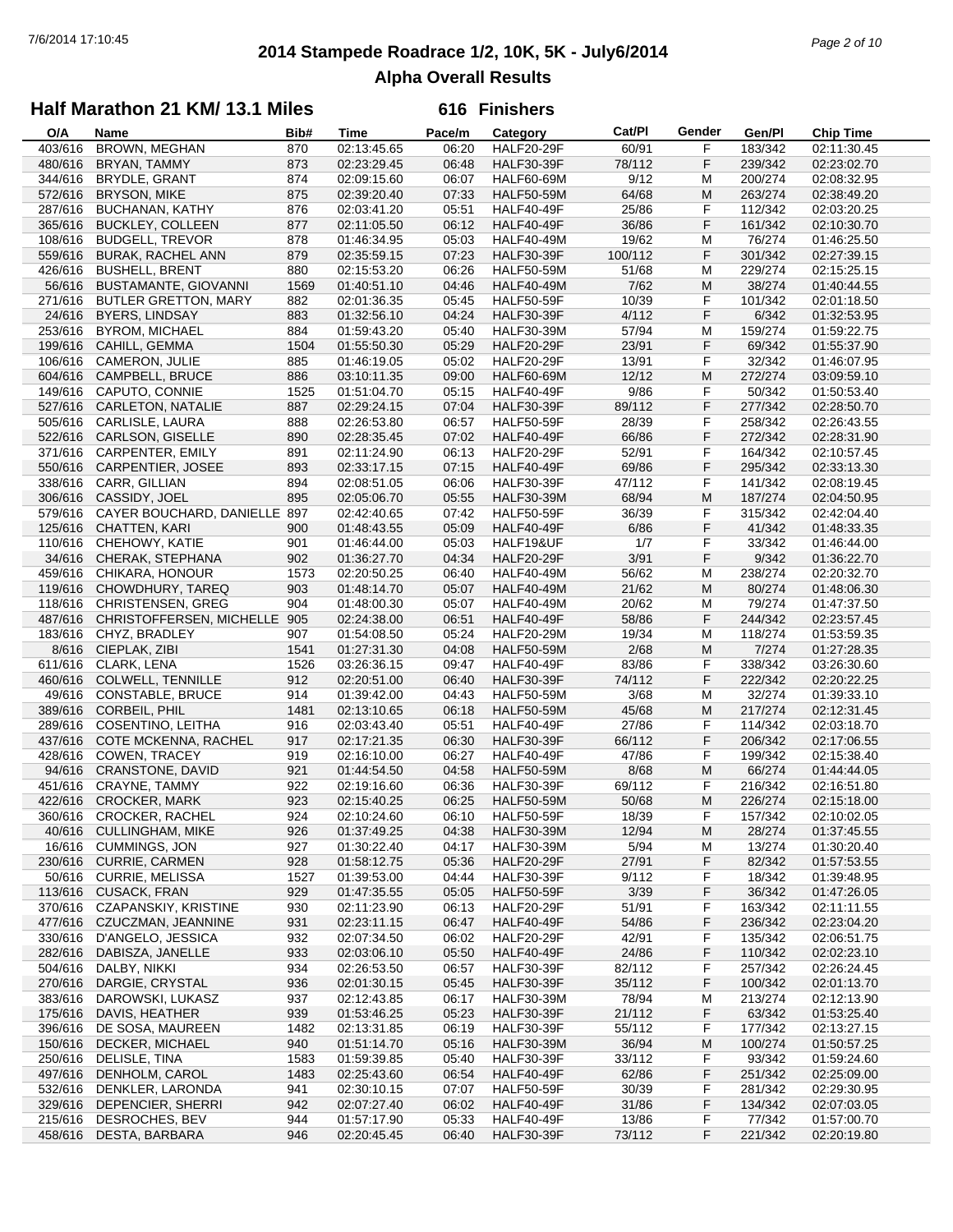## **2014 Stampede Roadrace 1/2, 10K, 5K - July6/2014** 7/6/2014 17:10:45 *Page 3 of 10* **Alpha Overall Results**

### **Half Marathon 21 KM/ 13.1 Miles**

| O/A     | Name                      | Bib# | <b>Time</b> | Pace/m | Category          | Cat/PI  | Gender    | Gen/Pl  | <b>Chip Time</b> |
|---------|---------------------------|------|-------------|--------|-------------------|---------|-----------|---------|------------------|
| 207/616 | DESTA, WES                | 947  | 01:56:43.80 | 05:31  | <b>HALF30-39M</b> | 49/94   | М         | 136/274 | 01:56:34.60      |
| 129/616 | DI PALMA, VANESSA         | 948  | 01:49:11.50 | 05:10  | <b>HALF20-29F</b> | 15/91   | F         | 42/342  | 01:48:20.05      |
| 463/616 | DICKIN, ELIZABETH         | 949  | 02:21:38.10 | 06:42  | <b>HALF20-29F</b> | 68/91   | F         | 225/342 | 02:21:00.05      |
| 352/616 | DIENER, TANIA             | 950  | 02:09:49.05 | 06:09  | <b>HALF50-59F</b> | 15/39   | F         | 151/342 | 02:09:36.90      |
| 74/616  | DIEP, TONY                | 951  | 01:42:43.75 | 04:52  | <b>HALF20-29M</b> | 8/34    | M         | 55/274  | 01:42:02.20      |
|         |                           |      |             |        |                   |         |           |         |                  |
| 367/616 | DOHLEN, CORY              | 952  | 02:11:10.25 | 06:13  | <b>HALF20-29M</b> | 29/34   | M         | 205/274 | 02:10:44.20      |
| 296/616 | DORE, JENNIFER            | 953  | 02:04:15.70 | 05:53  | <b>HALF30-39F</b> | 39/112  | F         | 118/342 | 02:03:55.00      |
| 145/616 | <b>DORIAN, LISA</b>       | 954  | 01:50:42.95 | 05:14  | <b>HALF40-49F</b> | 8/86    | F         | 48/342  | 01:50:34.15      |
| 549/616 | DORN, KARYANN             | 1505 | 02:33:16.55 | 07:15  | <b>HALF30-39F</b> | 99/112  | F         | 294/342 | 02:33:09.20      |
| 276/616 | DOUSETT, TRACEY           | 956  | 02:02:29.85 | 05:48  | <b>HALF40-49F</b> | 22/86   | F         | 106/342 | 02:02:10.25      |
| 163/616 | DRAG, CHANTEL             | 957  | 01:52:15.40 | 05:19  | <b>HALF20-29F</b> | 19/91   | F         | 58/342  | 01:51:50.10      |
| 450/616 | DRAPER, IAN               | 958  | 02:19:14.95 | 06:35  | <b>HALF40-49M</b> | 55/62   | M         | 235/274 | 02:18:43.50      |
| 32/616  | DREWERY, CRAIG            | 1528 | 01:36:21.15 | 04:34  | <b>HALF30-39M</b> | 11/94   | M         | 24/274  | 01:36:17.50      |
| 184/616 | DRIEDGER, KEVIN           | 959  | 01:54:11.25 | 05:24  | <b>HALF40-49M</b> | 30/62   | M         | 119/274 | 01:53:33.80      |
|         |                           |      |             |        |                   |         |           |         |                  |
| 478/616 | DROST, JAZMINE            | 960  | 02:23:22.00 | 06:47  | <b>HALF20-29F</b> | 73/91   | F         | 237/342 | 02:22:45.00      |
| 524/616 | DROST, MAUREEN            | 961  | 02:29:01.15 | 07:03  | <b>HALF60-69F</b> | 5/7     | F         | 274/342 | 02:28:23.95      |
| 181/616 | DRUMMOND, KERR            | 962  | 01:54:02.40 | 05:24  | <b>HALF20-29M</b> | 18/34   | М         | 117/274 | 01:53:53.25      |
| 251/616 | DRYER, BRENDA             | 1529 | 01:59:41.30 | 05:40  | <b>HALF30-39F</b> | 34/112  | F         | 94/342  | 01:59:23.10      |
| 375/616 | DRYSDALE, CARMEN          | 963  | 02:11:29.10 | 06:13  | <b>HALF30-39F</b> | 54/112  | F         | 167/342 | 02:11:04.25      |
| 114/616 | DUECK, LYNNE              | 964  | 01:47:42.30 | 05:06  | <b>HALF50-59F</b> | 4/39    | F         | 37/342  | 01:47:32.85      |
| 390/616 | DUECK, WARREN             | 1506 | 02:13:10.70 | 06:18  | <b>HALF50-59M</b> | 46/68   | M         | 218/274 | 02:12:38.80      |
| 57/616  | DUNN, CHRIS               | 966  | 01:40:56.50 | 04:47  | <b>HALF30-39M</b> | 17/94   | M         | 39/274  | 01:40:46.55      |
| 28/616  | DYMENT, GEOFF             | 967  | 01:34:34.15 | 04:28  | <b>HALF40-49M</b> | 4/62    | M         | 20/274  | 01:30:10.00      |
|         |                           |      |             |        |                   |         |           |         |                  |
| 376/616 | DYSON, ANDREW             | 968  | 02:11:31.55 | 06:14  | <b>HALF30-39M</b> | 76/94   | ${\sf M}$ | 209/274 | 02:10:47.25      |
| 281/616 | DYSON, TERRY              | 969  | 02:03:04.95 | 05:50  | <b>HALF30-39F</b> | 38/112  | F         | 109/342 | 02:02:21.85      |
| 469/616 | EATON, SHANE              | 1562 | 02:22:33.85 | 06:45  | <b>HALF20-29M</b> | 32/34   | M         | 241/274 | 02:22:07.30      |
| 182/616 | <b>EBERHART, KRISSIE</b>  | 970  | 01:54:03.45 | 05:24  | <b>HALF20-29F</b> | 22/91   | F         | 65/342  | 01:53:48.30      |
| 518/616 | EKEWENU, EBBY             | 971  | 02:27:58.10 | 07:00  | <b>HALF30-39F</b> | 87/112  | F         | 269/342 | 02:27:22.10      |
| 561/616 | ELIE, STEPHANIE           | 972  | 02:36:33.50 | 07:25  | <b>HALF40-49F</b> | 75/86   | F         | 303/342 | 02:31:27.90      |
| 551/616 | ELLICE, DEBORAH           | 973  | 02:33:34.05 | 07:16  | <b>HALF40-49F</b> | 70/86   | F         | 296/342 | 02:32:55.30      |
| 359/616 | ELLICE, DREW              | 974  | 02:10:18.15 | 06:10  | <b>HALF30-39M</b> | 73/94   | M         | 203/274 | 02:10:06.25      |
| 381/616 | ERICKSON, GRANT           | 976  | 02:12:29.45 | 06:16  | <b>HALF40-49M</b> | 49/62   | M         | 212/274 | 02:11:52.50      |
|         |                           | 977  | 02:27:05.75 |        |                   |         | F         |         |                  |
| 508/616 | ESCOBEDO, SANDRA          |      |             | 06:58  | <b>HALF20-29F</b> | 75/91   |           | 260/342 | 02:26:38.50      |
| 326/616 | EVANGELOPOULOS, DIMITRA   | 978  | 02:07:22.00 | 06:02  | <b>HALF20-29F</b> | 41/91   | F         | 132/342 | 02:05:12.75      |
| 553/616 | FAHR, HEATHER             | 980  | 02:33:48.05 | 07:17  | <b>HALF20-29F</b> | 85/91   | F         | 298/342 | 02:33:12.90      |
| 449/616 | FARYNIUK, MELISSA         | 984  | 02:19:14.10 | 06:35  | <b>HALF30-39F</b> | 68/112  | F         | 215/342 | 02:17:34.25      |
| 148/616 | FAVOT, KRISTA             | 985  | 01:51:03.10 | 05:15  | <b>HALF30-39F</b> | 17/112  | F         | 49/342  | 01:50:50.90      |
| 600/616 | FAYYAZ, SARAH             | 1542 | 03:01:49.40 | 08:37  | <b>HALF40-49F</b> | 81/86   | F         | 330/342 | 03:01:21.25      |
| 349/616 | FEENEY, JEANETTE          | 986  | 02:09:34.25 | 06:08  | <b>HALF40-49F</b> | 33/86   | F         | 148/342 | 02:09:13.50      |
| 423/616 | FENERTY, JENNIFER         | 1507 | 02:15:43.30 | 06:25  | <b>HALF30-39F</b> | 62/112  | F         | 197/342 | 02:15:10.95      |
| 38/616  | <b>FERGUSON, BRUCE</b>    | 987  | 01:37:16.40 | 04:36  | <b>HALF40-49M</b> | 5/62    | M         | 27/274  | 01:37:11.60      |
| 90/616  | FERREIRA, LAURA           | 988  | 01:44:39.15 | 04:57  | <b>HALF20-29F</b> | 11/91   | F         | 27/342  | 01:44:33.00      |
| 249/616 | FERREIRA, MELISA          | 989  | 01:59:33.80 | 05:39  | <b>HALF20-29F</b> | 30/91   | F         | 92/342  | 01:59:25.95      |
|         |                           |      |             |        |                   | 1/68    | M         |         |                  |
| 6/616   | FERREIRA, PABLO           | 990  | 01:26:36.90 | 04:06  | <b>HALF50-59M</b> |         |           | 5/274   | 01:26:36.00      |
|         | 190/616 FERREIRA, ROLANDO | 991  | 01:54:50.80 | 05:26  | <b>HALF50-59M</b> | 22/68   | M         | 124/274 | 01:54:43.95      |
|         | 566/616 FIELDING, ALLISON | 992  | 02:38:44.90 | 07:31  | <b>HALF30-39F</b> | 102/112 | F         | 306/342 | 02:38:32.65      |
| 506/616 | FISHER, CHRIS             | 993  | 02:27:04.80 | 06:58  | <b>HALF30-39M</b> | 87/94   | M         | 248/274 | 02:26:51.05      |
| 601/616 | FORTIER, ABBY             | 995  | 03:03:29.00 | 08:41  | HALF19&UF         | 7/7     | F         | 331/342 | 03:02:44.55      |
| 602/616 | <b>FORTIER, CHRIS</b>     | 996  | 03:03:31.85 | 08:41  | <b>HALF50-59M</b> | 68/68   | M         | 271/274 | 03:02:48.20      |
| 464/616 | FORTIN, JEFF              | 997  | 02:21:43.30 | 06:43  | <b>HALF50-59M</b> | 52/68   | M         | 239/274 | 02:21:05.25      |
| 205/616 | FRASER, JESSE G.          | 998  | 01:56:25.50 | 05:31  | <b>HALF30-39M</b> | 48/94   | M         | 135/274 | 01:54:50.70      |
| 510/616 | FREDREK, RUTH             | 999  | 02:27:10.35 | 06:58  | <b>HALF50-59F</b> | 29/39   | F         | 262/342 | 02:26:45.00      |
| 63/616  | FREEMAN, COLIN            | 1000 | 01:41:37.45 | 04:49  | <b>HALF30-39M</b> | 20/94   | M         | 44/274  | 01:41:32.70      |
| 351/616 | FRENCH, NICOLE            | 1001 |             | 06:08  | <b>HALF40-49F</b> |         | F         | 150/342 | 02:09:24.50      |
|         |                           |      | 02:09:45.05 |        |                   | 34/86   |           |         |                  |
| 198/616 | FRERE SCHMIDT, RINKY      | 1002 | 01:55:46.40 | 05:29  | <b>HALF50-59F</b> | 9/39    | F         | 68/342  | 01:54:45.90      |
| 534/616 | FRIESEN, ERIN             | 1003 | 02:30:31.45 | 07:08  | <b>HALF30-39F</b> | 93/112  | F         | 282/342 | 02:30:04.35      |
| 498/616 | FROST, AMANDA             | 1004 | 02:25:53.45 | 06:54  | <b>HALF30-39F</b> | 81/112  | F         | 252/342 | 02:25:45.70      |
| 25/616  | FRYDMAN, CHERYL           | 1005 | 01:33:11.70 | 04:25  | <b>HALF30-39F</b> | 5/112   | F         | 7/342   | 01:33:09.45      |
| 254/616 | FUNG, LYNDA               | 1006 | 01:59:44.90 | 05:40  | <b>HALF40-49F</b> | 17/86   | F         | 95/342  | 01:59:31.65      |
| 89/616  | FUNK, RON                 | 1007 | 01:44:36.70 | 04:57  | <b>HALF40-49M</b> | 14/62   | M         | 63/274  | 01:44:25.05      |
| 245/616 | <b>GALBRAITH, GARY</b>    | 1555 | 01:59:04.65 | 05:38  | <b>HALF60-69M</b> | 6/12    | M         | 156/274 | 01:58:46.20      |
| 336/616 | <b>GALLANT, MOLLY</b>     | 1008 | 02:08:47.90 | 06:06  | <b>HALF20-29F</b> | 44/91   | F         | 140/342 | 02:08:19.30      |
| 241/616 | <b>GALLANT, NICOLAS</b>   | 1009 | 01:58:59.70 | 05:38  | <b>HALF20-29M</b> | 24/34   | M         | 154/274 | 01:58:40.15      |
| 277/616 | <b>GAMACHE, JENNIFER</b>  | 1010 | 02:02:30.15 | 05:48  | <b>HALF40-49F</b> | 23/86   | F         | 107/342 | 02:02:14.70      |
|         |                           |      |             |        |                   |         |           |         |                  |
| 462/616 | GAMBLE, DEVON             | 1011 | 02:21:20.60 | 06:41  | <b>HALF30-39F</b> | 75/112  | F         | 224/342 | 02:21:15.50      |
|         | 76/616 GANGULY, NILANJAN  | 1012 | 01:43:00.90 | 04:52  | <b>HALF40-49M</b> | 13/62   | M         | 57/274  | 01:42:43.70      |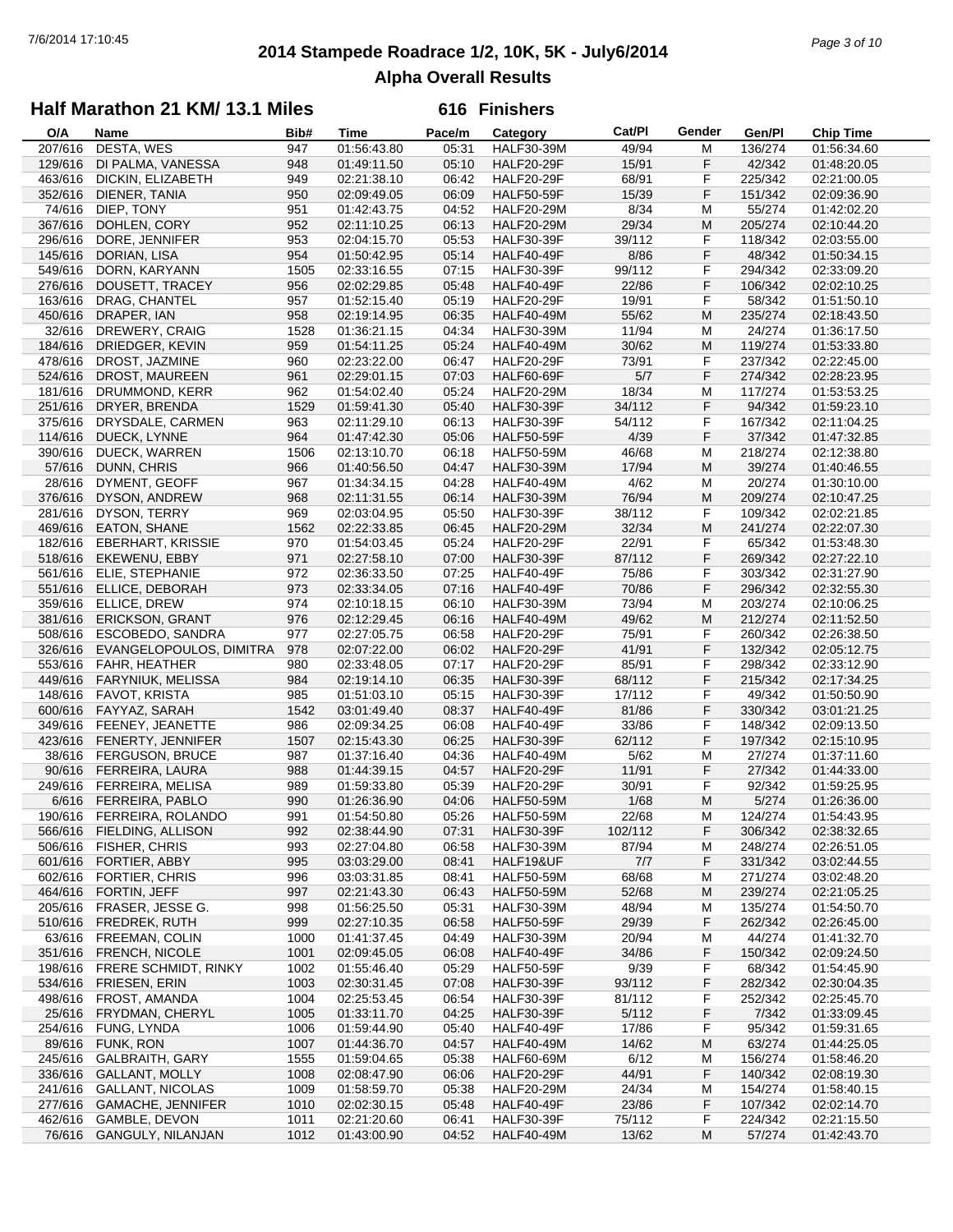## **2014 Stampede Roadrace 1/2, 10K, 5K - July6/2014** 7/6/2014 17:10:46 *Page 4 of 10* **Alpha Overall Results**

### **Half Marathon 21 KM/ 13.1 Miles**

| O/A     | Name                          | Bib# | <b>Time</b> | Pace/m | Category          | Cat/PI  | Gender | Gen/Pl  | <b>Chip Time</b>          |
|---------|-------------------------------|------|-------------|--------|-------------------|---------|--------|---------|---------------------------|
| 474/616 | GAQUI-ELEFANTE, ESMERALDA1508 |      | 02:22:53.25 | 06:46  | <b>HALF30-39F</b> | 77/112  | F      | 233/342 | $\overline{02}$ :22:21.20 |
| 157/616 | <b>GARBOWSKI, HENRY</b>       | 1013 | 01:51:47.90 | 05:17  | <b>HALF60-69M</b> | 4/12    | M      | 102/274 | 01:51:39.40               |
| 54/616  | <b>GARRIES, RUSSELL</b>       | 1014 | 01:40:23.45 | 04:45  | <b>HALF40-49M</b> | 6/62    | M      | 36/274  | 01:40:12.20               |
| 575/616 | GARSTAD, TINA                 | 1015 | 02:42:05.70 | 07:40  | HALF40-49F        | 77/86   | F      | 311/342 | 02:41:31.60               |
| 347/616 | <b>GENTLES, ROSELYNN</b>      | 1017 | 02:09:28.25 | 06:08  | <b>HALF30-39F</b> | 51/112  | F      | 147/342 | 02:08:51.50               |
|         |                               |      |             |        |                   |         |        |         |                           |
| 172/616 | <b>GERBER, INGEMAUD</b>       | 1018 | 01:53:35.80 | 05:23  | <b>HALF30-39F</b> | 20/112  | F      | 61/342  | 01:53:30.90               |
| 539/616 | <b>GERRITS, CATHERINE</b>     | 1530 | 02:30:39.50 | 07:08  | <b>HALF30-39F</b> | 95/112  | F      | 286/342 | 02:29:59.70               |
| 476/616 | GIBSON, COLLETTE              | 1019 | 02:23:10.95 | 06:47  | <b>HALF40-49F</b> | 53/86   | F      | 235/342 | 02:23:03.50               |
| 374/616 | GIESBRECHT, GREG              | 1020 | 02:11:28.65 | 06:13  | <b>HALF50-59M</b> | 43/68   | М      | 208/274 | 02:11:00.60               |
| 373/616 | GIESBRECHT, JENN              | 1021 | 02:11:28.60 | 06:13  | <b>HALF20-29F</b> | 54/91   | F      | 166/342 | 02:11:01.05               |
| 178/616 | GILLRIE, HAL                  | 1024 | 01:53:49.65 | 05:23  | <b>HALF50-59M</b> | 20/68   | M      | 115/274 | 01:53:35.90               |
| 232/616 | GIOVANOLI, MARCO              | 1025 | 01:58:44.10 | 05:37  | <b>HALF50-59M</b> | 27/68   | M      | 149/274 | 01:58:21.95               |
| 609/616 | GIURGUIS, GINA                | 1027 | 03:16:09.60 | 09:17  | <b>HALF20-29F</b> | 91/91   | F      | 337/342 | 03:16:01.75               |
|         | <b>GNYRA, DIANA</b>           |      |             |        |                   |         | F      |         |                           |
| 411/616 |                               | 1028 | 02:14:22.45 | 06:22  | <b>HALF30-39F</b> | 58/112  |        | 189/342 | 02:13:40.50               |
| 255/616 | GOES, JEROEN                  | 1543 | 01:59:47.90 | 05:40  | <b>HALF30-39M</b> | 58/94   | M      | 160/274 | 01:59:31.40               |
| 519/616 | <b>GOGOL, BRITTANY</b>        | 1029 | 02:27:58.75 | 07:00  | <b>HALF20-29F</b> | 80/91   | F      | 270/342 | 02:24:42.40               |
| 520/616 | <b>GOGOL, FRANKLIN</b>        | 1544 | 02:27:59.65 | 07:00  | <b>HALF50-59M</b> | 58/68   | M      | 250/274 | 02:24:44.30               |
| 70/616  | <b>GOLDRING, NICK</b>         | 1031 | 01:42:28.45 | 04:51  | <b>HALF40-49M</b> | 12/62   | M      | 51/274  | 01:41:53.90               |
| 613/616 | <b>GONDER, MARCI</b>          | 1032 | 03:31:54.50 | 10:02  | <b>HALF40-49F</b> | 85/86   | F      | 340/342 | 03:31:50.65               |
| 193/616 | <b>GORELIK, ALEX</b>          | 1034 | 01:55:08.80 | 05:27  | <b>HALF30-39M</b> | 43/94   | M      | 127/274 | 01:54:52.80               |
| 159/616 | GOUDIE, ALICE                 | 1035 | 01:51:53.70 | 05:18  | <b>HALF40-49F</b> | 10/86   | F      | 57/342  | 01:51:28.90               |
| 302/616 | <b>GOUDIE, DEREK</b>          | 1036 | 02:04:44.10 | 05:54  | <b>HALF50-59M</b> | 37/68   | M      | 183/274 | 02:04:19.40               |
|         |                               |      |             |        |                   |         |        |         |                           |
| 310/616 | <b>GRAHAM, TIMOTHY</b>        | 1037 | 02:05:41.25 | 05:57  | <b>HALF30-39M</b> | 69/94   | M      | 189/274 | 02:05:18.40               |
| 490/616 | <b>GRAJAUSKAS, ALGIS</b>      | 1038 | 02:24:38.55 | 06:51  | <b>HALF50-59M</b> | 54/68   | M      | 244/274 | 02:24:13.50               |
| 488/616 | GRAJAUSKAS, MARINNA           | 1039 | 02:24:38.15 | 06:51  | HALF19&UF         | 6/7     | F      | 245/342 | 02:24:13.65               |
| 10/616  | GRAY, NEIL                    | 1486 | 01:28:30.70 | 04:11  | <b>HALF40-49M</b> | 1/62    | M      | 8/274   | 01:28:28.70               |
| 502/616 | <b>GREAVES, LISA</b>          | 1040 | 02:26:45.70 | 06:57  | <b>HALF40-49F</b> | 64/86   | F      | 255/342 | 02:26:11.35               |
| 117/616 | <b>GREEN, TANYA</b>           | 1041 | 01:47:55.60 | 05:06  | <b>HALF30-39F</b> | 15/112  | F      | 39/342  | 01:47:55.60               |
| 546/616 | <b>GREER, NIKKI</b>           | 1043 | 02:32:53.20 | 07:14  | <b>HALF30-39F</b> | 98/112  | F      | 291/342 | 02:32:18.35               |
| 103/616 | <b>GUGALA, NATALIE</b>        | 1045 | 01:45:52.60 | 05:01  | <b>HALF20-29F</b> | 12/91   | F      | 31/342  | 01:45:47.45               |
| 66/616  | GUMINSKI, JANEK               | 1046 | 01:42:17.90 | 04:50  | <b>HALF40-49M</b> | 10/62   | M      | 47/274  | 01:42:10.95               |
| 407/616 | <b>GURR, DANIELLE</b>         | 1048 | 02:13:57.35 | 06:20  | <b>HALF20-29F</b> | 62/91   | F      | 186/342 | 02:13:52.00               |
|         |                               |      |             |        |                   |         |        |         |                           |
| 248/616 | HACKENBROOK, BRENDA           | 1049 | 01:59:29.65 | 05:39  | <b>HALF60-69F</b> | 2/7     | F      | 91/342  | 01:59:13.15               |
| 500/616 | HAEKEL, HERB                  | 1051 | 02:26:14.50 | 06:55  | <b>HALF50-59M</b> | 57/68   | M      | 247/274 | 02:26:01.70               |
| 95/616  | HALPRIN, DANYAEL              | 1052 | 01:44:56.20 | 04:58  | <b>HALF40-49F</b> | $5/86$  | F      | 29/342  | 01:44:46.15               |
| 153/616 | <b>HAMILTON, AURORA</b>       | 1054 | 01:51:26.30 | 05:16  | HALF60-69F        | 1/7     | F      | 53/342  | 01:51:17.65               |
| 573/616 | <b>HAMILTON, CHRIS</b>        | 1055 | 02:39:59.75 | 07:34  | <b>HALF30-39M</b> | 92/94   | M      | 264/274 | 02:39:20.00               |
| 317/616 | <b>HAMILTON, GELA</b>         | 1056 | 02:06:09.40 | 05:58  | <b>HALF30-39F</b> | 42/112  | F      | 126/342 | 02:05:52.90               |
| 430/616 | HANNA, PAULETTE               | 1057 | 02:16:18.30 | 06:27  | HALF60-69F        | 4/7     | F      | 201/342 | 02:15:17.70               |
| 227/616 | HANNAH, KEITH                 | 1058 | 01:58:05.20 | 05:35  | <b>HALF50-59M</b> | 26/68   | M      | 147/274 | 01:57:45.05               |
| 5/616   | HANSEN, DANA                  | 1587 | 01:25:35.15 | 04:03  | <b>HALF30-39F</b> | 1/112   | F      | 1/342   | 01:25:34.30               |
| 269/616 | HARAGA, AMANDA                | 1060 | 02:01:22.75 | 05:45  | <b>HALF20-29F</b> | 32/91   | F      | 99/342  | 02:01:06.90               |
| 494/616 | HARDER, KATHERINE             | 1061 | 02:24:56.35 | 06:52  | <b>HALF20-29F</b> | 74/91   | F      | 250/342 | 02:24:21.70               |
|         |                               |      |             |        |                   |         |        |         |                           |
| 379/616 | <b>HARKER, HEATHER</b>        | 1062 | 02:11:55.65 | 06:15  | HALF40-49F        | 37/86   | F      | 168/342 | 02:11:28.45               |
| 312/616 | HARTWICK, SARAH               | 1063 | 02:05:47.00 | 05:57  | <b>HALF20-29F</b> | 36/91   | F      | 123/342 | 02:05:11.90               |
|         | 186/616 HAZLETT, STEVEN       | 1065 | 01:54:21.30 | 05:25  | <b>HALF20-29M</b> | 21/34   | M      | 121/274 | 01:54:04.25               |
| 286/616 | HEAL, ANDREA                  | 1066 | 02:03:37.90 | 05:51  | <b>HALF20-29F</b> | 33/91   | F      | 111/342 | 02:03:23.60               |
| 87/616  | HEDGES, JO-ANN                | 1067 | 01:44:26.60 | 04:57  | <b>HALF40-49F</b> | 3/86    | F      | 25/342  | 01:44:21.55               |
| 434/616 | HEFFERNAN, NIALL              | 1068 | 02:17:09.40 | 06:30  | <b>HALF20-29M</b> | 30/34   | M      | 231/274 | 02:16:50.15               |
| 592/616 | HENDERSON, CANDACE            | 1069 | 02:48:41.80 | 07:59  | <b>HALF30-39F</b> | 107/112 | F      | 325/342 | 02:48:28.85               |
| 399/616 | <b>HENDERSON, JIM</b>         | 1070 | 02:13:36.55 | 06:19  | <b>HALF60-69M</b> | 10/12   | M      | 220/274 | 02:13:20.80               |
| 220/616 | HENDERSON, SCOTT              | 1071 | 01:57:37.15 | 05:34  | <b>HALF40-49M</b> | 34/62   | M      | 142/274 | 01:57:30.15               |
| 36/616  | HENRY, SHANNON                | 1072 | 01:37:12.55 | 04:36  | <b>HALF40-49F</b> | 1/86    | F      | 11/342  | 01:37:09.75               |
| 196/616 | <b>HETT, REBECCA</b>          | 1074 | 01:55:24.25 | 05:28  | <b>HALF30-39F</b> | 23/112  | F      | 67/342  | 01:55:20.20               |
|         |                               |      |             |        |                   |         |        |         |                           |
| 576/616 | HEWITT, KAREN                 | 1075 | 02:42:20.50 | 07:41  | <b>HALF50-59F</b> | 34/39   | F      | 312/342 | 02:41:55.85               |
| 473/616 | HILL, BARB                    | 1077 | 02:22:51.40 | 06:46  | <b>HALF50-59F</b> | 24/39   | F      | 232/342 | 02:22:15.95               |
| 180/616 | HILL, IAN                     | 1509 | 01:53:57.90 | 05:24  | <b>HALF50-59M</b> | 21/68   | M      | 116/274 | 01:53:38.85               |
| 405/616 | HILL, TINA                    | 1079 | 02:13:47.40 | 06:20  | <b>HALF40-49F</b> | 43/86   | F      | 185/342 | 02:13:37.85               |
| 15/616  | HINTHER, ASHLEY               | 1080 | 01:29:36.25 | 04:14  | <b>HALF20-29F</b> | 2/91    | F      | 3/342   | 01:29:35.55               |
| 323/616 | HINTHER, JENNY                | 1081 | 02:07:17.55 | 06:01  | <b>HALF20-29F</b> | 39/91   | F      | 129/342 | 02:07:06.75               |
| 541/616 | HIRSCHE, JULIE                | 1082 | 02:31:12.00 | 07:09  | <b>HALF40-49F</b> | 67/86   | F      | 287/342 | 02:31:05.70               |
| 433/616 | HO, KRIS LAI CHING            | 1085 | 02:17:07.35 | 06:29  | <b>HALF50-59F</b> | 19/39   | F      | 203/342 | 02:16:34.40               |
| 558/616 | HOBDEN, LESLEY                | 1086 | 02:35:35.65 | 07:22  | HALF40-49F        | 73/86   | F      | 300/342 | 02:34:56.25               |
|         |                               |      |             |        |                   |         |        |         |                           |
| 19/616  | HOGAN, MARK                   | 1087 | 01:30:56.60 | 04:18  | <b>HALF30-39M</b> | 7/94    | M      | 16/274  | 01:30:54.75               |
| 122/616 | HOOVER, REG                   | 1088 | 01:48:29.05 | 05:08  | HALF60-69M        | 2/12    | M      | 83/274  | 01:48:18.85               |
| 509/616 | HOPE, KATIE                   | 1089 | 02:27:06.70 | 06:58  | HALF30-39F        | 84/112  | F      | 261/342 | 02:26:38.05               |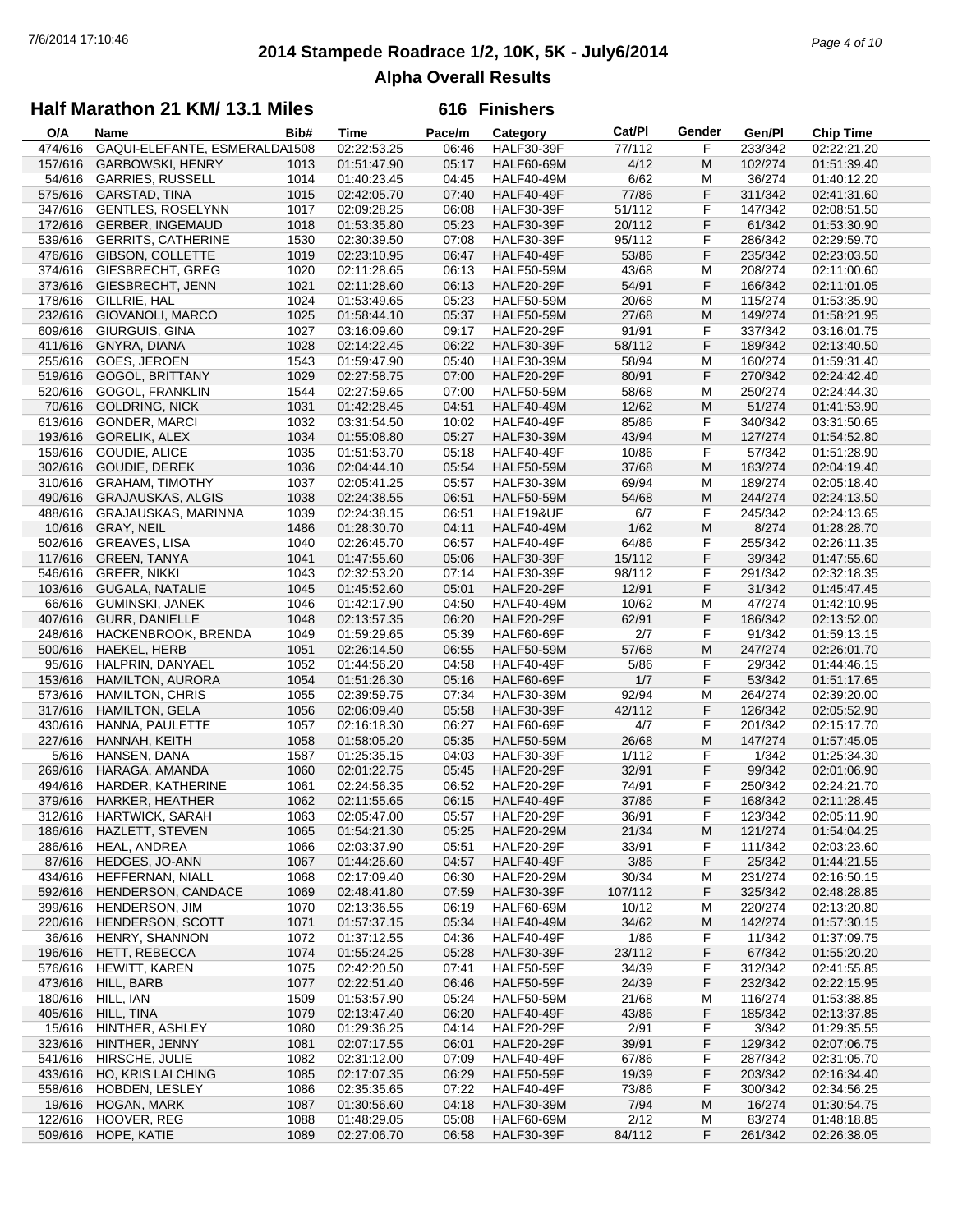## **2014 Stampede Roadrace 1/2, 10K, 5K - July6/2014** 7/6/2014 17:10:46 *Page 5 of 10* **Alpha Overall Results**

### **Half Marathon 21 KM/ 13.1 Miles**

| 154/616<br>HOWG, KYLE<br>1091<br>01:51:27.80<br>05:16<br><b>HALF40-49M</b><br>25/62<br>101/274<br>01:51:20.35<br>м<br>368/616<br>HOY, DAVID<br>1092<br>74/94<br>M<br>206/274<br>02:11:18.70<br>06:13<br><b>HALF30-39M</b><br>02:09:13.15<br>1094<br>05:12<br>17/68<br>139/616<br>HRYNUIK, DALE<br>01:49:51.00<br><b>HALF50-59M</b><br>М<br>92/274<br>01:49:42.40<br>1095<br>07:48<br>F<br>318/342<br>584/616<br>HUDSON, CAROL<br>02:44:51.40<br><b>HALF50-59F</b><br>37/39<br>02:44:25.95<br>165/616<br>HUFF, GORDON<br>1096<br>01:52:49.05<br>05:20<br>5/12<br>107/274<br>01:52:34.50<br><b>HALF60-69M</b><br>М<br>F<br>414/616<br>06:22<br>64/91<br>HUSTEJ, SAMANTHA<br>1098<br>02:14:35.20<br><b>HALF20-29F</b><br>191/342<br>02:14:08.50<br>293/616<br>05:52<br>36/68<br>177/274<br><b>INFUSINO, SANTO</b><br>1100<br>02:03:50.65<br><b>HALF50-59M</b><br>М<br>02:03:27.10<br>F<br>429/616<br><b>IWABUCHI, YUNO</b><br>1102<br>06:27<br>66/91<br>02:16:17.35<br><b>HALF20-29F</b><br>200/342<br>02:15:48.85<br>F<br>1488<br>05:32<br>72/342<br>208/616<br><b>IWASKIW, TAMMY</b><br>01:56:51.30<br><b>HALF30-39F</b><br>25/112<br>01:56:27.70<br>51/616<br>IZETT, DAVID<br>1103<br>01:39:53.60<br>04:44<br>15/94<br>M<br>33/274<br><b>HALF30-39M</b><br>01:39:49.20<br>147/616<br>JANSEN, RICHARD<br>1571<br>05:15<br>24/62<br>99/274<br>01:50:56.10<br><b>HALF40-49M</b><br>М<br>01:50:38.55<br>1105<br>06:58<br>83/112<br>F<br>259/342<br>507/616<br>JAQUES, COURTNEY<br>02:27:04.95<br><b>HALF30-39F</b><br>02:26:31.70<br>02:14:23.05<br>82/94<br>M<br>412/616<br>JARRAH, JUAN<br>1106<br>06:22<br><b>HALF30-39M</b><br>223/274<br>02:14:08.25<br>F<br>384/616<br>JAZEBI, SAHAR<br>55/91<br>1107<br>02:12:53.80<br>06:17<br><b>HALF20-29F</b><br>171/342<br>02:12:20.10<br>20/616<br>JEFFREY, IAN<br>1108<br>04:18<br>8/94<br>17/274<br>01:30:58.65<br><b>HALF30-39M</b><br>М<br>01:30:56.30<br>F<br>339/616<br>1109<br>48/112<br>142/342<br>JOHNSON, DANA<br>02:08:53.55<br>06:06<br><b>HALF30-39F</b><br>02:08:25.20<br>F<br>279/616<br>JOHNSON, SHEENA<br>1110<br>02:02:48.05<br>05:49<br><b>HALF30-39F</b><br>37/112<br>108/342<br>02:02:22.85<br>288/616<br>1111<br>05:51<br>26/86<br>F<br>113/342<br>JOHNSTON, CINDY<br>02:03:42.70<br>HALF40-49F<br>02:03:25.55<br>126/616<br>85/274<br>JOHNSTON, PAUL<br>1112<br>01:48:51.20<br>05:09<br><b>HALF50-59M</b><br>16/68<br>М<br>01:48:43.90<br>1113<br>M<br>164/616<br>JONES, BERNIE<br>01:52:30.60<br>05:19<br><b>HALF50-59M</b><br>19/68<br>106/274<br>01:52:16.45<br>229/616<br>JONES, DAVE<br>01:58:11.25<br>05:36<br>55/94<br>1114<br><b>HALF30-39M</b><br>М<br>148/274<br>01:58:02.15<br>F<br>242/616<br>1115<br>05:38<br>88/342<br>JUDD, JANE<br>01:59:00.10<br>HALF40-49F<br>16/86<br>01:58:35.70<br>364/616<br>1116<br>06:12<br>F<br>JURIC, MARIJANA<br>02:11:02.55<br><b>HALF20-29F</b><br>49/91<br>160/342<br>02:10:31.75<br>F<br>1117<br>608/616<br>KANSKI, AUDRA<br>03:15:34.55<br>09:16<br><b>HALF30-39F</b><br>111/112<br>336/342<br>03:15:23.55<br>02:42:57.95<br>265/274<br>581/616<br>KAWAISHI, HIROSHI<br>1118<br>07:43<br><b>HALF40-49M</b><br>61/62<br>М<br>02:42:53.20<br>F<br>04:54<br>9/91<br>21/342<br>81/616<br><b>KEAY, AGATHA</b><br>1120<br>01:43:38.90<br><b>HALF20-29F</b><br>01:43:32.95<br>387/616<br>KELLY, DOUG<br>1489<br>06:18<br>50/62<br>M<br>216/274<br>02:13:04.20<br><b>HALF40-49M</b><br>02:13:04.20<br>M<br>128/616<br>KELLY, KEVIN<br>1121<br>01:49:07.30<br>05:10<br><b>HALF40-49M</b><br>22/62<br>87/274<br>01:48:54.40<br>261/616<br>1122<br>166/274<br><b>KELLY, PAT</b><br>02:00:39.80<br>05:43<br><b>HALF20-29M</b><br>26/34<br>М<br>02:00:21.90<br>F<br>23/616<br>1563<br>04:22<br>3/112<br>5/342<br><b>KENDRICK, MELISSA</b><br>01:32:17.30<br><b>HALF30-39F</b><br>01:32:16.30<br>29/616<br>1123<br>04:30<br>3/4<br>21/274<br>KENNA, DREW<br>01:34:57.30<br>HALF19&UM<br>М<br>01:34:51.55<br>466/616<br>1124<br>02:21:52.00<br>53/68<br>M<br><b>KENNY, JAMES</b><br>06:43<br><b>HALF50-59M</b><br>240/274<br>02:21:14.75<br>F<br>1126<br>52/112<br>153/342<br>354/616<br>KERSHAW, DEBORAH<br>02:09:57.45<br>06:09<br><b>HALF30-39F</b><br>02:09:33.10<br>F<br>25/91<br>76/342<br>214/616<br>KIEWNING, GABRIELLE<br>1127<br>01:57:16.05<br>05:33<br><b>HALF20-29F</b><br>01:56:52.80<br>F<br>421/616<br>1128<br>06:25<br>61/112<br>KIM, ALICE<br>02:15:33.05<br><b>HALF30-39F</b><br>196/342<br>02:13:24.65<br>F<br>274/616<br>KIM, ELINA<br>1129<br>02:02:09.65<br>05:47<br><b>HALF30-39F</b><br>36/112<br>104/342<br>02:02:09.65<br>1130<br>02:40:24.75<br>07:36<br>86/91<br>F<br>574/616<br>KING, AMANDA<br><b>HALF20-29F</b><br>310/342<br>02:40:15.10<br>171/616<br>1132<br>05:22<br>29/62<br>M<br>KING, MARTIN<br>01:53:15.20<br><b>HALF40-49M</b><br>111/274<br>01:52:57.60<br>1133<br>07:08<br>540/616<br>KLITZKE, KEVIN<br>02:30:47.30<br><b>HALF30-39M</b><br>89/94<br>М<br>254/274<br>02:30:11.65<br>M<br>320/616<br>KOHRS, BERNARD<br>1135<br>02:06:23.65<br>05:59<br><b>HALF50-59M</b><br>41/68<br>193/274<br>02:05:52.40<br>1136<br>01:39:14.60<br>31/274<br>47/616<br>KOHRS, RUSSELL<br>04:42<br>HALF19&UM<br>4/4<br>М<br>01:39:05.45<br>264/616<br>62/94<br>M<br>168/274<br>KOOPERBERG, MICAH<br>1137<br>02:00:51.00<br>05:43<br><b>HALF30-39M</b><br>02:00:34.65<br>580/616<br>1138<br>07:42<br>105/112<br>F<br>KOOPERBERG, RONAYE<br>02:42:42.90<br><b>HALF30-39F</b><br>316/342<br>02:42:33.50<br>1572<br>M<br>107/616<br>01:46:34.40<br>05:03<br><b>HALF40-49M</b><br>18/62<br>75/274<br>01:46:16.15<br>KORCHINSKI, EVAN<br>1140<br>05:39<br>M<br>247/616<br>KORNELSON, BRADLY<br>01:59:25.35<br><b>HALF20-29M</b><br>25/34<br>157/274<br>01:59:22.05<br>KOT, JENNIFER<br>1141<br>85/112<br>F<br>02:26:43.90<br>511/616<br>02:27:15.10<br>06:58<br><b>HALF30-39F</b><br>263/342<br>F<br>417/616<br>KOWALCHUK, ASHLEY<br>1142<br>02:14:58.50<br>06:23<br><b>HALF30-39F</b><br>59/112<br>193/342<br>02:12:57.45<br>202/616<br>KOZAL, MARCIN<br>1143<br>01:56:13.30<br>05:30<br><b>HALF30-39M</b><br>46/94<br>M<br>133/274<br>01:55:45.55<br>614/616<br><b>KREBS, BARB</b><br>03:31:54.80<br>HALF40-49F<br>86/86<br>F<br>341/342<br>03:31:51.60<br>1145<br>10:02<br>F<br>152/616<br><b>KRISTENSEN, BRITTA</b><br>1173<br>01:51:23.95<br>05:16<br><b>HALF30-39F</b><br>19/112<br>52/342<br>01:51:12.95<br>F<br>578/616<br>KRUISENGA, MARGARET<br>1147<br>02:42:27.40<br>07:41<br><b>HALF40-49F</b><br>78/86<br>314/342<br>02:42:12.50<br>17/616<br>KWOK, EAGLE<br>1554<br>01:30:41.95<br>2/62<br>14/274<br>04:17<br><b>HALF40-49M</b><br>M<br>01:30:41.80<br>43/274<br>62/616<br>LADOUCEUR, COREY<br>1150<br>01:41:34.90<br><b>HALF20-29M</b><br>7/34<br>01:41:33.50<br>04:48<br>M<br>235/616<br>LALONDE, BRIAN<br>1151<br>05:37<br>29/68<br>M<br>151/274<br>01:58:49.05<br><b>HALF50-59M</b><br>01:58:25.50<br>131/616<br>LAM, RUSSELL<br>1546<br>01:49:22.60<br>05:11<br><b>HALF20-29M</b><br>13/34<br>M<br>89/274<br>01:49:16.45<br>252/616<br>LAMBERT, SEAN<br>1152<br>01:59:42.10<br>05:40<br><b>HALF40-49M</b><br>36/62<br>M<br>158/274<br>01:59:10.30<br>42/616<br>LAMMERS-POTTAGE, ANDREA 1153<br>01:37:58.40<br>04:38<br><b>HALF20-29F</b><br>6/91<br>F<br>13/342<br>01:37:54.50<br>F<br>155/616<br>LANGLOIS, ISABEL<br>1154<br>01:51:32.50<br>05:17<br><b>HALF20-29F</b><br>17/91<br>54/342<br>01:51:14.45<br>F<br>588/616<br>LAU, CAM<br>1155<br>02:47:35.05<br>07:56<br>HALF40-49F<br>79/86<br>321/342<br>02:47:25.20<br>234/616<br>LAURIN, MADISON<br>3/7<br>F<br>84/342<br>01:55:11.30<br>1156<br>01:58:48.25<br>05:37<br>HALF19&UF<br>150/274<br>233/616<br>LAURIN, WILLIAM<br>1157<br>01:58:48.10<br>05:37<br><b>HALF50-59M</b><br>28/68<br>M<br>01:55:11.70<br>F<br>308/616<br>LAUSEN, BRENDA<br>1490<br>02:05:34.55<br>05:57<br>HALF40-49F<br>29/86<br>121/342<br>02:05:05.60<br>F<br>346/616<br>LAW, CAROLINE<br>1158<br>02:09:26.20<br>06:08<br><b>HALF30-39F</b><br>50/112<br>146/342<br>02:09:18.75<br>F<br>236/616<br>LAW, LACEY<br>1159<br>01:58:51.35<br><b>HALF30-39F</b><br>31/112<br>85/342<br>01:57:37.35<br>05:38<br>231/616<br>LAW, SONIA<br>01:58:15.05<br>05:36<br><b>HALF30-39F</b><br>30/112<br>F<br>83/342<br>01:57:55.20<br>1160<br>F | O/A     | Name         | Bib# | <b>Time</b> | Pace/m | Category          | Cat/Pl | Gender | Gen/Pl | <b>Chip Time</b> |
|------------------------------------------------------------------------------------------------------------------------------------------------------------------------------------------------------------------------------------------------------------------------------------------------------------------------------------------------------------------------------------------------------------------------------------------------------------------------------------------------------------------------------------------------------------------------------------------------------------------------------------------------------------------------------------------------------------------------------------------------------------------------------------------------------------------------------------------------------------------------------------------------------------------------------------------------------------------------------------------------------------------------------------------------------------------------------------------------------------------------------------------------------------------------------------------------------------------------------------------------------------------------------------------------------------------------------------------------------------------------------------------------------------------------------------------------------------------------------------------------------------------------------------------------------------------------------------------------------------------------------------------------------------------------------------------------------------------------------------------------------------------------------------------------------------------------------------------------------------------------------------------------------------------------------------------------------------------------------------------------------------------------------------------------------------------------------------------------------------------------------------------------------------------------------------------------------------------------------------------------------------------------------------------------------------------------------------------------------------------------------------------------------------------------------------------------------------------------------------------------------------------------------------------------------------------------------------------------------------------------------------------------------------------------------------------------------------------------------------------------------------------------------------------------------------------------------------------------------------------------------------------------------------------------------------------------------------------------------------------------------------------------------------------------------------------------------------------------------------------------------------------------------------------------------------------------------------------------------------------------------------------------------------------------------------------------------------------------------------------------------------------------------------------------------------------------------------------------------------------------------------------------------------------------------------------------------------------------------------------------------------------------------------------------------------------------------------------------------------------------------------------------------------------------------------------------------------------------------------------------------------------------------------------------------------------------------------------------------------------------------------------------------------------------------------------------------------------------------------------------------------------------------------------------------------------------------------------------------------------------------------------------------------------------------------------------------------------------------------------------------------------------------------------------------------------------------------------------------------------------------------------------------------------------------------------------------------------------------------------------------------------------------------------------------------------------------------------------------------------------------------------------------------------------------------------------------------------------------------------------------------------------------------------------------------------------------------------------------------------------------------------------------------------------------------------------------------------------------------------------------------------------------------------------------------------------------------------------------------------------------------------------------------------------------------------------------------------------------------------------------------------------------------------------------------------------------------------------------------------------------------------------------------------------------------------------------------------------------------------------------------------------------------------------------------------------------------------------------------------------------------------------------------------------------------------------------------------------------------------------------------------------------------------------------------------------------------------------------------------------------------------------------------------------------------------------------------------------------------------------------------------------------------------------------------------------------------------------------------------------------------------------------------------------------------------------------------------------------------------------------------------------------------------------------------------------------------------------------------------------------------------------------------------------------------------------------------------------------------------------------------------------------------------------------------------------------------------------------------------------------------------------------------------------------------------------------------------------------------------------------------------------------------------------------------------------------------------------------------------------------------------------------------------------------------------------------------------------------------------------------------------------------------------------------------------------------------------------------------------------------------------------------------------------------------------------------------------------------------------------------------------------------------------------------------------------------------------------------------------------------------------------------------------------------------------------------------------------------------------------------------------------------------------------------------------------------------------------------------------------------------------------------------------------------------------------------------------------------------------------------------------------------------------------------------------------------------------------------------------------------------------------------------------------------------------------------------------------------------------------------------------------------------------------------------------------------------|---------|--------------|------|-------------|--------|-------------------|--------|--------|--------|------------------|
|                                                                                                                                                                                                                                                                                                                                                                                                                                                                                                                                                                                                                                                                                                                                                                                                                                                                                                                                                                                                                                                                                                                                                                                                                                                                                                                                                                                                                                                                                                                                                                                                                                                                                                                                                                                                                                                                                                                                                                                                                                                                                                                                                                                                                                                                                                                                                                                                                                                                                                                                                                                                                                                                                                                                                                                                                                                                                                                                                                                                                                                                                                                                                                                                                                                                                                                                                                                                                                                                                                                                                                                                                                                                                                                                                                                                                                                                                                                                                                                                                                                                                                                                                                                                                                                                                                                                                                                                                                                                                                                                                                                                                                                                                                                                                                                                                                                                                                                                                                                                                                                                                                                                                                                                                                                                                                                                                                                                                                                                                                                                                                                                                                                                                                                                                                                                                                                                                                                                                                                                                                                                                                                                                                                                                                                                                                                                                                                                                                                                                                                                                                                                                                                                                                                                                                                                                                                                                                                                                                                                                                                                                                                                                                                                                                                                                                                                                                                                                                                                                                                                                                                                                                                                                                                                                                                                                                                                                                                                                                                                                                                                                                                                                                                                            |         |              |      |             |        |                   |        |        |        |                  |
|                                                                                                                                                                                                                                                                                                                                                                                                                                                                                                                                                                                                                                                                                                                                                                                                                                                                                                                                                                                                                                                                                                                                                                                                                                                                                                                                                                                                                                                                                                                                                                                                                                                                                                                                                                                                                                                                                                                                                                                                                                                                                                                                                                                                                                                                                                                                                                                                                                                                                                                                                                                                                                                                                                                                                                                                                                                                                                                                                                                                                                                                                                                                                                                                                                                                                                                                                                                                                                                                                                                                                                                                                                                                                                                                                                                                                                                                                                                                                                                                                                                                                                                                                                                                                                                                                                                                                                                                                                                                                                                                                                                                                                                                                                                                                                                                                                                                                                                                                                                                                                                                                                                                                                                                                                                                                                                                                                                                                                                                                                                                                                                                                                                                                                                                                                                                                                                                                                                                                                                                                                                                                                                                                                                                                                                                                                                                                                                                                                                                                                                                                                                                                                                                                                                                                                                                                                                                                                                                                                                                                                                                                                                                                                                                                                                                                                                                                                                                                                                                                                                                                                                                                                                                                                                                                                                                                                                                                                                                                                                                                                                                                                                                                                                                            |         |              |      |             |        |                   |        |        |        |                  |
|                                                                                                                                                                                                                                                                                                                                                                                                                                                                                                                                                                                                                                                                                                                                                                                                                                                                                                                                                                                                                                                                                                                                                                                                                                                                                                                                                                                                                                                                                                                                                                                                                                                                                                                                                                                                                                                                                                                                                                                                                                                                                                                                                                                                                                                                                                                                                                                                                                                                                                                                                                                                                                                                                                                                                                                                                                                                                                                                                                                                                                                                                                                                                                                                                                                                                                                                                                                                                                                                                                                                                                                                                                                                                                                                                                                                                                                                                                                                                                                                                                                                                                                                                                                                                                                                                                                                                                                                                                                                                                                                                                                                                                                                                                                                                                                                                                                                                                                                                                                                                                                                                                                                                                                                                                                                                                                                                                                                                                                                                                                                                                                                                                                                                                                                                                                                                                                                                                                                                                                                                                                                                                                                                                                                                                                                                                                                                                                                                                                                                                                                                                                                                                                                                                                                                                                                                                                                                                                                                                                                                                                                                                                                                                                                                                                                                                                                                                                                                                                                                                                                                                                                                                                                                                                                                                                                                                                                                                                                                                                                                                                                                                                                                                                                            |         |              |      |             |        |                   |        |        |        |                  |
|                                                                                                                                                                                                                                                                                                                                                                                                                                                                                                                                                                                                                                                                                                                                                                                                                                                                                                                                                                                                                                                                                                                                                                                                                                                                                                                                                                                                                                                                                                                                                                                                                                                                                                                                                                                                                                                                                                                                                                                                                                                                                                                                                                                                                                                                                                                                                                                                                                                                                                                                                                                                                                                                                                                                                                                                                                                                                                                                                                                                                                                                                                                                                                                                                                                                                                                                                                                                                                                                                                                                                                                                                                                                                                                                                                                                                                                                                                                                                                                                                                                                                                                                                                                                                                                                                                                                                                                                                                                                                                                                                                                                                                                                                                                                                                                                                                                                                                                                                                                                                                                                                                                                                                                                                                                                                                                                                                                                                                                                                                                                                                                                                                                                                                                                                                                                                                                                                                                                                                                                                                                                                                                                                                                                                                                                                                                                                                                                                                                                                                                                                                                                                                                                                                                                                                                                                                                                                                                                                                                                                                                                                                                                                                                                                                                                                                                                                                                                                                                                                                                                                                                                                                                                                                                                                                                                                                                                                                                                                                                                                                                                                                                                                                                                            |         |              |      |             |        |                   |        |        |        |                  |
|                                                                                                                                                                                                                                                                                                                                                                                                                                                                                                                                                                                                                                                                                                                                                                                                                                                                                                                                                                                                                                                                                                                                                                                                                                                                                                                                                                                                                                                                                                                                                                                                                                                                                                                                                                                                                                                                                                                                                                                                                                                                                                                                                                                                                                                                                                                                                                                                                                                                                                                                                                                                                                                                                                                                                                                                                                                                                                                                                                                                                                                                                                                                                                                                                                                                                                                                                                                                                                                                                                                                                                                                                                                                                                                                                                                                                                                                                                                                                                                                                                                                                                                                                                                                                                                                                                                                                                                                                                                                                                                                                                                                                                                                                                                                                                                                                                                                                                                                                                                                                                                                                                                                                                                                                                                                                                                                                                                                                                                                                                                                                                                                                                                                                                                                                                                                                                                                                                                                                                                                                                                                                                                                                                                                                                                                                                                                                                                                                                                                                                                                                                                                                                                                                                                                                                                                                                                                                                                                                                                                                                                                                                                                                                                                                                                                                                                                                                                                                                                                                                                                                                                                                                                                                                                                                                                                                                                                                                                                                                                                                                                                                                                                                                                                            |         |              |      |             |        |                   |        |        |        |                  |
|                                                                                                                                                                                                                                                                                                                                                                                                                                                                                                                                                                                                                                                                                                                                                                                                                                                                                                                                                                                                                                                                                                                                                                                                                                                                                                                                                                                                                                                                                                                                                                                                                                                                                                                                                                                                                                                                                                                                                                                                                                                                                                                                                                                                                                                                                                                                                                                                                                                                                                                                                                                                                                                                                                                                                                                                                                                                                                                                                                                                                                                                                                                                                                                                                                                                                                                                                                                                                                                                                                                                                                                                                                                                                                                                                                                                                                                                                                                                                                                                                                                                                                                                                                                                                                                                                                                                                                                                                                                                                                                                                                                                                                                                                                                                                                                                                                                                                                                                                                                                                                                                                                                                                                                                                                                                                                                                                                                                                                                                                                                                                                                                                                                                                                                                                                                                                                                                                                                                                                                                                                                                                                                                                                                                                                                                                                                                                                                                                                                                                                                                                                                                                                                                                                                                                                                                                                                                                                                                                                                                                                                                                                                                                                                                                                                                                                                                                                                                                                                                                                                                                                                                                                                                                                                                                                                                                                                                                                                                                                                                                                                                                                                                                                                                            |         |              |      |             |        |                   |        |        |        |                  |
|                                                                                                                                                                                                                                                                                                                                                                                                                                                                                                                                                                                                                                                                                                                                                                                                                                                                                                                                                                                                                                                                                                                                                                                                                                                                                                                                                                                                                                                                                                                                                                                                                                                                                                                                                                                                                                                                                                                                                                                                                                                                                                                                                                                                                                                                                                                                                                                                                                                                                                                                                                                                                                                                                                                                                                                                                                                                                                                                                                                                                                                                                                                                                                                                                                                                                                                                                                                                                                                                                                                                                                                                                                                                                                                                                                                                                                                                                                                                                                                                                                                                                                                                                                                                                                                                                                                                                                                                                                                                                                                                                                                                                                                                                                                                                                                                                                                                                                                                                                                                                                                                                                                                                                                                                                                                                                                                                                                                                                                                                                                                                                                                                                                                                                                                                                                                                                                                                                                                                                                                                                                                                                                                                                                                                                                                                                                                                                                                                                                                                                                                                                                                                                                                                                                                                                                                                                                                                                                                                                                                                                                                                                                                                                                                                                                                                                                                                                                                                                                                                                                                                                                                                                                                                                                                                                                                                                                                                                                                                                                                                                                                                                                                                                                                            |         |              |      |             |        |                   |        |        |        |                  |
|                                                                                                                                                                                                                                                                                                                                                                                                                                                                                                                                                                                                                                                                                                                                                                                                                                                                                                                                                                                                                                                                                                                                                                                                                                                                                                                                                                                                                                                                                                                                                                                                                                                                                                                                                                                                                                                                                                                                                                                                                                                                                                                                                                                                                                                                                                                                                                                                                                                                                                                                                                                                                                                                                                                                                                                                                                                                                                                                                                                                                                                                                                                                                                                                                                                                                                                                                                                                                                                                                                                                                                                                                                                                                                                                                                                                                                                                                                                                                                                                                                                                                                                                                                                                                                                                                                                                                                                                                                                                                                                                                                                                                                                                                                                                                                                                                                                                                                                                                                                                                                                                                                                                                                                                                                                                                                                                                                                                                                                                                                                                                                                                                                                                                                                                                                                                                                                                                                                                                                                                                                                                                                                                                                                                                                                                                                                                                                                                                                                                                                                                                                                                                                                                                                                                                                                                                                                                                                                                                                                                                                                                                                                                                                                                                                                                                                                                                                                                                                                                                                                                                                                                                                                                                                                                                                                                                                                                                                                                                                                                                                                                                                                                                                                                            |         |              |      |             |        |                   |        |        |        |                  |
|                                                                                                                                                                                                                                                                                                                                                                                                                                                                                                                                                                                                                                                                                                                                                                                                                                                                                                                                                                                                                                                                                                                                                                                                                                                                                                                                                                                                                                                                                                                                                                                                                                                                                                                                                                                                                                                                                                                                                                                                                                                                                                                                                                                                                                                                                                                                                                                                                                                                                                                                                                                                                                                                                                                                                                                                                                                                                                                                                                                                                                                                                                                                                                                                                                                                                                                                                                                                                                                                                                                                                                                                                                                                                                                                                                                                                                                                                                                                                                                                                                                                                                                                                                                                                                                                                                                                                                                                                                                                                                                                                                                                                                                                                                                                                                                                                                                                                                                                                                                                                                                                                                                                                                                                                                                                                                                                                                                                                                                                                                                                                                                                                                                                                                                                                                                                                                                                                                                                                                                                                                                                                                                                                                                                                                                                                                                                                                                                                                                                                                                                                                                                                                                                                                                                                                                                                                                                                                                                                                                                                                                                                                                                                                                                                                                                                                                                                                                                                                                                                                                                                                                                                                                                                                                                                                                                                                                                                                                                                                                                                                                                                                                                                                                                            |         |              |      |             |        |                   |        |        |        |                  |
|                                                                                                                                                                                                                                                                                                                                                                                                                                                                                                                                                                                                                                                                                                                                                                                                                                                                                                                                                                                                                                                                                                                                                                                                                                                                                                                                                                                                                                                                                                                                                                                                                                                                                                                                                                                                                                                                                                                                                                                                                                                                                                                                                                                                                                                                                                                                                                                                                                                                                                                                                                                                                                                                                                                                                                                                                                                                                                                                                                                                                                                                                                                                                                                                                                                                                                                                                                                                                                                                                                                                                                                                                                                                                                                                                                                                                                                                                                                                                                                                                                                                                                                                                                                                                                                                                                                                                                                                                                                                                                                                                                                                                                                                                                                                                                                                                                                                                                                                                                                                                                                                                                                                                                                                                                                                                                                                                                                                                                                                                                                                                                                                                                                                                                                                                                                                                                                                                                                                                                                                                                                                                                                                                                                                                                                                                                                                                                                                                                                                                                                                                                                                                                                                                                                                                                                                                                                                                                                                                                                                                                                                                                                                                                                                                                                                                                                                                                                                                                                                                                                                                                                                                                                                                                                                                                                                                                                                                                                                                                                                                                                                                                                                                                                                            |         |              |      |             |        |                   |        |        |        |                  |
|                                                                                                                                                                                                                                                                                                                                                                                                                                                                                                                                                                                                                                                                                                                                                                                                                                                                                                                                                                                                                                                                                                                                                                                                                                                                                                                                                                                                                                                                                                                                                                                                                                                                                                                                                                                                                                                                                                                                                                                                                                                                                                                                                                                                                                                                                                                                                                                                                                                                                                                                                                                                                                                                                                                                                                                                                                                                                                                                                                                                                                                                                                                                                                                                                                                                                                                                                                                                                                                                                                                                                                                                                                                                                                                                                                                                                                                                                                                                                                                                                                                                                                                                                                                                                                                                                                                                                                                                                                                                                                                                                                                                                                                                                                                                                                                                                                                                                                                                                                                                                                                                                                                                                                                                                                                                                                                                                                                                                                                                                                                                                                                                                                                                                                                                                                                                                                                                                                                                                                                                                                                                                                                                                                                                                                                                                                                                                                                                                                                                                                                                                                                                                                                                                                                                                                                                                                                                                                                                                                                                                                                                                                                                                                                                                                                                                                                                                                                                                                                                                                                                                                                                                                                                                                                                                                                                                                                                                                                                                                                                                                                                                                                                                                                                            |         |              |      |             |        |                   |        |        |        |                  |
|                                                                                                                                                                                                                                                                                                                                                                                                                                                                                                                                                                                                                                                                                                                                                                                                                                                                                                                                                                                                                                                                                                                                                                                                                                                                                                                                                                                                                                                                                                                                                                                                                                                                                                                                                                                                                                                                                                                                                                                                                                                                                                                                                                                                                                                                                                                                                                                                                                                                                                                                                                                                                                                                                                                                                                                                                                                                                                                                                                                                                                                                                                                                                                                                                                                                                                                                                                                                                                                                                                                                                                                                                                                                                                                                                                                                                                                                                                                                                                                                                                                                                                                                                                                                                                                                                                                                                                                                                                                                                                                                                                                                                                                                                                                                                                                                                                                                                                                                                                                                                                                                                                                                                                                                                                                                                                                                                                                                                                                                                                                                                                                                                                                                                                                                                                                                                                                                                                                                                                                                                                                                                                                                                                                                                                                                                                                                                                                                                                                                                                                                                                                                                                                                                                                                                                                                                                                                                                                                                                                                                                                                                                                                                                                                                                                                                                                                                                                                                                                                                                                                                                                                                                                                                                                                                                                                                                                                                                                                                                                                                                                                                                                                                                                                            |         |              |      |             |        |                   |        |        |        |                  |
|                                                                                                                                                                                                                                                                                                                                                                                                                                                                                                                                                                                                                                                                                                                                                                                                                                                                                                                                                                                                                                                                                                                                                                                                                                                                                                                                                                                                                                                                                                                                                                                                                                                                                                                                                                                                                                                                                                                                                                                                                                                                                                                                                                                                                                                                                                                                                                                                                                                                                                                                                                                                                                                                                                                                                                                                                                                                                                                                                                                                                                                                                                                                                                                                                                                                                                                                                                                                                                                                                                                                                                                                                                                                                                                                                                                                                                                                                                                                                                                                                                                                                                                                                                                                                                                                                                                                                                                                                                                                                                                                                                                                                                                                                                                                                                                                                                                                                                                                                                                                                                                                                                                                                                                                                                                                                                                                                                                                                                                                                                                                                                                                                                                                                                                                                                                                                                                                                                                                                                                                                                                                                                                                                                                                                                                                                                                                                                                                                                                                                                                                                                                                                                                                                                                                                                                                                                                                                                                                                                                                                                                                                                                                                                                                                                                                                                                                                                                                                                                                                                                                                                                                                                                                                                                                                                                                                                                                                                                                                                                                                                                                                                                                                                                                            |         |              |      |             |        |                   |        |        |        |                  |
|                                                                                                                                                                                                                                                                                                                                                                                                                                                                                                                                                                                                                                                                                                                                                                                                                                                                                                                                                                                                                                                                                                                                                                                                                                                                                                                                                                                                                                                                                                                                                                                                                                                                                                                                                                                                                                                                                                                                                                                                                                                                                                                                                                                                                                                                                                                                                                                                                                                                                                                                                                                                                                                                                                                                                                                                                                                                                                                                                                                                                                                                                                                                                                                                                                                                                                                                                                                                                                                                                                                                                                                                                                                                                                                                                                                                                                                                                                                                                                                                                                                                                                                                                                                                                                                                                                                                                                                                                                                                                                                                                                                                                                                                                                                                                                                                                                                                                                                                                                                                                                                                                                                                                                                                                                                                                                                                                                                                                                                                                                                                                                                                                                                                                                                                                                                                                                                                                                                                                                                                                                                                                                                                                                                                                                                                                                                                                                                                                                                                                                                                                                                                                                                                                                                                                                                                                                                                                                                                                                                                                                                                                                                                                                                                                                                                                                                                                                                                                                                                                                                                                                                                                                                                                                                                                                                                                                                                                                                                                                                                                                                                                                                                                                                                            |         |              |      |             |        |                   |        |        |        |                  |
|                                                                                                                                                                                                                                                                                                                                                                                                                                                                                                                                                                                                                                                                                                                                                                                                                                                                                                                                                                                                                                                                                                                                                                                                                                                                                                                                                                                                                                                                                                                                                                                                                                                                                                                                                                                                                                                                                                                                                                                                                                                                                                                                                                                                                                                                                                                                                                                                                                                                                                                                                                                                                                                                                                                                                                                                                                                                                                                                                                                                                                                                                                                                                                                                                                                                                                                                                                                                                                                                                                                                                                                                                                                                                                                                                                                                                                                                                                                                                                                                                                                                                                                                                                                                                                                                                                                                                                                                                                                                                                                                                                                                                                                                                                                                                                                                                                                                                                                                                                                                                                                                                                                                                                                                                                                                                                                                                                                                                                                                                                                                                                                                                                                                                                                                                                                                                                                                                                                                                                                                                                                                                                                                                                                                                                                                                                                                                                                                                                                                                                                                                                                                                                                                                                                                                                                                                                                                                                                                                                                                                                                                                                                                                                                                                                                                                                                                                                                                                                                                                                                                                                                                                                                                                                                                                                                                                                                                                                                                                                                                                                                                                                                                                                                                            |         |              |      |             |        |                   |        |        |        |                  |
|                                                                                                                                                                                                                                                                                                                                                                                                                                                                                                                                                                                                                                                                                                                                                                                                                                                                                                                                                                                                                                                                                                                                                                                                                                                                                                                                                                                                                                                                                                                                                                                                                                                                                                                                                                                                                                                                                                                                                                                                                                                                                                                                                                                                                                                                                                                                                                                                                                                                                                                                                                                                                                                                                                                                                                                                                                                                                                                                                                                                                                                                                                                                                                                                                                                                                                                                                                                                                                                                                                                                                                                                                                                                                                                                                                                                                                                                                                                                                                                                                                                                                                                                                                                                                                                                                                                                                                                                                                                                                                                                                                                                                                                                                                                                                                                                                                                                                                                                                                                                                                                                                                                                                                                                                                                                                                                                                                                                                                                                                                                                                                                                                                                                                                                                                                                                                                                                                                                                                                                                                                                                                                                                                                                                                                                                                                                                                                                                                                                                                                                                                                                                                                                                                                                                                                                                                                                                                                                                                                                                                                                                                                                                                                                                                                                                                                                                                                                                                                                                                                                                                                                                                                                                                                                                                                                                                                                                                                                                                                                                                                                                                                                                                                                                            |         |              |      |             |        |                   |        |        |        |                  |
|                                                                                                                                                                                                                                                                                                                                                                                                                                                                                                                                                                                                                                                                                                                                                                                                                                                                                                                                                                                                                                                                                                                                                                                                                                                                                                                                                                                                                                                                                                                                                                                                                                                                                                                                                                                                                                                                                                                                                                                                                                                                                                                                                                                                                                                                                                                                                                                                                                                                                                                                                                                                                                                                                                                                                                                                                                                                                                                                                                                                                                                                                                                                                                                                                                                                                                                                                                                                                                                                                                                                                                                                                                                                                                                                                                                                                                                                                                                                                                                                                                                                                                                                                                                                                                                                                                                                                                                                                                                                                                                                                                                                                                                                                                                                                                                                                                                                                                                                                                                                                                                                                                                                                                                                                                                                                                                                                                                                                                                                                                                                                                                                                                                                                                                                                                                                                                                                                                                                                                                                                                                                                                                                                                                                                                                                                                                                                                                                                                                                                                                                                                                                                                                                                                                                                                                                                                                                                                                                                                                                                                                                                                                                                                                                                                                                                                                                                                                                                                                                                                                                                                                                                                                                                                                                                                                                                                                                                                                                                                                                                                                                                                                                                                                                            |         |              |      |             |        |                   |        |        |        |                  |
|                                                                                                                                                                                                                                                                                                                                                                                                                                                                                                                                                                                                                                                                                                                                                                                                                                                                                                                                                                                                                                                                                                                                                                                                                                                                                                                                                                                                                                                                                                                                                                                                                                                                                                                                                                                                                                                                                                                                                                                                                                                                                                                                                                                                                                                                                                                                                                                                                                                                                                                                                                                                                                                                                                                                                                                                                                                                                                                                                                                                                                                                                                                                                                                                                                                                                                                                                                                                                                                                                                                                                                                                                                                                                                                                                                                                                                                                                                                                                                                                                                                                                                                                                                                                                                                                                                                                                                                                                                                                                                                                                                                                                                                                                                                                                                                                                                                                                                                                                                                                                                                                                                                                                                                                                                                                                                                                                                                                                                                                                                                                                                                                                                                                                                                                                                                                                                                                                                                                                                                                                                                                                                                                                                                                                                                                                                                                                                                                                                                                                                                                                                                                                                                                                                                                                                                                                                                                                                                                                                                                                                                                                                                                                                                                                                                                                                                                                                                                                                                                                                                                                                                                                                                                                                                                                                                                                                                                                                                                                                                                                                                                                                                                                                                                            |         |              |      |             |        |                   |        |        |        |                  |
|                                                                                                                                                                                                                                                                                                                                                                                                                                                                                                                                                                                                                                                                                                                                                                                                                                                                                                                                                                                                                                                                                                                                                                                                                                                                                                                                                                                                                                                                                                                                                                                                                                                                                                                                                                                                                                                                                                                                                                                                                                                                                                                                                                                                                                                                                                                                                                                                                                                                                                                                                                                                                                                                                                                                                                                                                                                                                                                                                                                                                                                                                                                                                                                                                                                                                                                                                                                                                                                                                                                                                                                                                                                                                                                                                                                                                                                                                                                                                                                                                                                                                                                                                                                                                                                                                                                                                                                                                                                                                                                                                                                                                                                                                                                                                                                                                                                                                                                                                                                                                                                                                                                                                                                                                                                                                                                                                                                                                                                                                                                                                                                                                                                                                                                                                                                                                                                                                                                                                                                                                                                                                                                                                                                                                                                                                                                                                                                                                                                                                                                                                                                                                                                                                                                                                                                                                                                                                                                                                                                                                                                                                                                                                                                                                                                                                                                                                                                                                                                                                                                                                                                                                                                                                                                                                                                                                                                                                                                                                                                                                                                                                                                                                                                                            |         |              |      |             |        |                   |        |        |        |                  |
|                                                                                                                                                                                                                                                                                                                                                                                                                                                                                                                                                                                                                                                                                                                                                                                                                                                                                                                                                                                                                                                                                                                                                                                                                                                                                                                                                                                                                                                                                                                                                                                                                                                                                                                                                                                                                                                                                                                                                                                                                                                                                                                                                                                                                                                                                                                                                                                                                                                                                                                                                                                                                                                                                                                                                                                                                                                                                                                                                                                                                                                                                                                                                                                                                                                                                                                                                                                                                                                                                                                                                                                                                                                                                                                                                                                                                                                                                                                                                                                                                                                                                                                                                                                                                                                                                                                                                                                                                                                                                                                                                                                                                                                                                                                                                                                                                                                                                                                                                                                                                                                                                                                                                                                                                                                                                                                                                                                                                                                                                                                                                                                                                                                                                                                                                                                                                                                                                                                                                                                                                                                                                                                                                                                                                                                                                                                                                                                                                                                                                                                                                                                                                                                                                                                                                                                                                                                                                                                                                                                                                                                                                                                                                                                                                                                                                                                                                                                                                                                                                                                                                                                                                                                                                                                                                                                                                                                                                                                                                                                                                                                                                                                                                                                                            |         |              |      |             |        |                   |        |        |        |                  |
|                                                                                                                                                                                                                                                                                                                                                                                                                                                                                                                                                                                                                                                                                                                                                                                                                                                                                                                                                                                                                                                                                                                                                                                                                                                                                                                                                                                                                                                                                                                                                                                                                                                                                                                                                                                                                                                                                                                                                                                                                                                                                                                                                                                                                                                                                                                                                                                                                                                                                                                                                                                                                                                                                                                                                                                                                                                                                                                                                                                                                                                                                                                                                                                                                                                                                                                                                                                                                                                                                                                                                                                                                                                                                                                                                                                                                                                                                                                                                                                                                                                                                                                                                                                                                                                                                                                                                                                                                                                                                                                                                                                                                                                                                                                                                                                                                                                                                                                                                                                                                                                                                                                                                                                                                                                                                                                                                                                                                                                                                                                                                                                                                                                                                                                                                                                                                                                                                                                                                                                                                                                                                                                                                                                                                                                                                                                                                                                                                                                                                                                                                                                                                                                                                                                                                                                                                                                                                                                                                                                                                                                                                                                                                                                                                                                                                                                                                                                                                                                                                                                                                                                                                                                                                                                                                                                                                                                                                                                                                                                                                                                                                                                                                                                                            |         |              |      |             |        |                   |        |        |        |                  |
|                                                                                                                                                                                                                                                                                                                                                                                                                                                                                                                                                                                                                                                                                                                                                                                                                                                                                                                                                                                                                                                                                                                                                                                                                                                                                                                                                                                                                                                                                                                                                                                                                                                                                                                                                                                                                                                                                                                                                                                                                                                                                                                                                                                                                                                                                                                                                                                                                                                                                                                                                                                                                                                                                                                                                                                                                                                                                                                                                                                                                                                                                                                                                                                                                                                                                                                                                                                                                                                                                                                                                                                                                                                                                                                                                                                                                                                                                                                                                                                                                                                                                                                                                                                                                                                                                                                                                                                                                                                                                                                                                                                                                                                                                                                                                                                                                                                                                                                                                                                                                                                                                                                                                                                                                                                                                                                                                                                                                                                                                                                                                                                                                                                                                                                                                                                                                                                                                                                                                                                                                                                                                                                                                                                                                                                                                                                                                                                                                                                                                                                                                                                                                                                                                                                                                                                                                                                                                                                                                                                                                                                                                                                                                                                                                                                                                                                                                                                                                                                                                                                                                                                                                                                                                                                                                                                                                                                                                                                                                                                                                                                                                                                                                                                                            |         |              |      |             |        |                   |        |        |        |                  |
|                                                                                                                                                                                                                                                                                                                                                                                                                                                                                                                                                                                                                                                                                                                                                                                                                                                                                                                                                                                                                                                                                                                                                                                                                                                                                                                                                                                                                                                                                                                                                                                                                                                                                                                                                                                                                                                                                                                                                                                                                                                                                                                                                                                                                                                                                                                                                                                                                                                                                                                                                                                                                                                                                                                                                                                                                                                                                                                                                                                                                                                                                                                                                                                                                                                                                                                                                                                                                                                                                                                                                                                                                                                                                                                                                                                                                                                                                                                                                                                                                                                                                                                                                                                                                                                                                                                                                                                                                                                                                                                                                                                                                                                                                                                                                                                                                                                                                                                                                                                                                                                                                                                                                                                                                                                                                                                                                                                                                                                                                                                                                                                                                                                                                                                                                                                                                                                                                                                                                                                                                                                                                                                                                                                                                                                                                                                                                                                                                                                                                                                                                                                                                                                                                                                                                                                                                                                                                                                                                                                                                                                                                                                                                                                                                                                                                                                                                                                                                                                                                                                                                                                                                                                                                                                                                                                                                                                                                                                                                                                                                                                                                                                                                                                                            |         |              |      |             |        |                   |        |        |        |                  |
|                                                                                                                                                                                                                                                                                                                                                                                                                                                                                                                                                                                                                                                                                                                                                                                                                                                                                                                                                                                                                                                                                                                                                                                                                                                                                                                                                                                                                                                                                                                                                                                                                                                                                                                                                                                                                                                                                                                                                                                                                                                                                                                                                                                                                                                                                                                                                                                                                                                                                                                                                                                                                                                                                                                                                                                                                                                                                                                                                                                                                                                                                                                                                                                                                                                                                                                                                                                                                                                                                                                                                                                                                                                                                                                                                                                                                                                                                                                                                                                                                                                                                                                                                                                                                                                                                                                                                                                                                                                                                                                                                                                                                                                                                                                                                                                                                                                                                                                                                                                                                                                                                                                                                                                                                                                                                                                                                                                                                                                                                                                                                                                                                                                                                                                                                                                                                                                                                                                                                                                                                                                                                                                                                                                                                                                                                                                                                                                                                                                                                                                                                                                                                                                                                                                                                                                                                                                                                                                                                                                                                                                                                                                                                                                                                                                                                                                                                                                                                                                                                                                                                                                                                                                                                                                                                                                                                                                                                                                                                                                                                                                                                                                                                                                                            |         |              |      |             |        |                   |        |        |        |                  |
|                                                                                                                                                                                                                                                                                                                                                                                                                                                                                                                                                                                                                                                                                                                                                                                                                                                                                                                                                                                                                                                                                                                                                                                                                                                                                                                                                                                                                                                                                                                                                                                                                                                                                                                                                                                                                                                                                                                                                                                                                                                                                                                                                                                                                                                                                                                                                                                                                                                                                                                                                                                                                                                                                                                                                                                                                                                                                                                                                                                                                                                                                                                                                                                                                                                                                                                                                                                                                                                                                                                                                                                                                                                                                                                                                                                                                                                                                                                                                                                                                                                                                                                                                                                                                                                                                                                                                                                                                                                                                                                                                                                                                                                                                                                                                                                                                                                                                                                                                                                                                                                                                                                                                                                                                                                                                                                                                                                                                                                                                                                                                                                                                                                                                                                                                                                                                                                                                                                                                                                                                                                                                                                                                                                                                                                                                                                                                                                                                                                                                                                                                                                                                                                                                                                                                                                                                                                                                                                                                                                                                                                                                                                                                                                                                                                                                                                                                                                                                                                                                                                                                                                                                                                                                                                                                                                                                                                                                                                                                                                                                                                                                                                                                                                                            |         |              |      |             |        |                   |        |        |        |                  |
|                                                                                                                                                                                                                                                                                                                                                                                                                                                                                                                                                                                                                                                                                                                                                                                                                                                                                                                                                                                                                                                                                                                                                                                                                                                                                                                                                                                                                                                                                                                                                                                                                                                                                                                                                                                                                                                                                                                                                                                                                                                                                                                                                                                                                                                                                                                                                                                                                                                                                                                                                                                                                                                                                                                                                                                                                                                                                                                                                                                                                                                                                                                                                                                                                                                                                                                                                                                                                                                                                                                                                                                                                                                                                                                                                                                                                                                                                                                                                                                                                                                                                                                                                                                                                                                                                                                                                                                                                                                                                                                                                                                                                                                                                                                                                                                                                                                                                                                                                                                                                                                                                                                                                                                                                                                                                                                                                                                                                                                                                                                                                                                                                                                                                                                                                                                                                                                                                                                                                                                                                                                                                                                                                                                                                                                                                                                                                                                                                                                                                                                                                                                                                                                                                                                                                                                                                                                                                                                                                                                                                                                                                                                                                                                                                                                                                                                                                                                                                                                                                                                                                                                                                                                                                                                                                                                                                                                                                                                                                                                                                                                                                                                                                                                                            |         |              |      |             |        |                   |        |        |        |                  |
|                                                                                                                                                                                                                                                                                                                                                                                                                                                                                                                                                                                                                                                                                                                                                                                                                                                                                                                                                                                                                                                                                                                                                                                                                                                                                                                                                                                                                                                                                                                                                                                                                                                                                                                                                                                                                                                                                                                                                                                                                                                                                                                                                                                                                                                                                                                                                                                                                                                                                                                                                                                                                                                                                                                                                                                                                                                                                                                                                                                                                                                                                                                                                                                                                                                                                                                                                                                                                                                                                                                                                                                                                                                                                                                                                                                                                                                                                                                                                                                                                                                                                                                                                                                                                                                                                                                                                                                                                                                                                                                                                                                                                                                                                                                                                                                                                                                                                                                                                                                                                                                                                                                                                                                                                                                                                                                                                                                                                                                                                                                                                                                                                                                                                                                                                                                                                                                                                                                                                                                                                                                                                                                                                                                                                                                                                                                                                                                                                                                                                                                                                                                                                                                                                                                                                                                                                                                                                                                                                                                                                                                                                                                                                                                                                                                                                                                                                                                                                                                                                                                                                                                                                                                                                                                                                                                                                                                                                                                                                                                                                                                                                                                                                                                                            |         |              |      |             |        |                   |        |        |        |                  |
|                                                                                                                                                                                                                                                                                                                                                                                                                                                                                                                                                                                                                                                                                                                                                                                                                                                                                                                                                                                                                                                                                                                                                                                                                                                                                                                                                                                                                                                                                                                                                                                                                                                                                                                                                                                                                                                                                                                                                                                                                                                                                                                                                                                                                                                                                                                                                                                                                                                                                                                                                                                                                                                                                                                                                                                                                                                                                                                                                                                                                                                                                                                                                                                                                                                                                                                                                                                                                                                                                                                                                                                                                                                                                                                                                                                                                                                                                                                                                                                                                                                                                                                                                                                                                                                                                                                                                                                                                                                                                                                                                                                                                                                                                                                                                                                                                                                                                                                                                                                                                                                                                                                                                                                                                                                                                                                                                                                                                                                                                                                                                                                                                                                                                                                                                                                                                                                                                                                                                                                                                                                                                                                                                                                                                                                                                                                                                                                                                                                                                                                                                                                                                                                                                                                                                                                                                                                                                                                                                                                                                                                                                                                                                                                                                                                                                                                                                                                                                                                                                                                                                                                                                                                                                                                                                                                                                                                                                                                                                                                                                                                                                                                                                                                                            |         |              |      |             |        |                   |        |        |        |                  |
|                                                                                                                                                                                                                                                                                                                                                                                                                                                                                                                                                                                                                                                                                                                                                                                                                                                                                                                                                                                                                                                                                                                                                                                                                                                                                                                                                                                                                                                                                                                                                                                                                                                                                                                                                                                                                                                                                                                                                                                                                                                                                                                                                                                                                                                                                                                                                                                                                                                                                                                                                                                                                                                                                                                                                                                                                                                                                                                                                                                                                                                                                                                                                                                                                                                                                                                                                                                                                                                                                                                                                                                                                                                                                                                                                                                                                                                                                                                                                                                                                                                                                                                                                                                                                                                                                                                                                                                                                                                                                                                                                                                                                                                                                                                                                                                                                                                                                                                                                                                                                                                                                                                                                                                                                                                                                                                                                                                                                                                                                                                                                                                                                                                                                                                                                                                                                                                                                                                                                                                                                                                                                                                                                                                                                                                                                                                                                                                                                                                                                                                                                                                                                                                                                                                                                                                                                                                                                                                                                                                                                                                                                                                                                                                                                                                                                                                                                                                                                                                                                                                                                                                                                                                                                                                                                                                                                                                                                                                                                                                                                                                                                                                                                                                                            |         |              |      |             |        |                   |        |        |        |                  |
|                                                                                                                                                                                                                                                                                                                                                                                                                                                                                                                                                                                                                                                                                                                                                                                                                                                                                                                                                                                                                                                                                                                                                                                                                                                                                                                                                                                                                                                                                                                                                                                                                                                                                                                                                                                                                                                                                                                                                                                                                                                                                                                                                                                                                                                                                                                                                                                                                                                                                                                                                                                                                                                                                                                                                                                                                                                                                                                                                                                                                                                                                                                                                                                                                                                                                                                                                                                                                                                                                                                                                                                                                                                                                                                                                                                                                                                                                                                                                                                                                                                                                                                                                                                                                                                                                                                                                                                                                                                                                                                                                                                                                                                                                                                                                                                                                                                                                                                                                                                                                                                                                                                                                                                                                                                                                                                                                                                                                                                                                                                                                                                                                                                                                                                                                                                                                                                                                                                                                                                                                                                                                                                                                                                                                                                                                                                                                                                                                                                                                                                                                                                                                                                                                                                                                                                                                                                                                                                                                                                                                                                                                                                                                                                                                                                                                                                                                                                                                                                                                                                                                                                                                                                                                                                                                                                                                                                                                                                                                                                                                                                                                                                                                                                                            |         |              |      |             |        |                   |        |        |        |                  |
|                                                                                                                                                                                                                                                                                                                                                                                                                                                                                                                                                                                                                                                                                                                                                                                                                                                                                                                                                                                                                                                                                                                                                                                                                                                                                                                                                                                                                                                                                                                                                                                                                                                                                                                                                                                                                                                                                                                                                                                                                                                                                                                                                                                                                                                                                                                                                                                                                                                                                                                                                                                                                                                                                                                                                                                                                                                                                                                                                                                                                                                                                                                                                                                                                                                                                                                                                                                                                                                                                                                                                                                                                                                                                                                                                                                                                                                                                                                                                                                                                                                                                                                                                                                                                                                                                                                                                                                                                                                                                                                                                                                                                                                                                                                                                                                                                                                                                                                                                                                                                                                                                                                                                                                                                                                                                                                                                                                                                                                                                                                                                                                                                                                                                                                                                                                                                                                                                                                                                                                                                                                                                                                                                                                                                                                                                                                                                                                                                                                                                                                                                                                                                                                                                                                                                                                                                                                                                                                                                                                                                                                                                                                                                                                                                                                                                                                                                                                                                                                                                                                                                                                                                                                                                                                                                                                                                                                                                                                                                                                                                                                                                                                                                                                                            |         |              |      |             |        |                   |        |        |        |                  |
|                                                                                                                                                                                                                                                                                                                                                                                                                                                                                                                                                                                                                                                                                                                                                                                                                                                                                                                                                                                                                                                                                                                                                                                                                                                                                                                                                                                                                                                                                                                                                                                                                                                                                                                                                                                                                                                                                                                                                                                                                                                                                                                                                                                                                                                                                                                                                                                                                                                                                                                                                                                                                                                                                                                                                                                                                                                                                                                                                                                                                                                                                                                                                                                                                                                                                                                                                                                                                                                                                                                                                                                                                                                                                                                                                                                                                                                                                                                                                                                                                                                                                                                                                                                                                                                                                                                                                                                                                                                                                                                                                                                                                                                                                                                                                                                                                                                                                                                                                                                                                                                                                                                                                                                                                                                                                                                                                                                                                                                                                                                                                                                                                                                                                                                                                                                                                                                                                                                                                                                                                                                                                                                                                                                                                                                                                                                                                                                                                                                                                                                                                                                                                                                                                                                                                                                                                                                                                                                                                                                                                                                                                                                                                                                                                                                                                                                                                                                                                                                                                                                                                                                                                                                                                                                                                                                                                                                                                                                                                                                                                                                                                                                                                                                                            |         |              |      |             |        |                   |        |        |        |                  |
|                                                                                                                                                                                                                                                                                                                                                                                                                                                                                                                                                                                                                                                                                                                                                                                                                                                                                                                                                                                                                                                                                                                                                                                                                                                                                                                                                                                                                                                                                                                                                                                                                                                                                                                                                                                                                                                                                                                                                                                                                                                                                                                                                                                                                                                                                                                                                                                                                                                                                                                                                                                                                                                                                                                                                                                                                                                                                                                                                                                                                                                                                                                                                                                                                                                                                                                                                                                                                                                                                                                                                                                                                                                                                                                                                                                                                                                                                                                                                                                                                                                                                                                                                                                                                                                                                                                                                                                                                                                                                                                                                                                                                                                                                                                                                                                                                                                                                                                                                                                                                                                                                                                                                                                                                                                                                                                                                                                                                                                                                                                                                                                                                                                                                                                                                                                                                                                                                                                                                                                                                                                                                                                                                                                                                                                                                                                                                                                                                                                                                                                                                                                                                                                                                                                                                                                                                                                                                                                                                                                                                                                                                                                                                                                                                                                                                                                                                                                                                                                                                                                                                                                                                                                                                                                                                                                                                                                                                                                                                                                                                                                                                                                                                                                                            |         |              |      |             |        |                   |        |        |        |                  |
|                                                                                                                                                                                                                                                                                                                                                                                                                                                                                                                                                                                                                                                                                                                                                                                                                                                                                                                                                                                                                                                                                                                                                                                                                                                                                                                                                                                                                                                                                                                                                                                                                                                                                                                                                                                                                                                                                                                                                                                                                                                                                                                                                                                                                                                                                                                                                                                                                                                                                                                                                                                                                                                                                                                                                                                                                                                                                                                                                                                                                                                                                                                                                                                                                                                                                                                                                                                                                                                                                                                                                                                                                                                                                                                                                                                                                                                                                                                                                                                                                                                                                                                                                                                                                                                                                                                                                                                                                                                                                                                                                                                                                                                                                                                                                                                                                                                                                                                                                                                                                                                                                                                                                                                                                                                                                                                                                                                                                                                                                                                                                                                                                                                                                                                                                                                                                                                                                                                                                                                                                                                                                                                                                                                                                                                                                                                                                                                                                                                                                                                                                                                                                                                                                                                                                                                                                                                                                                                                                                                                                                                                                                                                                                                                                                                                                                                                                                                                                                                                                                                                                                                                                                                                                                                                                                                                                                                                                                                                                                                                                                                                                                                                                                                                            |         |              |      |             |        |                   |        |        |        |                  |
|                                                                                                                                                                                                                                                                                                                                                                                                                                                                                                                                                                                                                                                                                                                                                                                                                                                                                                                                                                                                                                                                                                                                                                                                                                                                                                                                                                                                                                                                                                                                                                                                                                                                                                                                                                                                                                                                                                                                                                                                                                                                                                                                                                                                                                                                                                                                                                                                                                                                                                                                                                                                                                                                                                                                                                                                                                                                                                                                                                                                                                                                                                                                                                                                                                                                                                                                                                                                                                                                                                                                                                                                                                                                                                                                                                                                                                                                                                                                                                                                                                                                                                                                                                                                                                                                                                                                                                                                                                                                                                                                                                                                                                                                                                                                                                                                                                                                                                                                                                                                                                                                                                                                                                                                                                                                                                                                                                                                                                                                                                                                                                                                                                                                                                                                                                                                                                                                                                                                                                                                                                                                                                                                                                                                                                                                                                                                                                                                                                                                                                                                                                                                                                                                                                                                                                                                                                                                                                                                                                                                                                                                                                                                                                                                                                                                                                                                                                                                                                                                                                                                                                                                                                                                                                                                                                                                                                                                                                                                                                                                                                                                                                                                                                                                            |         |              |      |             |        |                   |        |        |        |                  |
|                                                                                                                                                                                                                                                                                                                                                                                                                                                                                                                                                                                                                                                                                                                                                                                                                                                                                                                                                                                                                                                                                                                                                                                                                                                                                                                                                                                                                                                                                                                                                                                                                                                                                                                                                                                                                                                                                                                                                                                                                                                                                                                                                                                                                                                                                                                                                                                                                                                                                                                                                                                                                                                                                                                                                                                                                                                                                                                                                                                                                                                                                                                                                                                                                                                                                                                                                                                                                                                                                                                                                                                                                                                                                                                                                                                                                                                                                                                                                                                                                                                                                                                                                                                                                                                                                                                                                                                                                                                                                                                                                                                                                                                                                                                                                                                                                                                                                                                                                                                                                                                                                                                                                                                                                                                                                                                                                                                                                                                                                                                                                                                                                                                                                                                                                                                                                                                                                                                                                                                                                                                                                                                                                                                                                                                                                                                                                                                                                                                                                                                                                                                                                                                                                                                                                                                                                                                                                                                                                                                                                                                                                                                                                                                                                                                                                                                                                                                                                                                                                                                                                                                                                                                                                                                                                                                                                                                                                                                                                                                                                                                                                                                                                                                                            |         |              |      |             |        |                   |        |        |        |                  |
|                                                                                                                                                                                                                                                                                                                                                                                                                                                                                                                                                                                                                                                                                                                                                                                                                                                                                                                                                                                                                                                                                                                                                                                                                                                                                                                                                                                                                                                                                                                                                                                                                                                                                                                                                                                                                                                                                                                                                                                                                                                                                                                                                                                                                                                                                                                                                                                                                                                                                                                                                                                                                                                                                                                                                                                                                                                                                                                                                                                                                                                                                                                                                                                                                                                                                                                                                                                                                                                                                                                                                                                                                                                                                                                                                                                                                                                                                                                                                                                                                                                                                                                                                                                                                                                                                                                                                                                                                                                                                                                                                                                                                                                                                                                                                                                                                                                                                                                                                                                                                                                                                                                                                                                                                                                                                                                                                                                                                                                                                                                                                                                                                                                                                                                                                                                                                                                                                                                                                                                                                                                                                                                                                                                                                                                                                                                                                                                                                                                                                                                                                                                                                                                                                                                                                                                                                                                                                                                                                                                                                                                                                                                                                                                                                                                                                                                                                                                                                                                                                                                                                                                                                                                                                                                                                                                                                                                                                                                                                                                                                                                                                                                                                                                                            |         |              |      |             |        |                   |        |        |        |                  |
|                                                                                                                                                                                                                                                                                                                                                                                                                                                                                                                                                                                                                                                                                                                                                                                                                                                                                                                                                                                                                                                                                                                                                                                                                                                                                                                                                                                                                                                                                                                                                                                                                                                                                                                                                                                                                                                                                                                                                                                                                                                                                                                                                                                                                                                                                                                                                                                                                                                                                                                                                                                                                                                                                                                                                                                                                                                                                                                                                                                                                                                                                                                                                                                                                                                                                                                                                                                                                                                                                                                                                                                                                                                                                                                                                                                                                                                                                                                                                                                                                                                                                                                                                                                                                                                                                                                                                                                                                                                                                                                                                                                                                                                                                                                                                                                                                                                                                                                                                                                                                                                                                                                                                                                                                                                                                                                                                                                                                                                                                                                                                                                                                                                                                                                                                                                                                                                                                                                                                                                                                                                                                                                                                                                                                                                                                                                                                                                                                                                                                                                                                                                                                                                                                                                                                                                                                                                                                                                                                                                                                                                                                                                                                                                                                                                                                                                                                                                                                                                                                                                                                                                                                                                                                                                                                                                                                                                                                                                                                                                                                                                                                                                                                                                                            |         |              |      |             |        |                   |        |        |        |                  |
|                                                                                                                                                                                                                                                                                                                                                                                                                                                                                                                                                                                                                                                                                                                                                                                                                                                                                                                                                                                                                                                                                                                                                                                                                                                                                                                                                                                                                                                                                                                                                                                                                                                                                                                                                                                                                                                                                                                                                                                                                                                                                                                                                                                                                                                                                                                                                                                                                                                                                                                                                                                                                                                                                                                                                                                                                                                                                                                                                                                                                                                                                                                                                                                                                                                                                                                                                                                                                                                                                                                                                                                                                                                                                                                                                                                                                                                                                                                                                                                                                                                                                                                                                                                                                                                                                                                                                                                                                                                                                                                                                                                                                                                                                                                                                                                                                                                                                                                                                                                                                                                                                                                                                                                                                                                                                                                                                                                                                                                                                                                                                                                                                                                                                                                                                                                                                                                                                                                                                                                                                                                                                                                                                                                                                                                                                                                                                                                                                                                                                                                                                                                                                                                                                                                                                                                                                                                                                                                                                                                                                                                                                                                                                                                                                                                                                                                                                                                                                                                                                                                                                                                                                                                                                                                                                                                                                                                                                                                                                                                                                                                                                                                                                                                                            |         |              |      |             |        |                   |        |        |        |                  |
|                                                                                                                                                                                                                                                                                                                                                                                                                                                                                                                                                                                                                                                                                                                                                                                                                                                                                                                                                                                                                                                                                                                                                                                                                                                                                                                                                                                                                                                                                                                                                                                                                                                                                                                                                                                                                                                                                                                                                                                                                                                                                                                                                                                                                                                                                                                                                                                                                                                                                                                                                                                                                                                                                                                                                                                                                                                                                                                                                                                                                                                                                                                                                                                                                                                                                                                                                                                                                                                                                                                                                                                                                                                                                                                                                                                                                                                                                                                                                                                                                                                                                                                                                                                                                                                                                                                                                                                                                                                                                                                                                                                                                                                                                                                                                                                                                                                                                                                                                                                                                                                                                                                                                                                                                                                                                                                                                                                                                                                                                                                                                                                                                                                                                                                                                                                                                                                                                                                                                                                                                                                                                                                                                                                                                                                                                                                                                                                                                                                                                                                                                                                                                                                                                                                                                                                                                                                                                                                                                                                                                                                                                                                                                                                                                                                                                                                                                                                                                                                                                                                                                                                                                                                                                                                                                                                                                                                                                                                                                                                                                                                                                                                                                                                                            |         |              |      |             |        |                   |        |        |        |                  |
|                                                                                                                                                                                                                                                                                                                                                                                                                                                                                                                                                                                                                                                                                                                                                                                                                                                                                                                                                                                                                                                                                                                                                                                                                                                                                                                                                                                                                                                                                                                                                                                                                                                                                                                                                                                                                                                                                                                                                                                                                                                                                                                                                                                                                                                                                                                                                                                                                                                                                                                                                                                                                                                                                                                                                                                                                                                                                                                                                                                                                                                                                                                                                                                                                                                                                                                                                                                                                                                                                                                                                                                                                                                                                                                                                                                                                                                                                                                                                                                                                                                                                                                                                                                                                                                                                                                                                                                                                                                                                                                                                                                                                                                                                                                                                                                                                                                                                                                                                                                                                                                                                                                                                                                                                                                                                                                                                                                                                                                                                                                                                                                                                                                                                                                                                                                                                                                                                                                                                                                                                                                                                                                                                                                                                                                                                                                                                                                                                                                                                                                                                                                                                                                                                                                                                                                                                                                                                                                                                                                                                                                                                                                                                                                                                                                                                                                                                                                                                                                                                                                                                                                                                                                                                                                                                                                                                                                                                                                                                                                                                                                                                                                                                                                                            |         |              |      |             |        |                   |        |        |        |                  |
|                                                                                                                                                                                                                                                                                                                                                                                                                                                                                                                                                                                                                                                                                                                                                                                                                                                                                                                                                                                                                                                                                                                                                                                                                                                                                                                                                                                                                                                                                                                                                                                                                                                                                                                                                                                                                                                                                                                                                                                                                                                                                                                                                                                                                                                                                                                                                                                                                                                                                                                                                                                                                                                                                                                                                                                                                                                                                                                                                                                                                                                                                                                                                                                                                                                                                                                                                                                                                                                                                                                                                                                                                                                                                                                                                                                                                                                                                                                                                                                                                                                                                                                                                                                                                                                                                                                                                                                                                                                                                                                                                                                                                                                                                                                                                                                                                                                                                                                                                                                                                                                                                                                                                                                                                                                                                                                                                                                                                                                                                                                                                                                                                                                                                                                                                                                                                                                                                                                                                                                                                                                                                                                                                                                                                                                                                                                                                                                                                                                                                                                                                                                                                                                                                                                                                                                                                                                                                                                                                                                                                                                                                                                                                                                                                                                                                                                                                                                                                                                                                                                                                                                                                                                                                                                                                                                                                                                                                                                                                                                                                                                                                                                                                                                                            |         |              |      |             |        |                   |        |        |        |                  |
|                                                                                                                                                                                                                                                                                                                                                                                                                                                                                                                                                                                                                                                                                                                                                                                                                                                                                                                                                                                                                                                                                                                                                                                                                                                                                                                                                                                                                                                                                                                                                                                                                                                                                                                                                                                                                                                                                                                                                                                                                                                                                                                                                                                                                                                                                                                                                                                                                                                                                                                                                                                                                                                                                                                                                                                                                                                                                                                                                                                                                                                                                                                                                                                                                                                                                                                                                                                                                                                                                                                                                                                                                                                                                                                                                                                                                                                                                                                                                                                                                                                                                                                                                                                                                                                                                                                                                                                                                                                                                                                                                                                                                                                                                                                                                                                                                                                                                                                                                                                                                                                                                                                                                                                                                                                                                                                                                                                                                                                                                                                                                                                                                                                                                                                                                                                                                                                                                                                                                                                                                                                                                                                                                                                                                                                                                                                                                                                                                                                                                                                                                                                                                                                                                                                                                                                                                                                                                                                                                                                                                                                                                                                                                                                                                                                                                                                                                                                                                                                                                                                                                                                                                                                                                                                                                                                                                                                                                                                                                                                                                                                                                                                                                                                                            |         |              |      |             |        |                   |        |        |        |                  |
|                                                                                                                                                                                                                                                                                                                                                                                                                                                                                                                                                                                                                                                                                                                                                                                                                                                                                                                                                                                                                                                                                                                                                                                                                                                                                                                                                                                                                                                                                                                                                                                                                                                                                                                                                                                                                                                                                                                                                                                                                                                                                                                                                                                                                                                                                                                                                                                                                                                                                                                                                                                                                                                                                                                                                                                                                                                                                                                                                                                                                                                                                                                                                                                                                                                                                                                                                                                                                                                                                                                                                                                                                                                                                                                                                                                                                                                                                                                                                                                                                                                                                                                                                                                                                                                                                                                                                                                                                                                                                                                                                                                                                                                                                                                                                                                                                                                                                                                                                                                                                                                                                                                                                                                                                                                                                                                                                                                                                                                                                                                                                                                                                                                                                                                                                                                                                                                                                                                                                                                                                                                                                                                                                                                                                                                                                                                                                                                                                                                                                                                                                                                                                                                                                                                                                                                                                                                                                                                                                                                                                                                                                                                                                                                                                                                                                                                                                                                                                                                                                                                                                                                                                                                                                                                                                                                                                                                                                                                                                                                                                                                                                                                                                                                                            |         |              |      |             |        |                   |        |        |        |                  |
|                                                                                                                                                                                                                                                                                                                                                                                                                                                                                                                                                                                                                                                                                                                                                                                                                                                                                                                                                                                                                                                                                                                                                                                                                                                                                                                                                                                                                                                                                                                                                                                                                                                                                                                                                                                                                                                                                                                                                                                                                                                                                                                                                                                                                                                                                                                                                                                                                                                                                                                                                                                                                                                                                                                                                                                                                                                                                                                                                                                                                                                                                                                                                                                                                                                                                                                                                                                                                                                                                                                                                                                                                                                                                                                                                                                                                                                                                                                                                                                                                                                                                                                                                                                                                                                                                                                                                                                                                                                                                                                                                                                                                                                                                                                                                                                                                                                                                                                                                                                                                                                                                                                                                                                                                                                                                                                                                                                                                                                                                                                                                                                                                                                                                                                                                                                                                                                                                                                                                                                                                                                                                                                                                                                                                                                                                                                                                                                                                                                                                                                                                                                                                                                                                                                                                                                                                                                                                                                                                                                                                                                                                                                                                                                                                                                                                                                                                                                                                                                                                                                                                                                                                                                                                                                                                                                                                                                                                                                                                                                                                                                                                                                                                                                                            |         |              |      |             |        |                   |        |        |        |                  |
|                                                                                                                                                                                                                                                                                                                                                                                                                                                                                                                                                                                                                                                                                                                                                                                                                                                                                                                                                                                                                                                                                                                                                                                                                                                                                                                                                                                                                                                                                                                                                                                                                                                                                                                                                                                                                                                                                                                                                                                                                                                                                                                                                                                                                                                                                                                                                                                                                                                                                                                                                                                                                                                                                                                                                                                                                                                                                                                                                                                                                                                                                                                                                                                                                                                                                                                                                                                                                                                                                                                                                                                                                                                                                                                                                                                                                                                                                                                                                                                                                                                                                                                                                                                                                                                                                                                                                                                                                                                                                                                                                                                                                                                                                                                                                                                                                                                                                                                                                                                                                                                                                                                                                                                                                                                                                                                                                                                                                                                                                                                                                                                                                                                                                                                                                                                                                                                                                                                                                                                                                                                                                                                                                                                                                                                                                                                                                                                                                                                                                                                                                                                                                                                                                                                                                                                                                                                                                                                                                                                                                                                                                                                                                                                                                                                                                                                                                                                                                                                                                                                                                                                                                                                                                                                                                                                                                                                                                                                                                                                                                                                                                                                                                                                                            |         |              |      |             |        |                   |        |        |        |                  |
|                                                                                                                                                                                                                                                                                                                                                                                                                                                                                                                                                                                                                                                                                                                                                                                                                                                                                                                                                                                                                                                                                                                                                                                                                                                                                                                                                                                                                                                                                                                                                                                                                                                                                                                                                                                                                                                                                                                                                                                                                                                                                                                                                                                                                                                                                                                                                                                                                                                                                                                                                                                                                                                                                                                                                                                                                                                                                                                                                                                                                                                                                                                                                                                                                                                                                                                                                                                                                                                                                                                                                                                                                                                                                                                                                                                                                                                                                                                                                                                                                                                                                                                                                                                                                                                                                                                                                                                                                                                                                                                                                                                                                                                                                                                                                                                                                                                                                                                                                                                                                                                                                                                                                                                                                                                                                                                                                                                                                                                                                                                                                                                                                                                                                                                                                                                                                                                                                                                                                                                                                                                                                                                                                                                                                                                                                                                                                                                                                                                                                                                                                                                                                                                                                                                                                                                                                                                                                                                                                                                                                                                                                                                                                                                                                                                                                                                                                                                                                                                                                                                                                                                                                                                                                                                                                                                                                                                                                                                                                                                                                                                                                                                                                                                                            |         |              |      |             |        |                   |        |        |        |                  |
|                                                                                                                                                                                                                                                                                                                                                                                                                                                                                                                                                                                                                                                                                                                                                                                                                                                                                                                                                                                                                                                                                                                                                                                                                                                                                                                                                                                                                                                                                                                                                                                                                                                                                                                                                                                                                                                                                                                                                                                                                                                                                                                                                                                                                                                                                                                                                                                                                                                                                                                                                                                                                                                                                                                                                                                                                                                                                                                                                                                                                                                                                                                                                                                                                                                                                                                                                                                                                                                                                                                                                                                                                                                                                                                                                                                                                                                                                                                                                                                                                                                                                                                                                                                                                                                                                                                                                                                                                                                                                                                                                                                                                                                                                                                                                                                                                                                                                                                                                                                                                                                                                                                                                                                                                                                                                                                                                                                                                                                                                                                                                                                                                                                                                                                                                                                                                                                                                                                                                                                                                                                                                                                                                                                                                                                                                                                                                                                                                                                                                                                                                                                                                                                                                                                                                                                                                                                                                                                                                                                                                                                                                                                                                                                                                                                                                                                                                                                                                                                                                                                                                                                                                                                                                                                                                                                                                                                                                                                                                                                                                                                                                                                                                                                                            |         |              |      |             |        |                   |        |        |        |                  |
|                                                                                                                                                                                                                                                                                                                                                                                                                                                                                                                                                                                                                                                                                                                                                                                                                                                                                                                                                                                                                                                                                                                                                                                                                                                                                                                                                                                                                                                                                                                                                                                                                                                                                                                                                                                                                                                                                                                                                                                                                                                                                                                                                                                                                                                                                                                                                                                                                                                                                                                                                                                                                                                                                                                                                                                                                                                                                                                                                                                                                                                                                                                                                                                                                                                                                                                                                                                                                                                                                                                                                                                                                                                                                                                                                                                                                                                                                                                                                                                                                                                                                                                                                                                                                                                                                                                                                                                                                                                                                                                                                                                                                                                                                                                                                                                                                                                                                                                                                                                                                                                                                                                                                                                                                                                                                                                                                                                                                                                                                                                                                                                                                                                                                                                                                                                                                                                                                                                                                                                                                                                                                                                                                                                                                                                                                                                                                                                                                                                                                                                                                                                                                                                                                                                                                                                                                                                                                                                                                                                                                                                                                                                                                                                                                                                                                                                                                                                                                                                                                                                                                                                                                                                                                                                                                                                                                                                                                                                                                                                                                                                                                                                                                                                                            |         |              |      |             |        |                   |        |        |        |                  |
|                                                                                                                                                                                                                                                                                                                                                                                                                                                                                                                                                                                                                                                                                                                                                                                                                                                                                                                                                                                                                                                                                                                                                                                                                                                                                                                                                                                                                                                                                                                                                                                                                                                                                                                                                                                                                                                                                                                                                                                                                                                                                                                                                                                                                                                                                                                                                                                                                                                                                                                                                                                                                                                                                                                                                                                                                                                                                                                                                                                                                                                                                                                                                                                                                                                                                                                                                                                                                                                                                                                                                                                                                                                                                                                                                                                                                                                                                                                                                                                                                                                                                                                                                                                                                                                                                                                                                                                                                                                                                                                                                                                                                                                                                                                                                                                                                                                                                                                                                                                                                                                                                                                                                                                                                                                                                                                                                                                                                                                                                                                                                                                                                                                                                                                                                                                                                                                                                                                                                                                                                                                                                                                                                                                                                                                                                                                                                                                                                                                                                                                                                                                                                                                                                                                                                                                                                                                                                                                                                                                                                                                                                                                                                                                                                                                                                                                                                                                                                                                                                                                                                                                                                                                                                                                                                                                                                                                                                                                                                                                                                                                                                                                                                                                                            |         |              |      |             |        |                   |        |        |        |                  |
|                                                                                                                                                                                                                                                                                                                                                                                                                                                                                                                                                                                                                                                                                                                                                                                                                                                                                                                                                                                                                                                                                                                                                                                                                                                                                                                                                                                                                                                                                                                                                                                                                                                                                                                                                                                                                                                                                                                                                                                                                                                                                                                                                                                                                                                                                                                                                                                                                                                                                                                                                                                                                                                                                                                                                                                                                                                                                                                                                                                                                                                                                                                                                                                                                                                                                                                                                                                                                                                                                                                                                                                                                                                                                                                                                                                                                                                                                                                                                                                                                                                                                                                                                                                                                                                                                                                                                                                                                                                                                                                                                                                                                                                                                                                                                                                                                                                                                                                                                                                                                                                                                                                                                                                                                                                                                                                                                                                                                                                                                                                                                                                                                                                                                                                                                                                                                                                                                                                                                                                                                                                                                                                                                                                                                                                                                                                                                                                                                                                                                                                                                                                                                                                                                                                                                                                                                                                                                                                                                                                                                                                                                                                                                                                                                                                                                                                                                                                                                                                                                                                                                                                                                                                                                                                                                                                                                                                                                                                                                                                                                                                                                                                                                                                                            |         |              |      |             |        |                   |        |        |        |                  |
|                                                                                                                                                                                                                                                                                                                                                                                                                                                                                                                                                                                                                                                                                                                                                                                                                                                                                                                                                                                                                                                                                                                                                                                                                                                                                                                                                                                                                                                                                                                                                                                                                                                                                                                                                                                                                                                                                                                                                                                                                                                                                                                                                                                                                                                                                                                                                                                                                                                                                                                                                                                                                                                                                                                                                                                                                                                                                                                                                                                                                                                                                                                                                                                                                                                                                                                                                                                                                                                                                                                                                                                                                                                                                                                                                                                                                                                                                                                                                                                                                                                                                                                                                                                                                                                                                                                                                                                                                                                                                                                                                                                                                                                                                                                                                                                                                                                                                                                                                                                                                                                                                                                                                                                                                                                                                                                                                                                                                                                                                                                                                                                                                                                                                                                                                                                                                                                                                                                                                                                                                                                                                                                                                                                                                                                                                                                                                                                                                                                                                                                                                                                                                                                                                                                                                                                                                                                                                                                                                                                                                                                                                                                                                                                                                                                                                                                                                                                                                                                                                                                                                                                                                                                                                                                                                                                                                                                                                                                                                                                                                                                                                                                                                                                                            |         |              |      |             |        |                   |        |        |        |                  |
|                                                                                                                                                                                                                                                                                                                                                                                                                                                                                                                                                                                                                                                                                                                                                                                                                                                                                                                                                                                                                                                                                                                                                                                                                                                                                                                                                                                                                                                                                                                                                                                                                                                                                                                                                                                                                                                                                                                                                                                                                                                                                                                                                                                                                                                                                                                                                                                                                                                                                                                                                                                                                                                                                                                                                                                                                                                                                                                                                                                                                                                                                                                                                                                                                                                                                                                                                                                                                                                                                                                                                                                                                                                                                                                                                                                                                                                                                                                                                                                                                                                                                                                                                                                                                                                                                                                                                                                                                                                                                                                                                                                                                                                                                                                                                                                                                                                                                                                                                                                                                                                                                                                                                                                                                                                                                                                                                                                                                                                                                                                                                                                                                                                                                                                                                                                                                                                                                                                                                                                                                                                                                                                                                                                                                                                                                                                                                                                                                                                                                                                                                                                                                                                                                                                                                                                                                                                                                                                                                                                                                                                                                                                                                                                                                                                                                                                                                                                                                                                                                                                                                                                                                                                                                                                                                                                                                                                                                                                                                                                                                                                                                                                                                                                                            |         |              |      |             |        |                   |        |        |        |                  |
|                                                                                                                                                                                                                                                                                                                                                                                                                                                                                                                                                                                                                                                                                                                                                                                                                                                                                                                                                                                                                                                                                                                                                                                                                                                                                                                                                                                                                                                                                                                                                                                                                                                                                                                                                                                                                                                                                                                                                                                                                                                                                                                                                                                                                                                                                                                                                                                                                                                                                                                                                                                                                                                                                                                                                                                                                                                                                                                                                                                                                                                                                                                                                                                                                                                                                                                                                                                                                                                                                                                                                                                                                                                                                                                                                                                                                                                                                                                                                                                                                                                                                                                                                                                                                                                                                                                                                                                                                                                                                                                                                                                                                                                                                                                                                                                                                                                                                                                                                                                                                                                                                                                                                                                                                                                                                                                                                                                                                                                                                                                                                                                                                                                                                                                                                                                                                                                                                                                                                                                                                                                                                                                                                                                                                                                                                                                                                                                                                                                                                                                                                                                                                                                                                                                                                                                                                                                                                                                                                                                                                                                                                                                                                                                                                                                                                                                                                                                                                                                                                                                                                                                                                                                                                                                                                                                                                                                                                                                                                                                                                                                                                                                                                                                                            |         |              |      |             |        |                   |        |        |        |                  |
|                                                                                                                                                                                                                                                                                                                                                                                                                                                                                                                                                                                                                                                                                                                                                                                                                                                                                                                                                                                                                                                                                                                                                                                                                                                                                                                                                                                                                                                                                                                                                                                                                                                                                                                                                                                                                                                                                                                                                                                                                                                                                                                                                                                                                                                                                                                                                                                                                                                                                                                                                                                                                                                                                                                                                                                                                                                                                                                                                                                                                                                                                                                                                                                                                                                                                                                                                                                                                                                                                                                                                                                                                                                                                                                                                                                                                                                                                                                                                                                                                                                                                                                                                                                                                                                                                                                                                                                                                                                                                                                                                                                                                                                                                                                                                                                                                                                                                                                                                                                                                                                                                                                                                                                                                                                                                                                                                                                                                                                                                                                                                                                                                                                                                                                                                                                                                                                                                                                                                                                                                                                                                                                                                                                                                                                                                                                                                                                                                                                                                                                                                                                                                                                                                                                                                                                                                                                                                                                                                                                                                                                                                                                                                                                                                                                                                                                                                                                                                                                                                                                                                                                                                                                                                                                                                                                                                                                                                                                                                                                                                                                                                                                                                                                                            |         |              |      |             |        |                   |        |        |        |                  |
|                                                                                                                                                                                                                                                                                                                                                                                                                                                                                                                                                                                                                                                                                                                                                                                                                                                                                                                                                                                                                                                                                                                                                                                                                                                                                                                                                                                                                                                                                                                                                                                                                                                                                                                                                                                                                                                                                                                                                                                                                                                                                                                                                                                                                                                                                                                                                                                                                                                                                                                                                                                                                                                                                                                                                                                                                                                                                                                                                                                                                                                                                                                                                                                                                                                                                                                                                                                                                                                                                                                                                                                                                                                                                                                                                                                                                                                                                                                                                                                                                                                                                                                                                                                                                                                                                                                                                                                                                                                                                                                                                                                                                                                                                                                                                                                                                                                                                                                                                                                                                                                                                                                                                                                                                                                                                                                                                                                                                                                                                                                                                                                                                                                                                                                                                                                                                                                                                                                                                                                                                                                                                                                                                                                                                                                                                                                                                                                                                                                                                                                                                                                                                                                                                                                                                                                                                                                                                                                                                                                                                                                                                                                                                                                                                                                                                                                                                                                                                                                                                                                                                                                                                                                                                                                                                                                                                                                                                                                                                                                                                                                                                                                                                                                                            |         |              |      |             |        |                   |        |        |        |                  |
|                                                                                                                                                                                                                                                                                                                                                                                                                                                                                                                                                                                                                                                                                                                                                                                                                                                                                                                                                                                                                                                                                                                                                                                                                                                                                                                                                                                                                                                                                                                                                                                                                                                                                                                                                                                                                                                                                                                                                                                                                                                                                                                                                                                                                                                                                                                                                                                                                                                                                                                                                                                                                                                                                                                                                                                                                                                                                                                                                                                                                                                                                                                                                                                                                                                                                                                                                                                                                                                                                                                                                                                                                                                                                                                                                                                                                                                                                                                                                                                                                                                                                                                                                                                                                                                                                                                                                                                                                                                                                                                                                                                                                                                                                                                                                                                                                                                                                                                                                                                                                                                                                                                                                                                                                                                                                                                                                                                                                                                                                                                                                                                                                                                                                                                                                                                                                                                                                                                                                                                                                                                                                                                                                                                                                                                                                                                                                                                                                                                                                                                                                                                                                                                                                                                                                                                                                                                                                                                                                                                                                                                                                                                                                                                                                                                                                                                                                                                                                                                                                                                                                                                                                                                                                                                                                                                                                                                                                                                                                                                                                                                                                                                                                                                                            |         |              |      |             |        |                   |        |        |        |                  |
|                                                                                                                                                                                                                                                                                                                                                                                                                                                                                                                                                                                                                                                                                                                                                                                                                                                                                                                                                                                                                                                                                                                                                                                                                                                                                                                                                                                                                                                                                                                                                                                                                                                                                                                                                                                                                                                                                                                                                                                                                                                                                                                                                                                                                                                                                                                                                                                                                                                                                                                                                                                                                                                                                                                                                                                                                                                                                                                                                                                                                                                                                                                                                                                                                                                                                                                                                                                                                                                                                                                                                                                                                                                                                                                                                                                                                                                                                                                                                                                                                                                                                                                                                                                                                                                                                                                                                                                                                                                                                                                                                                                                                                                                                                                                                                                                                                                                                                                                                                                                                                                                                                                                                                                                                                                                                                                                                                                                                                                                                                                                                                                                                                                                                                                                                                                                                                                                                                                                                                                                                                                                                                                                                                                                                                                                                                                                                                                                                                                                                                                                                                                                                                                                                                                                                                                                                                                                                                                                                                                                                                                                                                                                                                                                                                                                                                                                                                                                                                                                                                                                                                                                                                                                                                                                                                                                                                                                                                                                                                                                                                                                                                                                                                                                            |         |              |      |             |        |                   |        |        |        |                  |
|                                                                                                                                                                                                                                                                                                                                                                                                                                                                                                                                                                                                                                                                                                                                                                                                                                                                                                                                                                                                                                                                                                                                                                                                                                                                                                                                                                                                                                                                                                                                                                                                                                                                                                                                                                                                                                                                                                                                                                                                                                                                                                                                                                                                                                                                                                                                                                                                                                                                                                                                                                                                                                                                                                                                                                                                                                                                                                                                                                                                                                                                                                                                                                                                                                                                                                                                                                                                                                                                                                                                                                                                                                                                                                                                                                                                                                                                                                                                                                                                                                                                                                                                                                                                                                                                                                                                                                                                                                                                                                                                                                                                                                                                                                                                                                                                                                                                                                                                                                                                                                                                                                                                                                                                                                                                                                                                                                                                                                                                                                                                                                                                                                                                                                                                                                                                                                                                                                                                                                                                                                                                                                                                                                                                                                                                                                                                                                                                                                                                                                                                                                                                                                                                                                                                                                                                                                                                                                                                                                                                                                                                                                                                                                                                                                                                                                                                                                                                                                                                                                                                                                                                                                                                                                                                                                                                                                                                                                                                                                                                                                                                                                                                                                                                            |         |              |      |             |        |                   |        |        |        |                  |
|                                                                                                                                                                                                                                                                                                                                                                                                                                                                                                                                                                                                                                                                                                                                                                                                                                                                                                                                                                                                                                                                                                                                                                                                                                                                                                                                                                                                                                                                                                                                                                                                                                                                                                                                                                                                                                                                                                                                                                                                                                                                                                                                                                                                                                                                                                                                                                                                                                                                                                                                                                                                                                                                                                                                                                                                                                                                                                                                                                                                                                                                                                                                                                                                                                                                                                                                                                                                                                                                                                                                                                                                                                                                                                                                                                                                                                                                                                                                                                                                                                                                                                                                                                                                                                                                                                                                                                                                                                                                                                                                                                                                                                                                                                                                                                                                                                                                                                                                                                                                                                                                                                                                                                                                                                                                                                                                                                                                                                                                                                                                                                                                                                                                                                                                                                                                                                                                                                                                                                                                                                                                                                                                                                                                                                                                                                                                                                                                                                                                                                                                                                                                                                                                                                                                                                                                                                                                                                                                                                                                                                                                                                                                                                                                                                                                                                                                                                                                                                                                                                                                                                                                                                                                                                                                                                                                                                                                                                                                                                                                                                                                                                                                                                                                            |         |              |      |             |        |                   |        |        |        |                  |
|                                                                                                                                                                                                                                                                                                                                                                                                                                                                                                                                                                                                                                                                                                                                                                                                                                                                                                                                                                                                                                                                                                                                                                                                                                                                                                                                                                                                                                                                                                                                                                                                                                                                                                                                                                                                                                                                                                                                                                                                                                                                                                                                                                                                                                                                                                                                                                                                                                                                                                                                                                                                                                                                                                                                                                                                                                                                                                                                                                                                                                                                                                                                                                                                                                                                                                                                                                                                                                                                                                                                                                                                                                                                                                                                                                                                                                                                                                                                                                                                                                                                                                                                                                                                                                                                                                                                                                                                                                                                                                                                                                                                                                                                                                                                                                                                                                                                                                                                                                                                                                                                                                                                                                                                                                                                                                                                                                                                                                                                                                                                                                                                                                                                                                                                                                                                                                                                                                                                                                                                                                                                                                                                                                                                                                                                                                                                                                                                                                                                                                                                                                                                                                                                                                                                                                                                                                                                                                                                                                                                                                                                                                                                                                                                                                                                                                                                                                                                                                                                                                                                                                                                                                                                                                                                                                                                                                                                                                                                                                                                                                                                                                                                                                                                            |         |              |      |             |        |                   |        |        |        |                  |
|                                                                                                                                                                                                                                                                                                                                                                                                                                                                                                                                                                                                                                                                                                                                                                                                                                                                                                                                                                                                                                                                                                                                                                                                                                                                                                                                                                                                                                                                                                                                                                                                                                                                                                                                                                                                                                                                                                                                                                                                                                                                                                                                                                                                                                                                                                                                                                                                                                                                                                                                                                                                                                                                                                                                                                                                                                                                                                                                                                                                                                                                                                                                                                                                                                                                                                                                                                                                                                                                                                                                                                                                                                                                                                                                                                                                                                                                                                                                                                                                                                                                                                                                                                                                                                                                                                                                                                                                                                                                                                                                                                                                                                                                                                                                                                                                                                                                                                                                                                                                                                                                                                                                                                                                                                                                                                                                                                                                                                                                                                                                                                                                                                                                                                                                                                                                                                                                                                                                                                                                                                                                                                                                                                                                                                                                                                                                                                                                                                                                                                                                                                                                                                                                                                                                                                                                                                                                                                                                                                                                                                                                                                                                                                                                                                                                                                                                                                                                                                                                                                                                                                                                                                                                                                                                                                                                                                                                                                                                                                                                                                                                                                                                                                                                            |         |              |      |             |        |                   |        |        |        |                  |
|                                                                                                                                                                                                                                                                                                                                                                                                                                                                                                                                                                                                                                                                                                                                                                                                                                                                                                                                                                                                                                                                                                                                                                                                                                                                                                                                                                                                                                                                                                                                                                                                                                                                                                                                                                                                                                                                                                                                                                                                                                                                                                                                                                                                                                                                                                                                                                                                                                                                                                                                                                                                                                                                                                                                                                                                                                                                                                                                                                                                                                                                                                                                                                                                                                                                                                                                                                                                                                                                                                                                                                                                                                                                                                                                                                                                                                                                                                                                                                                                                                                                                                                                                                                                                                                                                                                                                                                                                                                                                                                                                                                                                                                                                                                                                                                                                                                                                                                                                                                                                                                                                                                                                                                                                                                                                                                                                                                                                                                                                                                                                                                                                                                                                                                                                                                                                                                                                                                                                                                                                                                                                                                                                                                                                                                                                                                                                                                                                                                                                                                                                                                                                                                                                                                                                                                                                                                                                                                                                                                                                                                                                                                                                                                                                                                                                                                                                                                                                                                                                                                                                                                                                                                                                                                                                                                                                                                                                                                                                                                                                                                                                                                                                                                                            |         |              |      |             |        |                   |        |        |        |                  |
|                                                                                                                                                                                                                                                                                                                                                                                                                                                                                                                                                                                                                                                                                                                                                                                                                                                                                                                                                                                                                                                                                                                                                                                                                                                                                                                                                                                                                                                                                                                                                                                                                                                                                                                                                                                                                                                                                                                                                                                                                                                                                                                                                                                                                                                                                                                                                                                                                                                                                                                                                                                                                                                                                                                                                                                                                                                                                                                                                                                                                                                                                                                                                                                                                                                                                                                                                                                                                                                                                                                                                                                                                                                                                                                                                                                                                                                                                                                                                                                                                                                                                                                                                                                                                                                                                                                                                                                                                                                                                                                                                                                                                                                                                                                                                                                                                                                                                                                                                                                                                                                                                                                                                                                                                                                                                                                                                                                                                                                                                                                                                                                                                                                                                                                                                                                                                                                                                                                                                                                                                                                                                                                                                                                                                                                                                                                                                                                                                                                                                                                                                                                                                                                                                                                                                                                                                                                                                                                                                                                                                                                                                                                                                                                                                                                                                                                                                                                                                                                                                                                                                                                                                                                                                                                                                                                                                                                                                                                                                                                                                                                                                                                                                                                                            |         |              |      |             |        |                   |        |        |        |                  |
|                                                                                                                                                                                                                                                                                                                                                                                                                                                                                                                                                                                                                                                                                                                                                                                                                                                                                                                                                                                                                                                                                                                                                                                                                                                                                                                                                                                                                                                                                                                                                                                                                                                                                                                                                                                                                                                                                                                                                                                                                                                                                                                                                                                                                                                                                                                                                                                                                                                                                                                                                                                                                                                                                                                                                                                                                                                                                                                                                                                                                                                                                                                                                                                                                                                                                                                                                                                                                                                                                                                                                                                                                                                                                                                                                                                                                                                                                                                                                                                                                                                                                                                                                                                                                                                                                                                                                                                                                                                                                                                                                                                                                                                                                                                                                                                                                                                                                                                                                                                                                                                                                                                                                                                                                                                                                                                                                                                                                                                                                                                                                                                                                                                                                                                                                                                                                                                                                                                                                                                                                                                                                                                                                                                                                                                                                                                                                                                                                                                                                                                                                                                                                                                                                                                                                                                                                                                                                                                                                                                                                                                                                                                                                                                                                                                                                                                                                                                                                                                                                                                                                                                                                                                                                                                                                                                                                                                                                                                                                                                                                                                                                                                                                                                                            |         |              |      |             |        |                   |        |        |        |                  |
|                                                                                                                                                                                                                                                                                                                                                                                                                                                                                                                                                                                                                                                                                                                                                                                                                                                                                                                                                                                                                                                                                                                                                                                                                                                                                                                                                                                                                                                                                                                                                                                                                                                                                                                                                                                                                                                                                                                                                                                                                                                                                                                                                                                                                                                                                                                                                                                                                                                                                                                                                                                                                                                                                                                                                                                                                                                                                                                                                                                                                                                                                                                                                                                                                                                                                                                                                                                                                                                                                                                                                                                                                                                                                                                                                                                                                                                                                                                                                                                                                                                                                                                                                                                                                                                                                                                                                                                                                                                                                                                                                                                                                                                                                                                                                                                                                                                                                                                                                                                                                                                                                                                                                                                                                                                                                                                                                                                                                                                                                                                                                                                                                                                                                                                                                                                                                                                                                                                                                                                                                                                                                                                                                                                                                                                                                                                                                                                                                                                                                                                                                                                                                                                                                                                                                                                                                                                                                                                                                                                                                                                                                                                                                                                                                                                                                                                                                                                                                                                                                                                                                                                                                                                                                                                                                                                                                                                                                                                                                                                                                                                                                                                                                                                                            |         |              |      |             |        |                   |        |        |        |                  |
|                                                                                                                                                                                                                                                                                                                                                                                                                                                                                                                                                                                                                                                                                                                                                                                                                                                                                                                                                                                                                                                                                                                                                                                                                                                                                                                                                                                                                                                                                                                                                                                                                                                                                                                                                                                                                                                                                                                                                                                                                                                                                                                                                                                                                                                                                                                                                                                                                                                                                                                                                                                                                                                                                                                                                                                                                                                                                                                                                                                                                                                                                                                                                                                                                                                                                                                                                                                                                                                                                                                                                                                                                                                                                                                                                                                                                                                                                                                                                                                                                                                                                                                                                                                                                                                                                                                                                                                                                                                                                                                                                                                                                                                                                                                                                                                                                                                                                                                                                                                                                                                                                                                                                                                                                                                                                                                                                                                                                                                                                                                                                                                                                                                                                                                                                                                                                                                                                                                                                                                                                                                                                                                                                                                                                                                                                                                                                                                                                                                                                                                                                                                                                                                                                                                                                                                                                                                                                                                                                                                                                                                                                                                                                                                                                                                                                                                                                                                                                                                                                                                                                                                                                                                                                                                                                                                                                                                                                                                                                                                                                                                                                                                                                                                                            |         |              |      |             |        |                   |        |        |        |                  |
|                                                                                                                                                                                                                                                                                                                                                                                                                                                                                                                                                                                                                                                                                                                                                                                                                                                                                                                                                                                                                                                                                                                                                                                                                                                                                                                                                                                                                                                                                                                                                                                                                                                                                                                                                                                                                                                                                                                                                                                                                                                                                                                                                                                                                                                                                                                                                                                                                                                                                                                                                                                                                                                                                                                                                                                                                                                                                                                                                                                                                                                                                                                                                                                                                                                                                                                                                                                                                                                                                                                                                                                                                                                                                                                                                                                                                                                                                                                                                                                                                                                                                                                                                                                                                                                                                                                                                                                                                                                                                                                                                                                                                                                                                                                                                                                                                                                                                                                                                                                                                                                                                                                                                                                                                                                                                                                                                                                                                                                                                                                                                                                                                                                                                                                                                                                                                                                                                                                                                                                                                                                                                                                                                                                                                                                                                                                                                                                                                                                                                                                                                                                                                                                                                                                                                                                                                                                                                                                                                                                                                                                                                                                                                                                                                                                                                                                                                                                                                                                                                                                                                                                                                                                                                                                                                                                                                                                                                                                                                                                                                                                                                                                                                                                                            |         |              |      |             |        |                   |        |        |        |                  |
|                                                                                                                                                                                                                                                                                                                                                                                                                                                                                                                                                                                                                                                                                                                                                                                                                                                                                                                                                                                                                                                                                                                                                                                                                                                                                                                                                                                                                                                                                                                                                                                                                                                                                                                                                                                                                                                                                                                                                                                                                                                                                                                                                                                                                                                                                                                                                                                                                                                                                                                                                                                                                                                                                                                                                                                                                                                                                                                                                                                                                                                                                                                                                                                                                                                                                                                                                                                                                                                                                                                                                                                                                                                                                                                                                                                                                                                                                                                                                                                                                                                                                                                                                                                                                                                                                                                                                                                                                                                                                                                                                                                                                                                                                                                                                                                                                                                                                                                                                                                                                                                                                                                                                                                                                                                                                                                                                                                                                                                                                                                                                                                                                                                                                                                                                                                                                                                                                                                                                                                                                                                                                                                                                                                                                                                                                                                                                                                                                                                                                                                                                                                                                                                                                                                                                                                                                                                                                                                                                                                                                                                                                                                                                                                                                                                                                                                                                                                                                                                                                                                                                                                                                                                                                                                                                                                                                                                                                                                                                                                                                                                                                                                                                                                                            |         |              |      |             |        |                   |        |        |        |                  |
|                                                                                                                                                                                                                                                                                                                                                                                                                                                                                                                                                                                                                                                                                                                                                                                                                                                                                                                                                                                                                                                                                                                                                                                                                                                                                                                                                                                                                                                                                                                                                                                                                                                                                                                                                                                                                                                                                                                                                                                                                                                                                                                                                                                                                                                                                                                                                                                                                                                                                                                                                                                                                                                                                                                                                                                                                                                                                                                                                                                                                                                                                                                                                                                                                                                                                                                                                                                                                                                                                                                                                                                                                                                                                                                                                                                                                                                                                                                                                                                                                                                                                                                                                                                                                                                                                                                                                                                                                                                                                                                                                                                                                                                                                                                                                                                                                                                                                                                                                                                                                                                                                                                                                                                                                                                                                                                                                                                                                                                                                                                                                                                                                                                                                                                                                                                                                                                                                                                                                                                                                                                                                                                                                                                                                                                                                                                                                                                                                                                                                                                                                                                                                                                                                                                                                                                                                                                                                                                                                                                                                                                                                                                                                                                                                                                                                                                                                                                                                                                                                                                                                                                                                                                                                                                                                                                                                                                                                                                                                                                                                                                                                                                                                                                                            |         |              |      |             |        |                   |        |        |        |                  |
|                                                                                                                                                                                                                                                                                                                                                                                                                                                                                                                                                                                                                                                                                                                                                                                                                                                                                                                                                                                                                                                                                                                                                                                                                                                                                                                                                                                                                                                                                                                                                                                                                                                                                                                                                                                                                                                                                                                                                                                                                                                                                                                                                                                                                                                                                                                                                                                                                                                                                                                                                                                                                                                                                                                                                                                                                                                                                                                                                                                                                                                                                                                                                                                                                                                                                                                                                                                                                                                                                                                                                                                                                                                                                                                                                                                                                                                                                                                                                                                                                                                                                                                                                                                                                                                                                                                                                                                                                                                                                                                                                                                                                                                                                                                                                                                                                                                                                                                                                                                                                                                                                                                                                                                                                                                                                                                                                                                                                                                                                                                                                                                                                                                                                                                                                                                                                                                                                                                                                                                                                                                                                                                                                                                                                                                                                                                                                                                                                                                                                                                                                                                                                                                                                                                                                                                                                                                                                                                                                                                                                                                                                                                                                                                                                                                                                                                                                                                                                                                                                                                                                                                                                                                                                                                                                                                                                                                                                                                                                                                                                                                                                                                                                                                                            |         |              |      |             |        |                   |        |        |        |                  |
|                                                                                                                                                                                                                                                                                                                                                                                                                                                                                                                                                                                                                                                                                                                                                                                                                                                                                                                                                                                                                                                                                                                                                                                                                                                                                                                                                                                                                                                                                                                                                                                                                                                                                                                                                                                                                                                                                                                                                                                                                                                                                                                                                                                                                                                                                                                                                                                                                                                                                                                                                                                                                                                                                                                                                                                                                                                                                                                                                                                                                                                                                                                                                                                                                                                                                                                                                                                                                                                                                                                                                                                                                                                                                                                                                                                                                                                                                                                                                                                                                                                                                                                                                                                                                                                                                                                                                                                                                                                                                                                                                                                                                                                                                                                                                                                                                                                                                                                                                                                                                                                                                                                                                                                                                                                                                                                                                                                                                                                                                                                                                                                                                                                                                                                                                                                                                                                                                                                                                                                                                                                                                                                                                                                                                                                                                                                                                                                                                                                                                                                                                                                                                                                                                                                                                                                                                                                                                                                                                                                                                                                                                                                                                                                                                                                                                                                                                                                                                                                                                                                                                                                                                                                                                                                                                                                                                                                                                                                                                                                                                                                                                                                                                                                                            |         |              |      |             |        |                   |        |        |        |                  |
|                                                                                                                                                                                                                                                                                                                                                                                                                                                                                                                                                                                                                                                                                                                                                                                                                                                                                                                                                                                                                                                                                                                                                                                                                                                                                                                                                                                                                                                                                                                                                                                                                                                                                                                                                                                                                                                                                                                                                                                                                                                                                                                                                                                                                                                                                                                                                                                                                                                                                                                                                                                                                                                                                                                                                                                                                                                                                                                                                                                                                                                                                                                                                                                                                                                                                                                                                                                                                                                                                                                                                                                                                                                                                                                                                                                                                                                                                                                                                                                                                                                                                                                                                                                                                                                                                                                                                                                                                                                                                                                                                                                                                                                                                                                                                                                                                                                                                                                                                                                                                                                                                                                                                                                                                                                                                                                                                                                                                                                                                                                                                                                                                                                                                                                                                                                                                                                                                                                                                                                                                                                                                                                                                                                                                                                                                                                                                                                                                                                                                                                                                                                                                                                                                                                                                                                                                                                                                                                                                                                                                                                                                                                                                                                                                                                                                                                                                                                                                                                                                                                                                                                                                                                                                                                                                                                                                                                                                                                                                                                                                                                                                                                                                                                                            |         |              |      |             |        |                   |        |        |        |                  |
|                                                                                                                                                                                                                                                                                                                                                                                                                                                                                                                                                                                                                                                                                                                                                                                                                                                                                                                                                                                                                                                                                                                                                                                                                                                                                                                                                                                                                                                                                                                                                                                                                                                                                                                                                                                                                                                                                                                                                                                                                                                                                                                                                                                                                                                                                                                                                                                                                                                                                                                                                                                                                                                                                                                                                                                                                                                                                                                                                                                                                                                                                                                                                                                                                                                                                                                                                                                                                                                                                                                                                                                                                                                                                                                                                                                                                                                                                                                                                                                                                                                                                                                                                                                                                                                                                                                                                                                                                                                                                                                                                                                                                                                                                                                                                                                                                                                                                                                                                                                                                                                                                                                                                                                                                                                                                                                                                                                                                                                                                                                                                                                                                                                                                                                                                                                                                                                                                                                                                                                                                                                                                                                                                                                                                                                                                                                                                                                                                                                                                                                                                                                                                                                                                                                                                                                                                                                                                                                                                                                                                                                                                                                                                                                                                                                                                                                                                                                                                                                                                                                                                                                                                                                                                                                                                                                                                                                                                                                                                                                                                                                                                                                                                                                                            | 268/616 | LEAMY, NADIA | 1162 | 02:01:14.85 | 05:44  | <b>HALF40-49F</b> | 19/86  |        | 98/342 | 02:00:54.75      |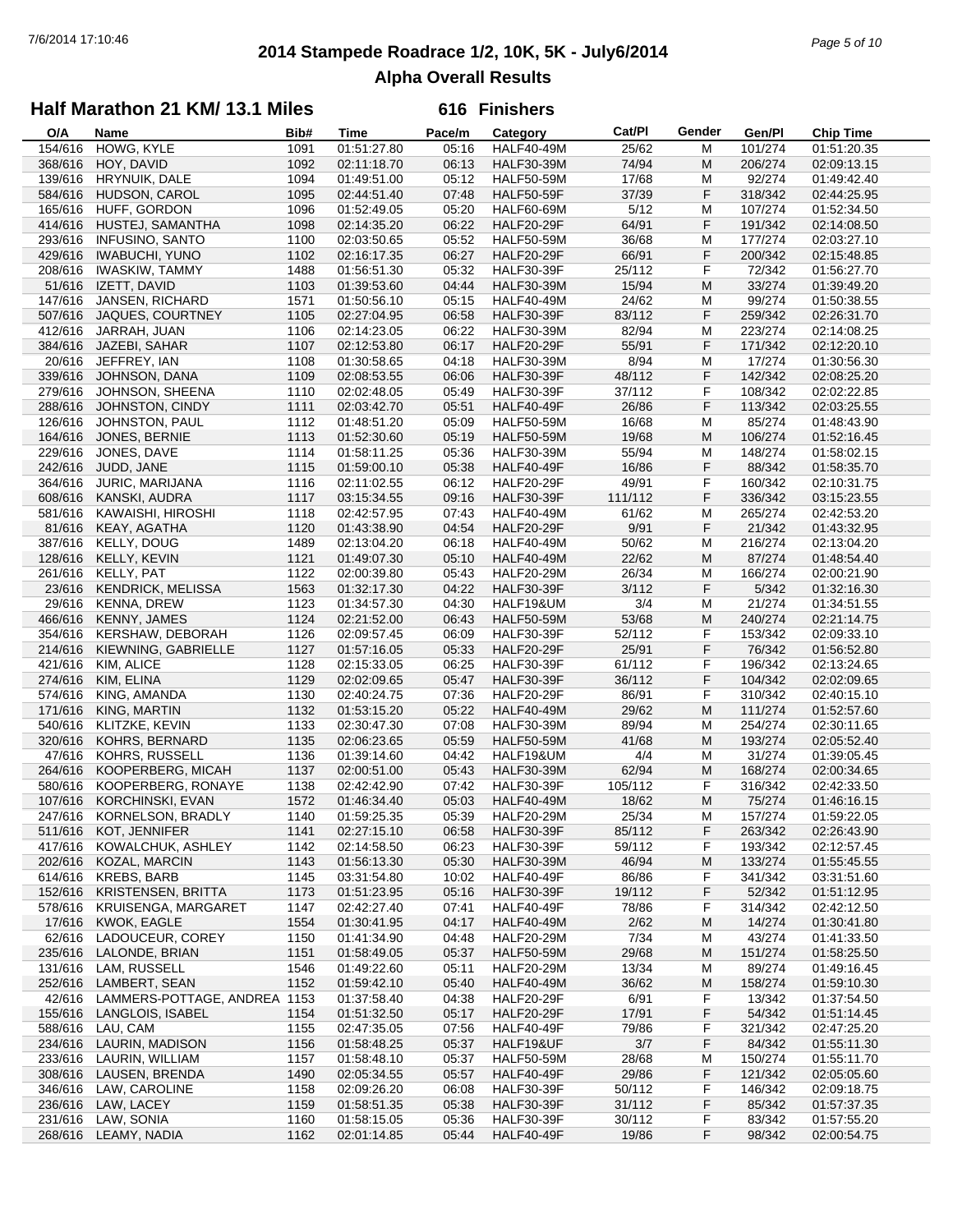## **2014 Stampede Roadrace 1/2, 10K, 5K - July6/2014** 7/6/2014 17:10:47 *Page 6 of 10* **Alpha Overall Results**

### **Half Marathon 21 KM/ 13.1 Miles**

| O/A     | Name                          | Bib# | Time        | Pace/m | Category          | Cat/PI  | Gender | Gen/Pl  | <b>Chip Time</b> |
|---------|-------------------------------|------|-------------|--------|-------------------|---------|--------|---------|------------------|
| 447/616 | LEAMY, PATRICK                | 1163 | 02:18:58.70 | 06:35  | <b>HALF40-49M</b> | 54/62   | М      | 233/274 | 02:18:33.15      |
| 448/616 | LEE, DENNIS                   | 1164 | 02:19:09.30 | 06:35  | <b>HALF60-69M</b> | 11/12   | M      | 234/274 | 02:18:36.70      |
|         | 211/616 LEITCH, MARGARET      | 1165 | 01:56:55.05 | 05:32  | <b>HALF30-39F</b> | 27/112  | F      | 75/342  | 01:53:14.85      |
| 495/616 | LEVEQUE, PETER                | 1549 | 02:25:10.30 | 06:52  | <b>HALF50-59M</b> | 55/68   | M      | 245/274 | 02:24:36.55      |
| 361/616 | LEWIS, MEREDITH               | 1166 | 02:10:51.30 | 06:12  | <b>HALF30-39F</b> | 53/112  | F      | 158/342 | 02:10:11.35      |
| 291/616 | LI, FRANK                     | 1167 | 02:03:46.35 | 05:51  | <b>HALF40-49M</b> | 39/62   | M      | 176/274 | 02:03:27.15      |
| 427/616 | LIBIN, THU                    | 1168 | 02:16:02.05 | 06:26  | HALF40-49F        | 46/86   | F      | 198/342 | 02:15:42.80      |
| 243/616 | LIDDELL, DON                  | 1170 | 01:59:00.35 | 05:38  | <b>HALF50-59M</b> | 31/68   | M      | 155/274 | 01:58:41.10      |
| 454/616 | LINDSAY, CARLY                | 1171 | 02:19:39.55 | 06:37  | <b>HALF30-39F</b> | 70/112  | F      | 218/342 | 02:19:18.55      |
| 453/616 | LINDSAY, MICHAEL              | 1172 | 02:19:39.40 | 06:37  | <b>HALF30-39M</b> | 85/94   | M      | 236/274 | 02:19:17.60      |
| 467/616 | LITVINCHUK, STACEY            | 1174 | 02:22:19.05 | 06:44  | <b>HALF30-39F</b> | 76/112  | F      | 227/342 | 02:22:16.40      |
|         |                               |      |             |        |                   |         |        |         |                  |
| 290/616 | LOGEL, BRITTNEY               | 1175 | 02:03:44.15 | 05:51  | <b>HALF20-29F</b> | 34/91   | F      | 115/342 | 02:03:23.75      |
| 272/616 | LOKANC, SABINA                | 1176 | 02:01:51.30 | 05:46  | HALF40-49F        | 20/86   | F      | 102/342 | 02:01:35.70      |
| 424/616 | LONG, MICHAEL                 | 1511 | 02:15:43.45 | 06:25  | <b>HALF40-49M</b> | 52/62   | M      | 227/274 | 02:15:10.50      |
| 325/616 | LOPEZ, JULIE                  | 1177 | 02:07:21.65 | 06:02  | <b>HALF30-39F</b> | 44/112  | F      | 131/342 | 02:07:02.15      |
| 341/616 | LOWE, JEAN-PAUL               | 1178 | 02:08:59.60 | 06:06  | <b>HALF30-39M</b> | 72/94   | M      | 199/274 | 02:08:31.15      |
| 393/616 | LYLE, DIANNE                  | 1180 | 02:13:23.85 | 06:19  | HALF40-49F        | 40/86   | F      | 175/342 | 02:12:56.30      |
| 533/616 | MACDONALD, JOSEPH             | 1183 | 02:30:12.60 | 07:07  | <b>HALF50-59M</b> | 60/68   | M      | 252/274 | 02:29:46.05      |
| 160/616 | MACEDO, RICHARD               | 1184 | 01:51:55.10 | 05:18  | <b>HALF30-39M</b> | 37/94   | M      | 103/274 | 01:51:43.70      |
| 138/616 | MACKENZIE, ANDREW             | 1578 | 01:49:42.60 | 05:11  | <b>HALF20-29M</b> | 14/34   | M      | 91/274  | 01:49:31.45      |
| 530/616 | MACKENZIE, KRYSTA             | 1186 | 02:29:55.40 | 07:06  | <b>HALF30-39F</b> | 91/112  | F      | 279/342 | 02:29:18.75      |
| 37/616  | <b>MACKINNON, REN</b>         | 1188 | 01:37:15.60 | 04:36  | <b>HALF20-29M</b> | 5/34    | M      | 26/274  | 01:37:07.80      |
| 603/616 | MACLEAN, ALICE                | 1189 | 03:10:11.05 | 09:00  | <b>HALF60-69F</b> | 7/7     | F      | 332/342 | 03:09:59.00      |
| 246/616 | MACLEAN, LINDSAY              | 1190 | 01:59:07.65 | 05:38  | <b>HALF30-39F</b> | 32/112  | F      | 90/342  | 01:58:50.30      |
| 398/616 | MACPHERSON, BERKLY            | 1191 | 02:13:33.10 | 06:19  | HALF19&UF         | 4/7     | F      | 179/342 | 02:12:55.80      |
| 173/616 | MACRAE, CASSIE                | 1193 | 01:53:43.00 | 05:23  | <b>HALF20-29F</b> | 21/91   | F      | 62/342  | 01:53:28.85      |
| 392/616 | MACRAE, TILLY                 | 1195 | 02:13:14.20 | 06:18  | <b>HALF20-29F</b> | 58/91   | F      | 174/342 | 02:12:42.15      |
| 514/616 | MADRYGA, CHELSEA              | 1196 | 02:27:30.70 | 06:59  | <b>HALF20-29F</b> | 77/91   | F      | 266/342 | 02:26:58.55      |
| 526/616 | MAKI, KRISTEN                 | 1198 | 02:29:23.05 | 07:04  | <b>HALF20-29F</b> | 82/91   | F      | 276/342 | 02:28:46.65      |
| 260/616 | MALTSEV, MICHAEL              | 1199 | 02:00:36.80 | 05:42  | <b>HALF30-39M</b> | 61/94   | M      | 165/274 | 02:00:34.90      |
|         |                               |      |             |        |                   |         |        |         |                  |
| 377/616 | <b>MANNING, ROSS</b>          | 1550 | 02:11:41.45 | 06:14  | <b>HALF50-59M</b> | 44/68   | M      | 210/274 | 02:11:13.45      |
| 44/616  | MARKS, JENNIFER               | 1201 | 01:38:28.75 | 04:40  | HALF40-49F        | 2/86    | F      | 15/342  | 01:38:23.45      |
| 482/616 | MARSHALL, SUSAN               | 1202 | 02:23:43.25 | 06:48  | <b>HALF40-49F</b> | 57/86   | F      | 241/342 | 02:23:11.80      |
| 295/616 | <b>MARTENS, JEFF</b>          | 1203 | 02:04:10.90 | 05:53  | <b>HALF40-49M</b> | 40/62   | M      | 178/274 | 02:03:43.80      |
| 102/616 | MARTIN, JORDAN                | 1204 | 01:45:33.60 | 05:00  | <b>HALF20-29M</b> | 10/34   | M      | 72/274  | 01:45:16.65      |
| 382/616 | <b>MARTIN DUNN, LETICIA</b>   | 1205 | 02:12:42.85 | 06:17  | <b>HALF40-49F</b> | 39/86   | F      | 170/342 | 02:12:29.75      |
| 332/616 | <b>MARTINKA, TRACY</b>        | 1206 | 02:08:35.95 | 06:05  | <b>HALF30-39F</b> | 45/112  | F      | 137/342 | 02:08:08.60      |
| 168/616 | MATAS, PERVEEN                | 1208 | 01:53:04.40 | 05:21  | <b>HALF40-49F</b> | 11/86   | F      | 59/342  | 01:52:52.20      |
| 216/616 | MATEO PEREZ, DANIEL           | 1209 | 01:57:20.10 | 05:33  | <b>HALF20-29M</b> | 23/34   | М      | 139/274 | 01:57:12.00      |
| 445/616 | <b>MATHIESON, CATHY</b>       | 1210 | 02:18:47.10 | 06:34  | <b>HALF50-59F</b> | 20/39   | F      | 213/342 | 02:18:17.45      |
| 582/616 | <b>MATHIESON, LARRY</b>       | 1211 | 02:43:47.45 | 07:45  | <b>HALF40-49M</b> | 62/62   | М      | 266/274 | 02:43:44.60      |
| 444/616 | MATHIESON, STEPHANIE          | 1212 | 02:18:47.10 | 06:34  | <b>HALF30-39F</b> | 67/112  | F      | 212/342 | 02:18:17.40      |
| 342/616 | MAURICE, KATELYNN             | 1213 | 02:09:01.65 | 06:06  | <b>HALF20-29F</b> | 45/91   | F      | 143/342 | 02:08:46.40      |
| 262/616 | MAYBEE, RYLEY                 | 1491 | 02:00:41.95 | 05:43  | <b>HALF20-29M</b> | 27/34   | M      | 167/274 | 02:00:20.15      |
| 284/616 | <b>MAYSON, PHILIP</b>         | 1214 | 02:03:14.40 | 05:50  | <b>HALF50-59M</b> | 35/68   | M      | 174/274 | 02:02:49.70      |
|         | 489/616 MCCREA, JENNIFER      | 1574 | 02:24:38.45 | 06:51  | <b>HALF30-39F</b> | 80/112  | F      | 246/342 | 02:23:57.95      |
| 327/616 | MCDONALD, RANDY               | 1215 | 02:07:26.10 | 06:02  | <b>HALF40-49M</b> | 45/62   | M      | 195/274 | 02:06:57.25      |
| 362/616 | MCGIVERN, LEN                 | 1216 | 02:10:53.60 | 06:12  | <b>HALF50-59M</b> | 42/68   | M      | 204/274 | 02:10:29.20      |
| 224/616 | <b>MCINNES, BRENDA</b>        | 1217 | 01:57:45.65 | 05:34  | HALF40-49F        | 14/86   | F      | 80/342  | 01:57:35.95      |
| 120/616 | MCINNES, JOHN                 | 1218 | 01:48:19.70 | 05:08  | <b>HALF50-59M</b> | 13/68   | M      | 81/274  | 01:48:10.35      |
| 121/616 | <b>MCINNIS, GERARD</b>        | 1219 | 01:48:28.75 | 05:08  | <b>HALF50-59M</b> | 14/68   | M      | 82/274  | 01:46:29.80      |
| 547/616 | MCISAAC, BEVERLEY             | 1492 | 02:33:02.05 | 07:15  | <b>HALF50-59F</b> | 32/39   | F      | 292/342 | 02:32:59.60      |
| 195/616 | MCKAY, BLAINE                 | 1533 | 01:55:23.00 | 05:28  | <b>HALF30-39M</b> | 44/94   | м      | 129/274 | 01:55:23.00      |
| 321/616 | MCKENNA, PHILIP               | 1221 | 02:06:32.45 | 05:59  | <b>HALF40-49M</b> | 44/62   | M      | 194/274 | 02:06:19.10      |
| 615/616 | MCKIRDY, GILLIAN              |      | 03:43:59.55 |        | <b>HALF30-39F</b> | 112/112 |        | 342/342 | 03:43:41.85      |
|         | MCKIRDY, SCOTT                | 1222 |             | 10:36  |                   |         | F      |         |                  |
| 616/616 |                               | 1223 | 03:44:03.25 | 10:37  | <b>HALF30-39M</b> | 94/94   | M      | 274/274 | 03:43:45.35      |
| 292/616 | MCLEAN, HEATHER               | 1224 | 02:03:49.55 | 05:52  | <b>HALF20-29F</b> | 35/91   | F      | 116/342 | 02:03:46.50      |
| 213/616 | MCLIESH, DALE                 | 1225 | 01:57:05.60 | 05:32  | <b>HALF30-39M</b> | 50/94   | M      | 138/274 | 01:56:42.25      |
| 43/616  | MCMECHAN, KRISTIE             | 1226 | 01:38:28.20 | 04:40  | <b>HALF30-39F</b> | 7/112   | F      | 14/342  | 01:38:22.30      |
| 115/616 | MCNAUGHT, PATRICK             | 1227 | 01:47:48.35 | 05:06  | <b>HALF20-29M</b> | 12/34   | M      | 78/274  | 01:47:39.00      |
| 33/616  | MELVILLE, DUNCAN              | 1228 | 01:36:25.85 | 04:34  | <b>HALF20-29M</b> | 4/34    | м      | 25/274  | 01:35:54.10      |
| 486/616 | MENDEZ MANZANILLA, JORGE 1229 |      | 02:24:35.90 | 06:51  | <b>HALF40-49M</b> | 57/62   | M      | 243/274 | 02:24:03.20      |
| 472/616 | MENDOZA, EILEEN               | 1230 | 02:22:42.90 | 06:45  | <b>HALF20-29F</b> | 71/91   | F      | 231/342 | 02:22:21.30      |
| 319/616 | MERKOWSKY, MARK               | 1231 | 02:06:19.50 | 05:59  | <b>HALF50-59M</b> | 40/68   | M      | 192/274 | 02:06:08.65      |
| 222/616 | MEYERS, RYAN                  | 1232 | 01:57:38.90 | 05:34  | <b>HALF30-39M</b> | 52/94   | м      | 143/274 | 01:57:16.45      |
| 406/616 | MIESZKALSKI, TED              | 1233 | 02:13:55.60 | 06:20  | <b>HALF50-59M</b> | 48/68   | M      | 221/274 | 02:13:29.25      |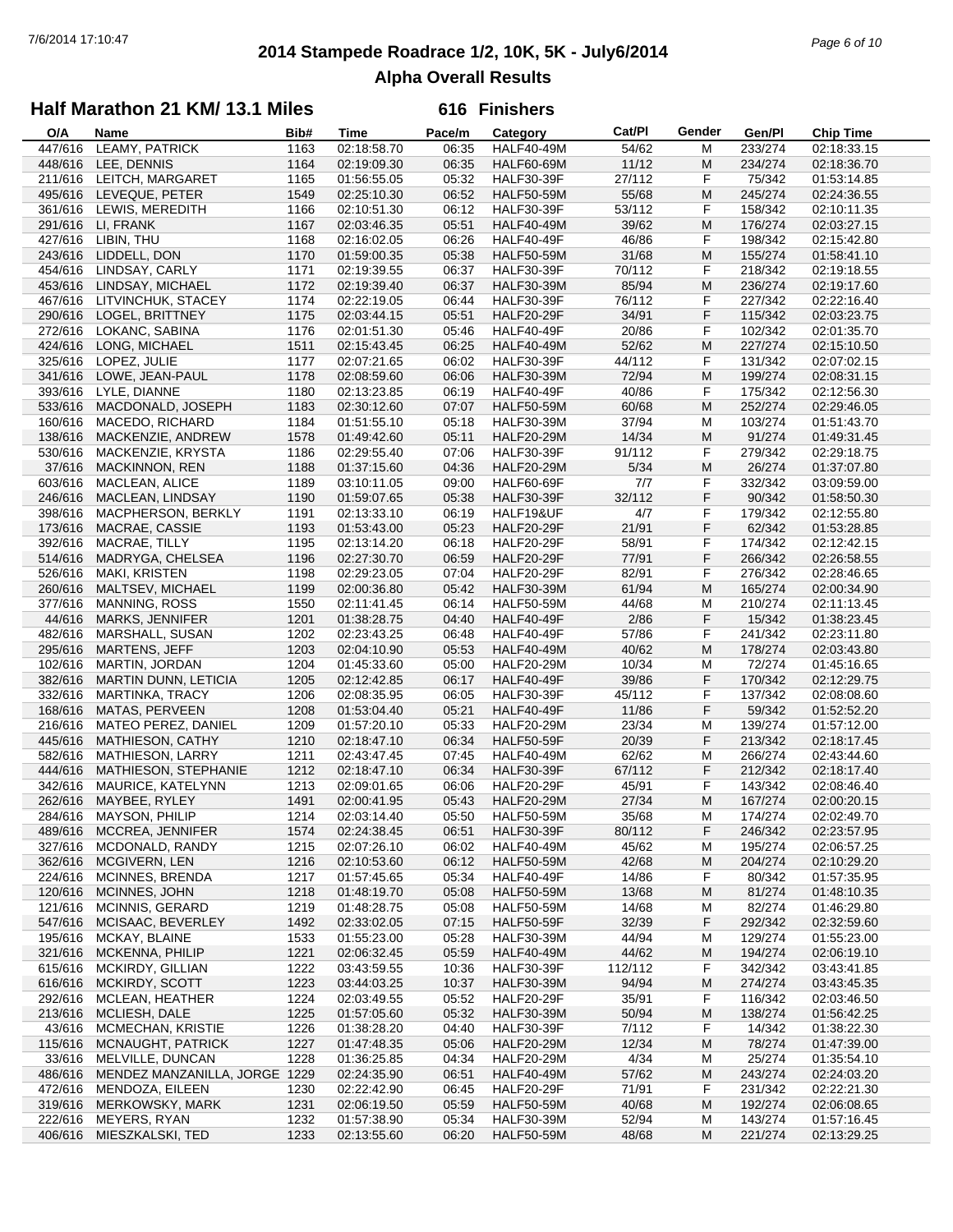## **2014 Stampede Roadrace 1/2, 10K, 5K - July6/2014** 7/6/2014 17:10:47 *Page 7 of 10* **Alpha Overall Results**

### **Half Marathon 21 KM/ 13.1 Miles**

| O/A     | Name                         | Bib# | Time        | Pace/m | Category          | Cat/Pl  | Gender | Gen/Pl  | <b>Chip Time</b> |
|---------|------------------------------|------|-------------|--------|-------------------|---------|--------|---------|------------------|
| 212/616 | MILBURY, DAWSON              | 1234 | 01:56:58.00 | 05:32  | <b>HALF50-59M</b> | 25/68   | м      | 137/274 | 01:56:36.65      |
| 104/616 | MISFELDT, DAVID              | 1235 | 01:46:03.75 | 05:01  | <b>HALF50-59M</b> | 11/68   | М      | 73/274  | 01:45:56.45      |
| 30/616  | MOHALLY, JOHN                | 1513 | 01:35:16.15 | 04:30  | <b>HALF30-39M</b> | 9/94    | M      | 22/274  | 01:35:12.10      |
| 369/616 | MOISAN, CHRISTOPHER          | 1236 | 02:11:22.65 | 06:13  | <b>HALF30-39M</b> | 75/94   | M      | 207/274 | 02:11:15.25      |
| 512/616 | MOLLO, ANNA                  | 1237 | 02:27:16.90 | 06:58  | <b>HALF20-29F</b> | 76/91   | F      | 264/342 | 02:26:43.65      |
|         |                              |      |             |        |                   |         | F      |         |                  |
| 402/616 | MONTGOMERY, LISA             | 1238 | 02:13:44.10 | 06:20  | <b>HALF40-49F</b> | 42/86   |        | 182/342 | 02:13:17.50      |
| 21/616  | MOODY, POLLY                 | 1534 | 01:31:08.45 | 04:19  | <b>HALF30-39F</b> | 2/112   | F      | 4/342   | 01:31:07.30      |
| 162/616 | MOONEY, SEAN                 | 1514 | 01:52:08.95 | 05:18  | <b>HALF40-49M</b> | 27/62   | M      | 105/274 | 01:51:55.00      |
| 388/616 | MOORE, SARAH                 | 1239 | 02:13:05.00 | 06:18  | <b>HALF20-29F</b> | 56/91   | F      | 172/342 | 02:12:44.10      |
| 358/616 | MOORE, TREVAR                | 1240 | 02:10:15.75 | 06:10  | <b>HALF40-49M</b> | 48/62   | M      | 202/274 | 02:09:44.90      |
| 228/616 | MORESHEAD, AMY               | 1241 | 01:58:09.00 | 05:35  | <b>HALF30-39F</b> | 29/112  | F      | 81/342  | 01:57:50.30      |
| 413/616 | <b>MORRIS, RACHAEL</b>       | 1243 | 02:14:27.00 | 06:22  | <b>HALF40-49F</b> | 44/86   | F      | 190/342 | 02:14:22.00      |
| 521/616 | <b>MORRISH, ALICIA</b>       | 1244 | 02:28:04.75 | 07:01  | <b>HALF40-49F</b> | 65/86   | F      | 271/342 | 02:27:25.95      |
| 298/616 | <b>MORRISH, IAIN</b>         | 1245 | 02:04:28.10 | 05:53  | <b>HALF40-49M</b> | 41/62   | M      | 180/274 | 02:03:49.90      |
| 544/616 | MOSS DONSKY, MICHELE         | 1246 | 02:32:00.90 | 07:12  | <b>HALF50-59F</b> | 31/39   | F      | 290/342 | 02:31:54.45      |
|         |                              |      |             |        |                   |         | F      |         |                  |
| 357/616 | MOULT, PHILLIPA              | 1247 | 02:10:13.55 | 06:10  | <b>HALF50-59F</b> | 17/39   |        | 156/342 | 02:09:41.20      |
| 531/616 | MUIR, ALTHEA                 | 1249 | 02:29:55.80 | 07:06  | <b>HALF30-39F</b> | 92/112  | F      | 280/342 | 02:29:19.00      |
| 142/616 | MULLIGAN, LIAM               | 1251 | 01:50:14.80 | 05:13  | <b>HALF20-29M</b> | 15/34   | M      | 95/274  | 01:49:54.45      |
| 337/616 | MUNDY, GARY                  | 1252 | 02:08:50.80 | 06:06  | <b>HALF40-49M</b> | 46/62   | M      | 197/274 | 02:08:19.05      |
| 158/616 | MURPHY, KELLY                | 1515 | 01:51:49.30 | 05:18  | <b>HALF50-59F</b> | 8/39    | F      | 56/342  | 01:51:40.95      |
| 31/616  | MURPHY, MIKE                 | 1253 | 01:35:54.30 | 04:32  | <b>HALF30-39M</b> | 10/94   | M      | 23/274  | 01:35:49.80      |
| 267/616 | MURRAY, CHRISTOPHER L        | 1254 | 02:01:02.70 | 05:44  | <b>HALF30-39M</b> | 63/94   | M      | 170/274 | 01:59:52.80      |
| 112/616 | <b>MURRAY, KRIS</b>          | 1255 | 01:47:19.20 | 05:05  | <b>HALF20-29F</b> | 14/91   | F      | 35/342  | 01:47:11.40      |
| 525/616 | MURSCHELL, AMY               | 1256 | 02:29:14.70 | 07:04  | <b>HALF20-29F</b> | 81/91   | F      | 275/342 | 02:28:53.85      |
| 151/616 | MYERS, MEGAN                 | 1258 | 01:51:19.75 | 05:16  | <b>HALF30-39F</b> | 18/112  | F      | 51/342  | 01:51:05.80      |
| 123/616 | NEALE, CURTIS                | 1259 | 01:48:34.90 | 05:08  | <b>HALF50-59M</b> | 15/68   | M      | 84/274  |                  |
|         |                              |      |             |        |                   |         |        |         | 01:48:16.85      |
| 435/616 | NEWTON, KIMBERLEY            | 1262 | 02:17:11.30 | 06:30  | <b>HALF30-39F</b> | 64/112  | F      | 204/342 | 02:16:32.65      |
| 141/616 | NICHOLS, JOHN                | 982  | 01:50:06.85 | 05:13  | <b>HALF30-39M</b> | 33/94   | M      | 94/274  | 01:49:49.50      |
| 273/616 | NICHOLS, LEAH                | 1516 | 02:01:57.15 | 05:46  | <b>HALF50-59F</b> | 11/39   | F      | 103/342 | 02:01:39.00      |
| 562/616 | NILSON, AMANDA               | 1263 | 02:36:41.20 | 07:25  | <b>HALF30-39F</b> | 101/112 | F      | 304/342 | 02:36:39.60      |
| 73/616  | NISCAK, DAVID                | 1264 | 01:42:41.15 | 04:52  | <b>HALF30-39M</b> | 25/94   | M      | 54/274  | 01:42:33.65      |
| 140/616 | O CONNELL, KEITH             | 1517 | 01:49:55.15 | 05:12  | <b>HALF30-39M</b> | 32/94   | M      | 93/274  | 01:49:42.20      |
| 167/616 | O'GRADY, PAUL                | 1266 | 01:53:02.75 | 05:21  | <b>HALF30-39M</b> | 39/94   | M      | 109/274 | 01:52:43.50      |
| 137/616 | OLAR, JENIFER                | 1268 | 01:49:39.90 | 05:11  | <b>HALF40-49F</b> | 7/86    | F      | 47/342  | 01:49:33.50      |
| 301/616 | OMO, AKIN                    | 1567 | 02:04:43.80 | 05:54  | <b>HALF30-39M</b> | 67/94   | M      | 182/274 | 01:20:43.80      |
| 7/616   | ONG, SIMON                   | 1269 | 01:26:40.20 | 04:06  | <b>HALF20-29M</b> | 1/34    | M      | 6/274   | 01:26:40.15      |
| 557/616 | ORR, ROB                     | 1493 | 02:35:30.15 | 07:22  | <b>HALF40-49M</b> | 58/62   | M      | 258/274 | 02:35:22.95      |
| 569/616 | <b>OUELLET, SHIRLEY</b>      | 1270 | 02:39:12.75 | 07:32  | <b>HALF30-39F</b> | 104/112 | F      | 308/342 | 02:39:10.60      |
|         |                              |      |             |        |                   |         |        |         |                  |
| 84/616  | OVEREND, BILL                | 1271 | 01:44:04.25 | 04:55  | <b>HALF50-59M</b> | 6/68    | M      | 61/274  | 01:43:39.70      |
| 146/616 | OWEL, THEO                   | 1272 | 01:50:46.05 | 05:14  | <b>HALF50-59M</b> | 18/68   | M      | 98/274  | 01:50:38.10      |
| 446/616 | PAISH, JILL                  | 1273 | 02:18:47.20 | 06:34  | <b>HALF40-49F</b> | 51/86   | F      | 214/342 | 02:18:46.50      |
| 571/616 | PALMER, NANCY                | 1518 | 02:39:14.05 | 07:32  | <b>HALF50-59F</b> | 33/39   | F      | 309/342 | 02:38:47.20      |
| 570/616 | PALMER, SCOTT                | 1519 | 02:39:13.85 | 07:32  | <b>HALF50-59M</b> | 63/68   | M      | 262/274 | 02:38:47.80      |
| 610/616 | PARAGAS, DAVID CHRISTIAN     | 1275 | 03:20:57.30 | 09:31  | <b>HALF20-29M</b> | 34/34   | M      | 273/274 | 03:20:49.75      |
|         | 595/616 PARAGAS, DOMINGUILIO | 1276 | 02:58:36.65 | 08:27  | <b>HALF50-59M</b> | 66/68   | M      | 269/274 | 02:58:28.50      |
| 483/616 | PARKER, NAOMI                | 1277 | 02:23:49.95 | 06:49  | <b>HALF30-39F</b> | 79/112  | F      | 242/342 | 02:23:20.05      |
| 560/616 | PARKS, NICOLE                | 1278 | 02:36:29.65 | 07:24  | HALF40-49F        | 74/86   | F      | 302/342 | 02:36:24.30      |
| 41/616  | PARR, CHAD                   | 1535 | 01:37:56.95 | 04:38  | <b>HALF30-39M</b> | 13/94   | M      | 29/274  | 01:37:53.80      |
| 468/616 | PARSONS, KARI                | 1279 | 02:22:33.40 | 06:45  |                   | 69/91   | F      | 228/342 | 02:22:07.10      |
|         |                              |      |             |        | HALF20-29F        |         |        |         |                  |
| 348/616 | PATEL, NEETASH               | 1280 | 02:09:28.90 | 06:08  | <b>HALF40-49M</b> | 47/62   | M      | 201/274 | 02:09:03.25      |
| 93/616  | PATERSON, SHANE              | 1281 | 01:44:51.60 | 04:58  | <b>HALF30-39M</b> | 29/94   | M      | 65/274  | 01:44:41.05      |
| 386/616 | PEDERSON, DAVID              | 1282 | 02:12:59.50 | 06:18  | <b>HALF30-39M</b> | 80/94   | M      | 215/274 | 02:09:49.10      |
| 594/616 | PEDERSON, SARAH              | 1283 | 02:58:13.05 | 08:26  | <b>HALF30-39F</b> | 108/112 | F      | 326/342 | 02:57:42.80      |
| 132/616 | PEMBER, ANDREA               | 1284 | 01:49:29.40 | 05:11  | <b>HALF20-29F</b> | 16/91   | F      | 43/342  | 01:49:20.75      |
| 91/616  | PEPLINSKI, STEVE             | 1580 | 01:44:39.35 | 04:57  | <b>HALF40-49M</b> | 15/62   | M      | 64/274  | 01:44:31.00      |
| 457/616 | PERRIN, CHRISTIE             | 1285 | 02:20:30.15 | 06:39  | <b>HALF30-39F</b> | 72/112  | F      | 220/342 | 02:19:47.60      |
| 452/616 | PETERSON, LISA               | 1287 | 02:19:26.45 | 06:36  | HALF40-49F        | 52/86   | F      | 217/342 | 02:18:56.80      |
| 60/616  | PETKAU, JUSTIN               | 1289 | 01:41:21.50 | 04:48  | <b>HALF30-39M</b> | 18/94   | M      | 41/274  | 01:41:19.25      |
| 355/616 | PETURSSON, CHRISTINE         | 1291 | 02:09:57.90 |        | <b>HALF20-29F</b> | 47/91   | F      | 154/342 |                  |
|         |                              |      |             | 06:09  |                   |         |        |         | 02:09:29.90      |
| 356/616 | PETURSSON, TANNIS            | 1292 | 02:09:59.40 | 06:09  | <b>HALF50-59F</b> | 16/39   | F      | 155/342 | 02:09:30.35      |
| 22/616  | PEXMAN, JOHN                 | 1293 | 01:31:34.65 | 04:20  | <b>HALF20-29M</b> | 3/34    | M      | 18/274  | 01:31:30.00      |
| 493/616 | PEYMAN, FAEZEH               | 1294 | 02:24:52.65 | 06:51  | <b>HALF40-49F</b> | 61/86   | F      | 249/342 | 02:23:00.35      |
| 105/616 | PLATT, RON                   | 1586 | 01:46:09.00 | 05:01  | <b>HALF50-59M</b> | 12/68   | M      | 74/274  | 01:45:53.25      |
| 309/616 | POON, BARRY                  | 1298 | 02:05:36.60 | 05:57  | <b>HALF50-59M</b> | 39/68   | M      | 188/274 | 02:05:14.45      |
| 169/616 | POPOFF, JONAH                | 1536 | 01:53:05.20 | 05:21  | HALF40-49M        | 28/62   | M      | 110/274 | 01:52:56.50      |
| 99/616  | POTVIN, CHARLES              | 1299 | 01:45:13.90 | 04:59  | HALF30-39M        | 30/94   | M      | 70/274  | 01:45:10.20      |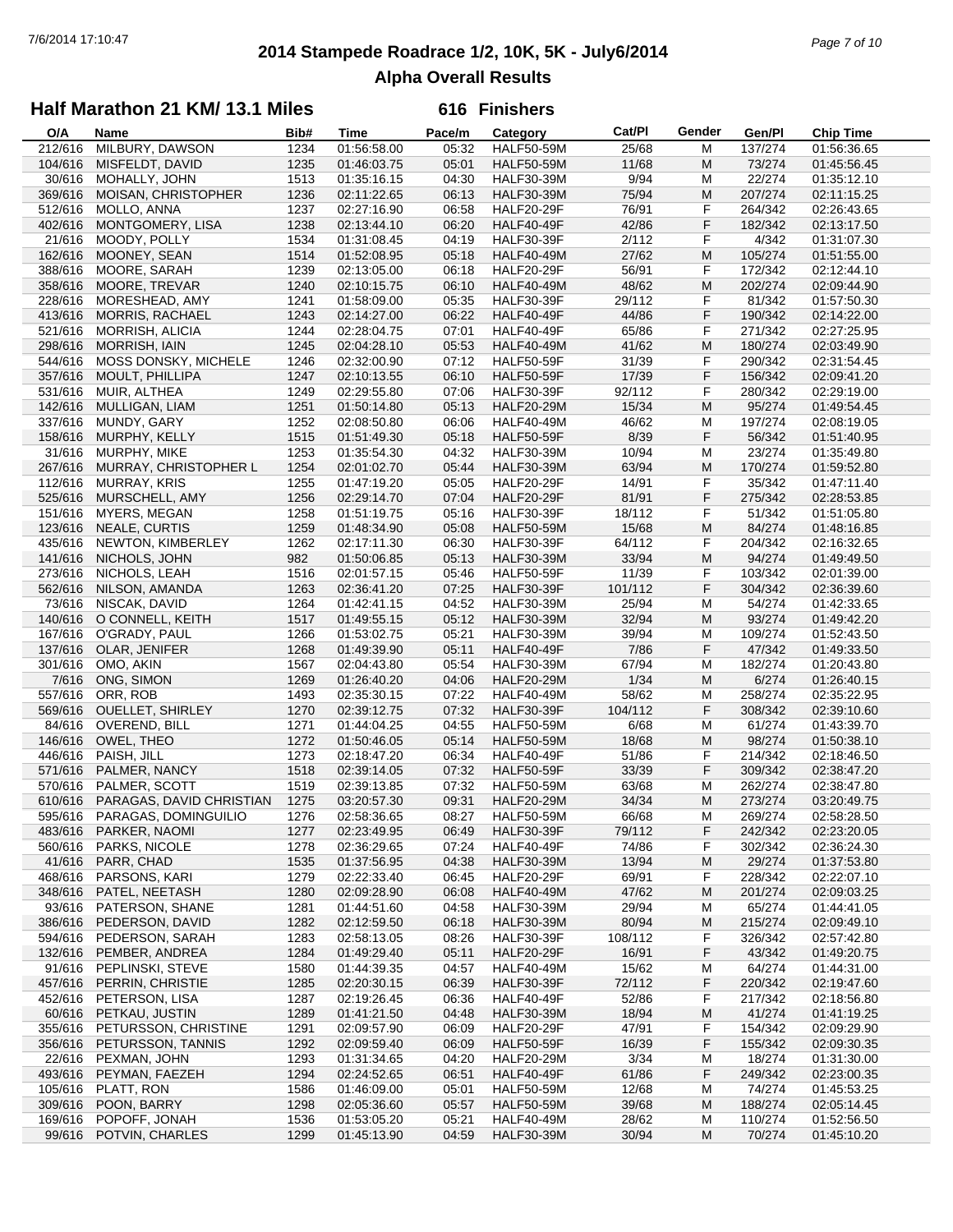## **2014 Stampede Roadrace 1/2, 10K, 5K - July6/2014** 7/6/2014 17:10:48 *Page 8 of 10* **Alpha Overall Results**

### **Half Marathon 21 KM/ 13.1 Miles**

| O/A     | Name                     | Bib# | <b>Time</b> | Pace/m | Category          | Cat/PI  | Gender | Gen/Pl  | <b>Chip Time</b> |
|---------|--------------------------|------|-------------|--------|-------------------|---------|--------|---------|------------------|
| 420/616 | POWELL, MARIE            | 1300 | 02:15:30.40 | 06:25  | HALF40-49F        | 45/86   | F      | 195/342 | 02:14:55.00      |
| 315/616 | PROVENCAL, ANDREW        | 1301 | 02:05:51.35 | 05:57  | <b>HALF20-29M</b> | 28/34   | M      | 191/274 | 02:05:27.05      |
| 432/616 | PURCHASE, ANDREW         | 1302 | 02:16:48.55 | 06:29  | <b>HALF30-39M</b> | 83/94   | M      | 230/274 | 02:16:07.10      |
| 431/616 | PURCHASE, KRISTA         | 1303 | 02:16:48.35 | 06:29  | <b>HALF30-39F</b> | 63/112  | F      | 202/342 | 02:16:07.10      |
|         |                          |      |             |        |                   |         |        |         |                  |
| 517/616 | <b>QUASCHNICK, SARAH</b> | 1304 | 02:27:54.00 | 07:00  | <b>HALF20-29F</b> | 79/91   | F      | 268/342 | 02:27:21.00      |
| 2/616   | RADOMSKY, DAVID          | 1305 | 01:23:52.10 | 03:58  | <b>HALF30-39M</b> | 1/94    | M      | 2/274   | 01:23:48.10      |
| 143/616 | RAKHRA, RANDY            | 1306 | 01:50:16.90 | 05:13  | <b>HALF30-39M</b> | 34/94   | M      | 96/274  | 01:49:56.85      |
| 240/616 | RALPH, MARTIN            | 1307 | 01:58:58.75 | 05:38  | <b>HALF30-39M</b> | 56/94   | M      | 153/274 | 01:58:40.80      |
| 345/616 | RAVENHILL, LEANNE        | 1308 | 02:09:26.05 | 06:08  | <b>HALF40-49F</b> | 32/86   | F      | 145/342 | 02:09:05.10      |
| 443/616 | <b>REABURN, TARA</b>     | 1309 | 02:18:36.90 | 06:34  | <b>HALF40-49F</b> | 50/86   | F      | 211/342 | 02:18:04.15      |
| 598/616 | REDMAN, AMY              | 1313 | 03:00:34.20 | 08:33  | <b>HALF30-39F</b> | 109/112 | F      | 328/342 | 02:59:58.65      |
| 591/616 | REMOLACIO, MANILYN       | 1551 | 02:48:29.35 | 07:59  | <b>HALF20-29F</b> | 90/91   | F      | 324/342 | 02:48:21.55      |
| 61/616  | REMPEL, DARREN           | 1585 | 01:41:22.55 | 04:48  | <b>HALF30-39M</b> | 19/94   | M      | 42/274  |                  |
|         |                          |      |             |        |                   |         |        |         | 01:41:17.55      |
| 98/616  | <b>RENNER, KURT</b>      | 1315 | 01:45:11.35 | 04:59  | <b>HALF50-59M</b> | 10/68   | M      | 69/274  | 01:44:37.30      |
| 314/616 | REVITT, CARLY            | 1317 | 02:05:51.25 | 05:57  | <b>HALF20-29F</b> | 37/91   | F      | 124/342 | 02:03:49.35      |
| 111/616 | RICHARDSON, BARB         | 1319 | 01:47:15.05 | 05:04  | <b>HALF50-59F</b> | 2/39    | F      | 34/342  | 01:47:00.70      |
| 65/616  | RIDLING, MIKE            | 1495 | 01:42:14.90 | 04:50  | <b>HALF30-39M</b> | 21/94   | M      | 46/274  | 01:42:06.65      |
| 161/616 | ROBB, SHANE              | 1320 | 01:52:02.95 | 05:18  | <b>HALF40-49M</b> | 26/62   | M      | 104/274 | 01:51:49.75      |
| 485/616 | ROBBLEE, MAGGIE          | 1321 | 02:24:30.50 | 06:50  | <b>HALF50-59F</b> | 25/39   | F      | 243/342 | 02:23:52.65      |
| 18/616  | ROBERTSON, KENNETH       | 1322 | 01:30:49.80 | 04:18  | <b>HALF30-39M</b> | 6/94    | M      | 15/274  | 01:30:46.95      |
| 77/616  | ROBICHAUD, LEIGHAM       | 1496 | 01:43:13.90 | 04:53  | <b>HALF30-39M</b> | 27/94   | M      | 58/274  | 01:43:13.75      |
| 513/616 | ROBINSON, ANDREA         | 1323 | 02:27:25.30 | 06:59  | <b>HALF30-39F</b> | 86/112  | F      | 265/342 | 02:26:51.80      |
|         | ROBINSON, HELEN          |      |             |        |                   |         |        |         |                  |
| 479/616 |                          | 1324 | 02:23:28.00 | 06:47  | HALF40-49F        | 55/86   | F      | 238/342 | 02:22:56.35      |
| 408/616 | ROMANIUK, RICHELLE       | 1325 | 02:13:59.95 | 06:21  | <b>HALF30-39F</b> | 57/112  | F      | 187/342 | 02:01:59.95      |
| 612/616 | ROMANOW, MICHELLE        | 1537 | 03:28:17.45 | 09:52  | <b>HALF40-49F</b> | 84/86   | F      | 339/342 | 03:28:11.65      |
| 380/616 | ROSIE-PARON, DEBBIE      | 1326 | 02:12:25.25 | 06:16  | <b>HALF40-49F</b> | 38/86   | F      | 169/342 | 02:06:05.15      |
| 1/616   | ROSS, DARYL              | 1328 | 01:22:03.80 | 03:53  | HALF19&UM         | 1/4     | M      | 1/274   | 01:22:02.10      |
| 587/616 | <b>ROSS, REBECCA</b>     | 1329 | 02:47:07.45 | 07:55  | <b>HALF20-29F</b> | 88/91   | F      | 320/342 | 02:47:04.60      |
| 353/616 | ROSS, ROXANNE            | 1330 | 02:09:56.85 | 06:09  | <b>HALF40-49F</b> | 35/86   | F      | 152/342 | 02:09:24.15      |
| 116/616 | ROWDEN, NATASHA          | 1331 | 01:47:53.10 | 05:06  | <b>HALF30-39F</b> | 14/112  | F      | 38/342  | 01:47:40.20      |
| 134/616 | RUSH, COLLEEN            | 1332 | 01:49:29.90 | 05:11  | <b>HALF50-59F</b> | 7/39    | F      | 45/342  | 01:49:25.40      |
| 79/616  | RUSSOUW, NICO            | 1334 | 01:43:25.20 | 04:54  | <b>HALF30-39M</b> | 28/94   | M      | 59/274  | 01:43:20.00      |
| 170/616 | RYAN, EMILY              | 1336 | 01:53:10.55 | 05:21  | <b>HALF20-29F</b> | 20/91   | F      | 60/342  |                  |
|         |                          |      |             |        |                   |         |        |         | 01:52:59.15      |
| 333/616 | SADLER, JONATHAN         | 1337 | 02:08:39.80 | 06:05  | <b>HALF60-69M</b> | 8/12    | M      | 196/274 | 02:08:14.20      |
| 385/616 | SAETRE, MARTIN           | 1338 | 02:12:53.90 | 06:17  | <b>HALF30-39M</b> | 79/94   | M      | 214/274 | 02:12:19.95      |
| 278/616 | SAIP, BARRY              | 1339 | 02:02:33.70 | 05:48  | <b>HALF40-49M</b> | 38/62   | M      | 171/274 | 02:02:25.25      |
| 400/616 | SAIP, SUE                | 1340 | 02:13:36.60 | 06:19  | <b>HALF40-49F</b> | 41/86   | F      | 180/342 | 02:13:28.45      |
| 461/616 | SAKUNDIAK, JUDY          | 1341 | 02:21:12.60 | 06:41  | <b>HALF50-59F</b> | 21/39   | F      | 223/342 | 02:21:12.60      |
| 27/616  | SALDANA, ALEX            | 1538 | 01:34:02.00 | 04:27  | <b>HALF40-49M</b> | 3/62    | M      | 19/274  | 01:33:56.35      |
| 536/616 | SAWATZKY, DANA           | 1344 | 02:30:34.45 | 07:08  | <b>HALF20-29F</b> | 83/91   | F      | 283/342 | 02:30:09.25      |
| 135/616 | SAXENA, SANKALP          | 1345 | 01:49:36.80 | 05:11  | <b>HALF30-39M</b> | 31/94   | M      | 90/274  | 01:49:24.15      |
| 185/616 | <b>SCHEU, CONNOR</b>     | 1346 | 01:54:14.00 | 05:24  | <b>HALF20-29M</b> | 20/34   | M      | 120/274 | 01:54:01.85      |
| 189/616 | <b>SCHLAUCH, KEVIN</b>   | 1347 | 01:54:45.05 | 05:26  | <b>HALF30-39M</b> | 42/94   | M      | 123/274 | 01:54:30.65      |
| 410/616 | SCHOFIELD, JESSIE        | 1348 | 02:14:17.10 | 06:21  | <b>HALF20-29F</b> | 63/91   | F      | 188/342 | 02:14:00.80      |
| 280/616 | SCHUETZ, REINHOLD        | 1349 | 02:03:03.40 | 05:49  | <b>HALF50-59M</b> | 34/68   | M      | 172/274 | 02:02:28.75      |
|         | SCHUETZ, SONJA           |      |             |        |                   |         |        |         | 01:55:53.85      |
| 204/616 |                          | 1350 | 01:56:18.80 | 05:30  | <b>HALF20-29F</b> | 24/91   | F      | 70/342  |                  |
| 596/616 | SCHWEITZER, SAM          | 1353 | 02:58:39.70 | 08:28  | <b>HALF50-59M</b> | 67/68   | M      | 270/274 | 02:58:35.65      |
| 564/616 | <b>SCOTT, ROBERT</b>     | 1354 | 02:36:57.35 | 07:26  | <b>HALF40-49M</b> | 60/62   | M      | 260/274 | 02:36:48.60      |
| 501/616 | SCOTT, SHARLENE          | 1355 | 02:26:39.35 | 06:57  | <b>HALF40-49F</b> | 63/86   | F      | 254/342 | 02:26:20.20      |
| 303/616 | <b>SCOTT, STEWART</b>    | 1356 | 02:04:49.25 | 05:54  | <b>HALF50-59M</b> | 38/68   | M      | 184/274 | 02:04:26.95      |
| 607/616 | SEYLER, LINDA            | 1357 | 03:14:27.65 | 09:12  | <b>HALF50-59F</b> | 39/39   | F      | 335/342 | 03:14:27.60      |
| 187/616 | SHANNON, BRIA            | 1358 | 01:54:32.50 | 05:25  | HALF19&UF         | 2/7     | F      | 66/342  | 01:54:12.75      |
| 259/616 | <b>SHANNON, SCOTT</b>    | 1359 | 02:00:22.20 | 05:42  | <b>HALF40-49M</b> | 37/62   | м      | 164/274 | 02:00:01.85      |
| 144/616 | SHARIF, OMEED            | 1360 | 01:50:31.65 | 05:14  | <b>HALF30-39M</b> | 35/94   | M      | 97/274  | 01:50:18.35      |
| 12/616  | SHARP, NEIL              | 1361 | 01:28:53.35 | 04:12  | <b>HALF60-69M</b> | 1/12    | м      | 10/274  | 01:28:52.95      |
| 191/616 | SHAW, BENJAMIN           | 1362 | 01:54:55.50 | 05:26  | <b>HALF40-49M</b> | 31/62   | M      | 125/274 | 01:54:17.10      |
|         |                          |      |             |        |                   |         |        |         |                  |
| 64/616  | SHEIL, NEVIN             | 1363 | 01:41:49.40 | 04:49  | <b>HALF40-49M</b> | 9/62    | м      | 45/274  | 01:41:38.80      |
| 226/616 | SHIMONOV, JOSEPH         | 1364 | 01:58:03.40 | 05:35  | <b>HALF30-39M</b> | 54/94   | M      | 146/274 | 01:57:46.70      |
| 585/616 | SIDHU, SATVINDER         | 1497 | 02:45:29.55 | 07:50  | <b>HALF30-39M</b> | 93/94   | м      | 267/274 | 02:45:22.50      |
| 197/616 | SILVERMAN, ED            | 1366 | 01:55:26.90 | 05:28  | <b>HALF50-59M</b> | 24/68   | M      | 130/274 | 01:55:18.35      |
| 26/616  | SIM, MANDI               | 1367 | 01:33:11.95 | 04:25  | <b>HALF30-39F</b> | 6/112   | F      | 8/342   | 01:33:09.65      |
| 177/616 | SINGH, AMANJOT           | 1552 | 01:53:49.65 | 05:23  | <b>HALF20-29M</b> | 17/34   | M      | 114/274 | 01:53:34.50      |
| 300/616 | SIQUEIRA, ANDREA         | 1368 | 02:04:38.40 | 05:54  | <b>HALF40-49F</b> | 28/86   | F      | 119/342 | 02:04:24.00      |
| 124/616 | SLANEY, JOYCE            | 1369 | 01:48:41.45 | 05:09  | <b>HALF50-59F</b> | 5/39    | F      | 40/342  | 01:48:22.45      |
| 206/616 | SMIDDY, GEMMA            | 1371 | 01:56:39.70 | 05:31  | <b>HALF30-39F</b> | 24/112  | F      | 71/342  | 01:56:22.70      |
| 258/616 | SMIGELSKI, RANDALL       | 1372 | 01:59:57.00 | 05:41  | <b>HALF50-59M</b> | 32/68   | M      | 163/274 | 01:59:39.25      |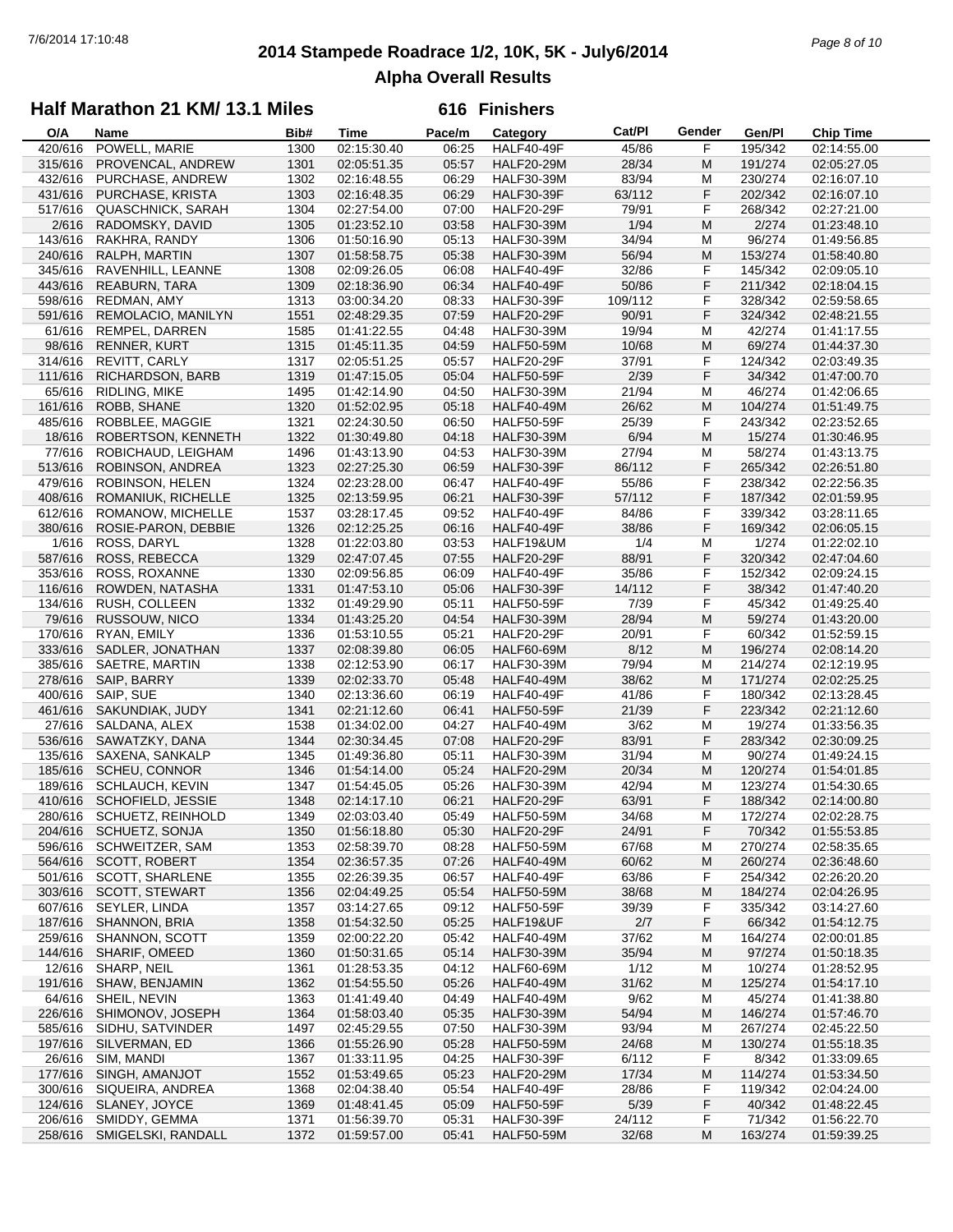## **2014 Stampede Roadrace 1/2, 10K, 5K - July6/2014** 7/6/2014 17:10:48 *Page 9 of 10* **Alpha Overall Results**

### **Half Marathon 21 KM/ 13.1 Miles**

| O/A     | Name                     | Bib# | <b>Time</b> | Pace/m | Category          | Cat/PI  | Gender | Gen/Pl  | <b>Chip Time</b> |
|---------|--------------------------|------|-------------|--------|-------------------|---------|--------|---------|------------------|
| 221/616 | SMITH, MEREDITH          | 1376 | 01:57:38.10 | 05:34  | <b>HALF30-39F</b> | 28/112  | F      | 79/342  | 01:57:22.55      |
| 176/616 | SMITH, PETE              | 1377 | 01:53:47.10 | 05:23  | <b>HALF20-29M</b> | 16/34   | M      | 113/274 | 01:53:35.15      |
| 85/616  | SMITH, STEVE             | 1378 | 01:44:14.05 | 04:56  | <b>HALF50-59M</b> | 7/68    | M      | 62/274  | 01:43:31.45      |
| 465/616 | SO, RAE                  | 1379 | 02:21:48.60 | 06:43  | <b>HALF50-59F</b> | 22/39   | F      | 226/342 | 02:21:13.75      |
| 239/616 | SOMERS, LIAM             | 1380 | 01:58:56.70 | 05:38  | <b>HALF50-59M</b> | 30/68   | М      | 152/274 | 01:58:34.55      |
|         |                          |      |             |        |                   |         |        |         |                  |
| 548/616 | SPENCER, JANICE          | 1381 | 02:33:10.80 | 07:15  | <b>HALF40-49F</b> | 68/86   | F      | 293/342 | 02:32:35.45      |
| 515/616 | SPROULE, JARED           | 1383 | 02:27:44.65 | 07:00  | <b>HALF30-39M</b> | 88/94   | M      | 249/274 | 02:26:04.55      |
| 542/616 | STASZEWSKI, NIKKI        | 1384 | 02:31:23.00 | 07:10  | <b>HALF30-39F</b> | 96/112  | F      | 288/342 | 02:31:03.00      |
| 554/616 | STEEL, CARMELLE          | 1498 | 02:35:00.20 | 07:20  | <b>HALF40-49F</b> | 72/86   | F      | 299/342 | 02:34:54.15      |
| 194/616 | STEENKAMP, JAN H.        | 1385 | 01:55:19.60 | 05:27  | <b>HALF50-59M</b> | 23/68   | M      | 128/274 | 01:55:07.75      |
| 516/616 | STEW, KELSEY             | 1388 | 02:27:44.90 | 07:00  | <b>HALF20-29F</b> | 78/91   | F      | 267/342 | 02:26:04.80      |
| 35/616  | STEWART, MARY            | 1499 | 01:36:40.65 | 04:34  | <b>HALF20-29F</b> | 4/91    | F      | 10/342  | 01:36:39.30      |
| 436/616 | STOCKAN, DAWN            | 1391 | 02:17:12.10 | 06:30  | <b>HALF30-39F</b> | 65/112  | F      | 205/342 | 02:16:34.25      |
| 14/616  | <b>STORCK, ARIC</b>      | 1521 | 01:29:35.45 | 04:14  | <b>HALF30-39M</b> | 4/94    | M      | 12/274  | 01:29:34.05      |
|         |                          |      |             |        |                   |         |        |         |                  |
| 82/616  | STRUBLE, ERIN            | 1392 | 01:43:44.95 | 04:55  | <b>HALF20-29F</b> | 10/91   | F      | 22/342  | 01:43:05.20      |
| 78/616  | STRUEBY, JILL            | 1393 | 01:43:18.10 | 04:53  | <b>HALF30-39F</b> | 10/112  | F      | 20/342  | 01:41:08.10      |
| 75/616  | STUART, ROB              | 1540 | 01:42:57.20 | 04:52  | <b>HALF30-39M</b> | 26/94   | М      | 56/274  | 01:42:53.65      |
| 395/616 | SUKOVIEFF, DONNA         | 1394 | 02:13:26.40 | 06:19  | <b>HALF60-69F</b> | 3/7     | F      | 176/342 | 02:12:55.60      |
| 297/616 | SWINGLER, JEFF           | 1397 | 02:04:19.20 | 05:53  | <b>HALF30-39M</b> | 65/94   | M      | 179/274 | 02:03:43.10      |
| 589/616 | SYLLIBOY, JENNIFER       | 1398 | 02:48:00.15 | 07:57  | <b>HALF30-39F</b> | 106/112 | F      | 322/342 | 02:47:53.40      |
| 209/616 | TADDEO, AMY              | 1399 | 01:56:51.45 | 05:32  | <b>HALF30-39F</b> | 26/112  | F      | 73/342  | 01:56:33.85      |
| 156/616 | TARDI, LISA              | 1401 | 01:51:38.45 | 05:17  | <b>HALF20-29F</b> | 18/91   | F      | 55/342  | 01:51:32.85      |
| 299/616 | THORNE, TYSON            | 1547 | 02:04:28.70 | 05:53  | <b>HALF30-39M</b> | 66/94   | М      | 181/274 | 02:03:50.60      |
|         |                          |      |             |        |                   |         |        |         |                  |
| 471/616 | THORNE, WENDY            | 1406 | 02:22:35.50 | 06:45  | <b>HALF50-59F</b> | 23/39   | F      | 230/342 | 02:22:13.05      |
| 552/616 | THURBER LARSEN, LAURA    | 1407 | 02:33:34.40 | 07:16  | HALF40-49F        | 71/86   | F      | 297/342 | 02:32:55.75      |
| 266/616 | TINGLEY, DANIELLE        | 1410 | 02:00:56.50 | 05:43  | <b>HALF20-29F</b> | 31/91   | F      | 97/342  | 02:00:41.35      |
| 563/616 | TO, GARY                 | 1411 | 02:36:41.65 | 07:25  | <b>HALF40-49M</b> | 59/62   | M      | 259/274 | 02:36:29.50      |
| 88/616  | TOFFELMIRE, TERRY        | 1412 | 01:44:34.95 | 04:57  | <b>HALF30-39F</b> | 12/112  | F      | 26/342  | 01:44:27.75      |
| 378/616 | TONKIN, CHRISTOPHER      | 1413 | 02:11:42.65 | 06:14  | <b>HALF30-39M</b> | 77/94   | М      | 211/274 | 02:11:06.60      |
| 590/616 | TONKIN, DANIELLE         | 1414 | 02:48:15.20 | 07:58  | <b>HALF20-29F</b> | 89/91   | F      | 323/342 | 02:48:12.30      |
| 491/616 | TOOTH, MARY              | 1415 | 02:24:41.95 | 06:51  | <b>HALF40-49F</b> | 59/86   | F      | 247/342 | 02:24:08.00      |
| 583/616 | TOREN, BELLANNE          | 1416 | 02:44:11.70 | 07:46  | <b>HALF60-69F</b> | 6/7     | F      | 317/342 | 02:44:11.40      |
|         |                          |      |             |        |                   |         |        |         |                  |
| 80/616  | TRAN, WILLIAM            | 1418 | 01:43:27.80 | 04:54  | <b>HALF20-29M</b> | 9/34    | М      | 60/274  | 01:43:20.60      |
| 416/616 | TREVOR, LES              | 1419 | 02:14:43.60 | 06:23  | <b>HALF50-59M</b> | 49/68   | M      | 224/274 | 02:14:28.40      |
| 492/616 | TURMAINE, DANIELLE       | 1420 | 02:24:45.80 | 06:51  | <b>HALF40-49F</b> | 60/86   | F      | 248/342 | 02:24:16.20      |
| 237/616 | <b>TWERDUN, MICHELE</b>  | 1421 | 01:58:54.65 | 05:38  | HALF20-29F        | 28/91   | F      | 86/342  | 01:58:38.70      |
| 285/616 | UNG, THANG               | 1564 | 02:03:23.75 | 05:50  | <b>HALF30-39M</b> | 64/94   | M      | 175/274 | 02:03:23.75      |
| 555/616 | VAIDYA, ABHAY            | 1422 | 02:35:12.60 | 07:21  | <b>HALF30-39M</b> | 90/94   | M      | 256/274 | 02:34:58.30      |
| 350/616 | VAN'T HOF, ALYSSA        | 1424 | 02:09:35.15 | 06:08  | <b>HALF20-29F</b> | 46/91   | F      | 149/342 | 02:09:05.00      |
| 192/616 | VANDERMEULEN, KEN        | 1425 | 01:54:57.10 | 05:26  | <b>HALF40-49M</b> | 32/62   | M      | 126/274 | 01:54:55.60      |
| 127/616 | VANGILST, JIM            | 1426 | 01:48:58.65 | 05:09  | <b>HALF60-69M</b> | 3/12    | М      | 86/274  | 01:48:47.20      |
| 201/616 | VARGA, LAJOS             | 1427 | 01:56:09.55 | 05:30  | <b>HALF30-39M</b> | 45/94   | M      | 132/274 | 01:55:56.10      |
|         |                          |      | 02:22:35.45 |        |                   | 70/91   | F      |         |                  |
| 470/616 | <b>VELTMAN, TIFFANY</b>  | 1430 |             | 06:45  | <b>HALF20-29F</b> |         |        | 229/342 | 02:22:13.80      |
| 475/616 | <b>VERBONAC, KIERA</b>   | 1431 | 02:23:07.15 | 06:47  | HALF20-29F        | 72/91   | F      | 234/342 | 02:22:52.30      |
|         | 275/616 VERBONAC, MARIA  | 1432 | 02:02:14.90 | 05:47  | HALF40-49F        | 21/86   | F      | 105/342 | 02:01:59.65      |
|         | 100/616 VERSFELD, CARRIE | 1433 | 01:45:18.40 | 04:59  | <b>HALF30-39F</b> | 13/112  | F      | 30/342  | 01:45:09.60      |
| 394/616 | VERY, JEFF               | 1434 | 02:13:24.00 | 06:19  | <b>HALF50-59M</b> | 47/68   | M      | 219/274 | 02:11:19.90      |
| 311/616 | VIOLICH, DELORIA         | 1581 | 02:05:42.35 | 05:57  | <b>HALF30-39F</b> | 41/112  | F      | 122/342 | 02:02:04.90      |
| 322/616 | VIRAG, JUDITH            | 1553 | 02:06:56.70 | 06:00  | HALF40-49F        | 30/86   | F      | 128/342 | 02:06:36.30      |
| 219/616 | VREDENBURG, VANESSA      | 1435 | 01:57:31.20 | 05:34  | <b>HALF20-29F</b> | 26/91   | F      | 78/342  | 01:57:08.05      |
| 130/616 | <b>VULIC, MARKO</b>      | 1437 | 01:49:19.40 | 05:10  | <b>HALF40-49M</b> | 23/62   | M      | 88/274  | 01:49:09.70      |
| 363/616 | <b>WAGNER, TESS</b>      | 1438 | 02:11:02.45 | 06:12  | <b>HALF20-29F</b> | 48/91   | F      | 159/342 | 02:10:31.80      |
| 294/616 | WAITE, ERIN              | 1439 | 02:03:52.00 | 05:52  | <b>HALF50-59F</b> | 12/39   | F      | 117/342 | 02:03:29.50      |
|         |                          |      |             |        |                   |         |        |         |                  |
| 71/616  | <b>WALKER, DON</b>       | 1440 | 01:42:28.50 | 04:51  | <b>HALF30-39M</b> | 23/94   | M      | 52/274  | 01:41:58.90      |
| 528/616 | WALLACE, JAMIE           | 1441 | 02:29:26.35 | 07:04  | <b>HALF30-39F</b> | 90/112  | F      | 278/342 | 02:28:50.65      |
| 529/616 | <b>WALLACE, KERRY</b>    | 1442 | 02:29:26.45 | 07:04  | <b>HALF50-59M</b> | 59/68   | M      | 251/274 | 02:28:50.45      |
| 419/616 | WALSHE, SEAN             | 1443 | 02:15:24.20 | 06:25  | <b>HALF40-49M</b> | 51/62   | м      | 225/274 | 02:15:03.60      |
| 263/616 | WARNER, SANDY            | 1445 | 02:00:45.45 | 05:43  | <b>HALF40-49F</b> | 18/86   | F      | 96/342  | 02:00:35.50      |
| 324/616 | <b>WARTERS, KELBY</b>    | 1446 | 02:07:18.00 | 06:01  | <b>HALF20-29F</b> | 40/91   | F      | 130/342 | 02:06:37.45      |
| 334/616 | <b>WATSON, MISTY</b>     | 1447 | 02:08:42.00 | 06:05  | HALF30-39F        | 46/112  | F      | 138/342 | 02:08:11.90      |
| 523/616 | WATTERWORTH, ELIZABETH   | 1448 | 02:28:54.95 | 07:03  | <b>HALF30-39F</b> | 88/112  | F      | 273/342 | 02:28:52.65      |
| 605/616 | WEBB, BRIANNE            | 1450 | 03:13:51.70 | 09:11  | <b>HALF30-39F</b> | 110/112 | F      | 333/342 | 03:13:49.55      |
| 313/616 | WEI, CHENG               | 1451 | 02:05:48.60 | 05:57  | <b>HALF30-39M</b> | 70/94   | M      | 190/274 | 02:05:22.20      |
|         |                          |      |             |        |                   |         |        |         |                  |
| 11/616  | WELDON, OWEN             | 1452 | 01:28:48.80 | 04:12  | <b>HALF30-39M</b> | 3/94    | M      | 9/274   | 01:28:46.00      |
| 331/616 | WHIBBS, COURTNEY         | 1500 | 02:07:59.05 | 06:03  | <b>HALF20-29F</b> | 43/91   | F      | 136/342 | 02:07:40.25      |
|         | 481/616 WHITE, TABETHA   | 1454 | 02:23:35.40 | 06:48  | <b>HALF40-49F</b> | 56/86   | F      | 240/342 | 02:22:36.35      |